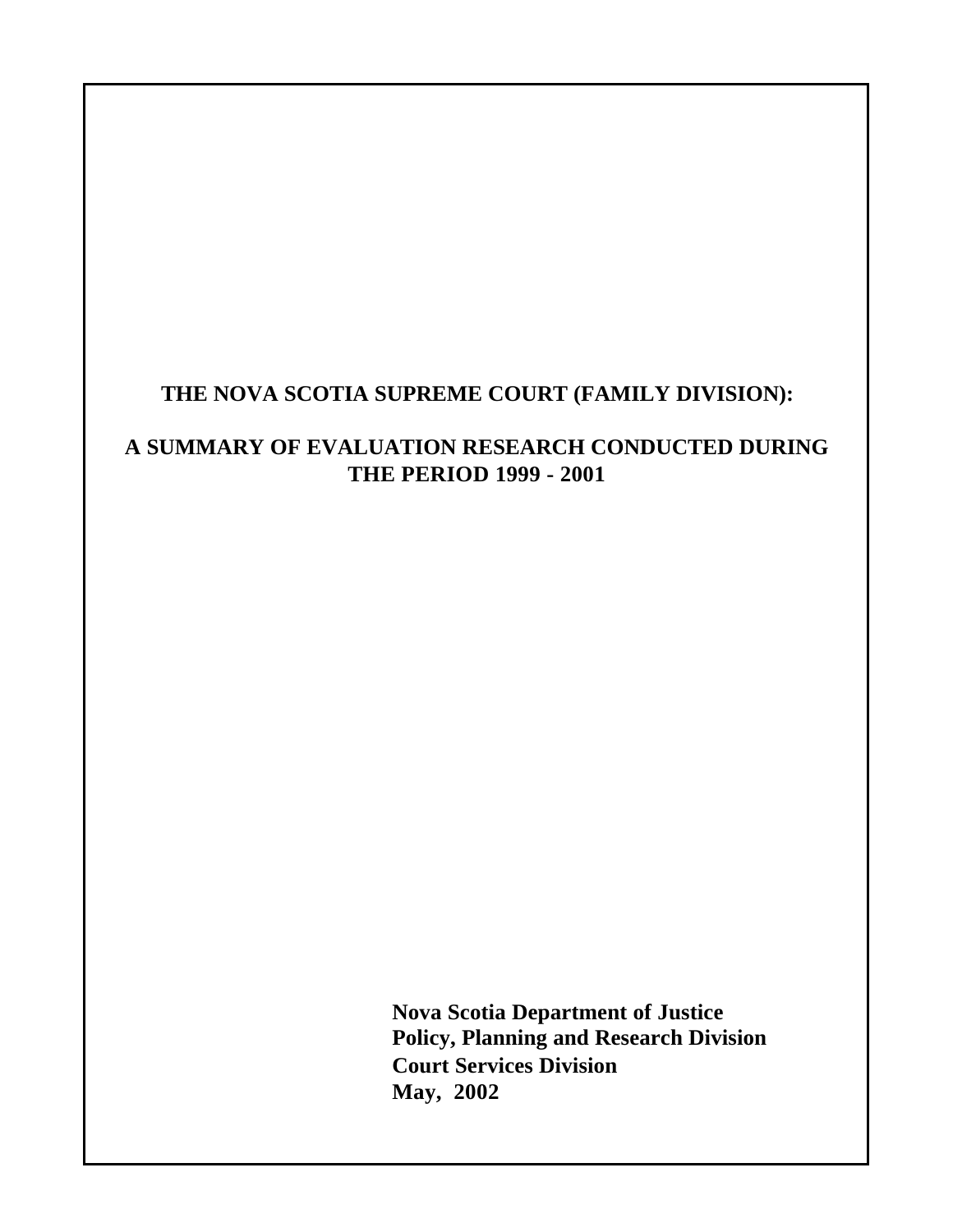# **TABLE OF CONTENTS**

| <b>Section</b>                                          | Page           |
|---------------------------------------------------------|----------------|
| <b>Executive Summary</b>                                | $\mathbf{i}$   |
| Introduction                                            | $\mathbf{1}$   |
| <b>Background</b>                                       | $\overline{2}$ |
| Presentation of results                                 | 10             |
| <b>Evaluation Framework</b>                             | 10             |
| Methodology                                             | 11             |
| Conciliation                                            | 12             |
| Mediation                                               | 17             |
| <b>Parent Education</b>                                 | 21             |
| Assessments                                             | 26             |
| <b>General Court Administration</b>                     | 27             |
| <b>Conclusions and Recommendations</b>                  | 31             |
| References                                              | 34             |
| Appendices                                              |                |
| Appendix A - Flowcharts of dispute resolution processes |                |
| Appendix B - Current staff complement and duties        |                |
| Appendix C - Methodology                                |                |
| Appendix D - Family Division Caseload                   |                |
| Appendix E - Terms and definitions                      |                |
|                                                         |                |
|                                                         |                |
|                                                         |                |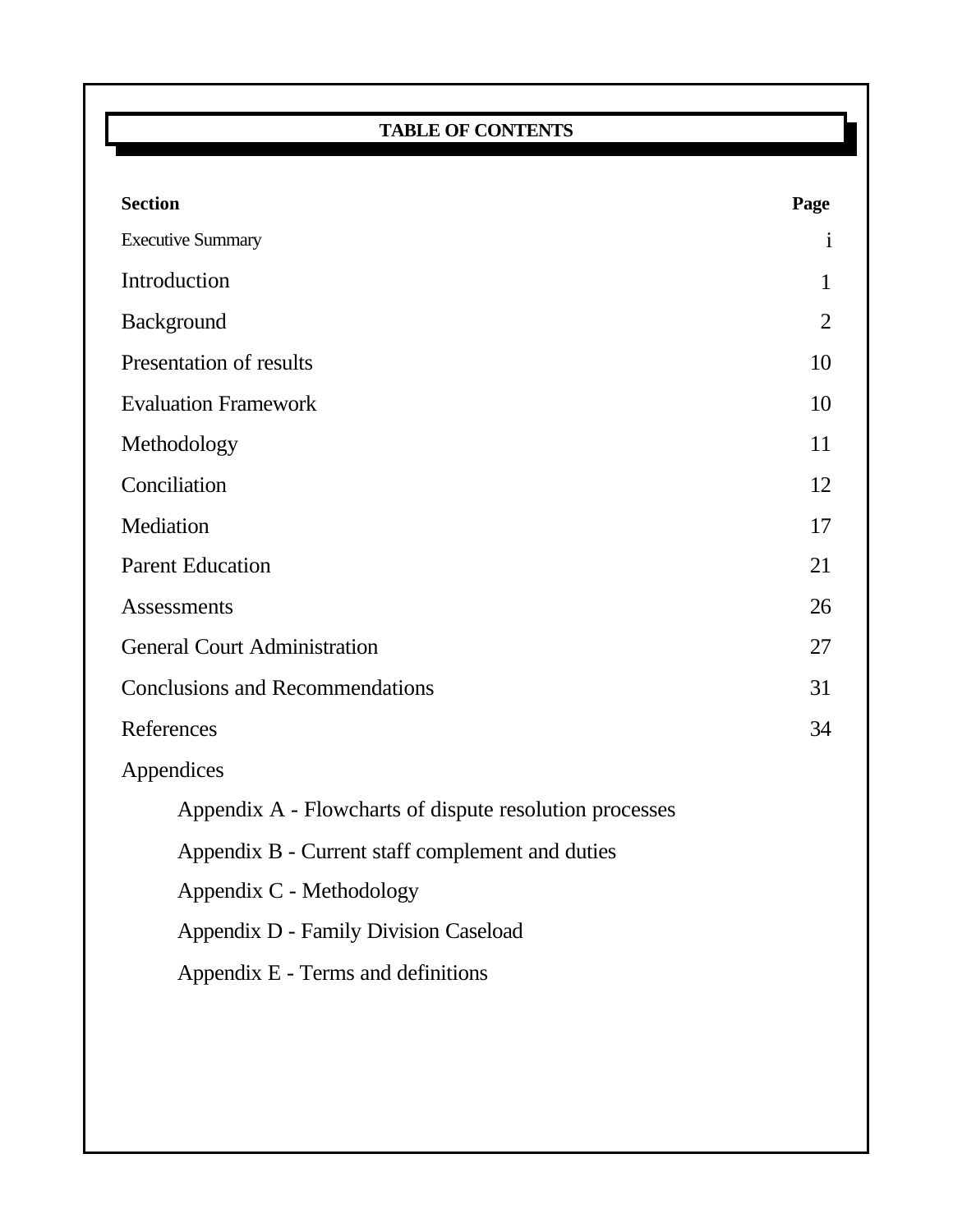# **REPORT ON THE EVALUATION OF THE SUPREME COURT ( FAMILY DIVISION) OF NOVA SCOTIA**

## **EXECUTIVE SUMMARY**

The creation of the Family Division of the Supreme Court signifies a major change in direction in the practice of family law in Nova Scotia. The establishment of the new court system aimed to advance the development of a wider spectrum of responses, in matters of separation and divorce, including education and conflict resolution as set out by the philosophy and policy direction of *The Nova Scotia Court Structure Task Force Report*.

The goals of the Family Division were to provide effective family law dispute resolution mechanisms; a high level of client and stakeholder satisfaction with services offered, effective, efficient and economical administrative practices; and a positive work environment for staff.

The Evaluation Committee's mandate was to support the Implementation Committee in creating a performance measurement system for the new Family Division. The evaluation utilized a number of information gathering strategies including surveys (exit, mail-out and telephone); focus groups with stakeholders including lawyers, community groups and court staff; analysis of case data; and analysis of time sheet data of conciliators.

This report provides a synopsis of the studies undertaken during the first two years of operation of the Family Division which focused on measuring client satisfaction, analyzing case processing statistics, and obtaining client and stakeholder group feedback for program improvement. The evaluation was restricted to family matters of divorce and separation and primarily focused on the programs of conciliation, mediation and parent education. There was also some feedback provided on assessments that has been included.

#### **Key program highlights include**:

- C It is estimated that ADR processes reduce # of cases going to judiciary for settlement by about 25%.
- C A large percentage of clients indicated it is better to go through conciliation rather than directly to court (80%) and the conciliation process was noted as more humane than court allowing parties more control over the process with the ability to develop their own solutions.
- C It appeared that client satisfaction was impacted by case outcome in both conciliation and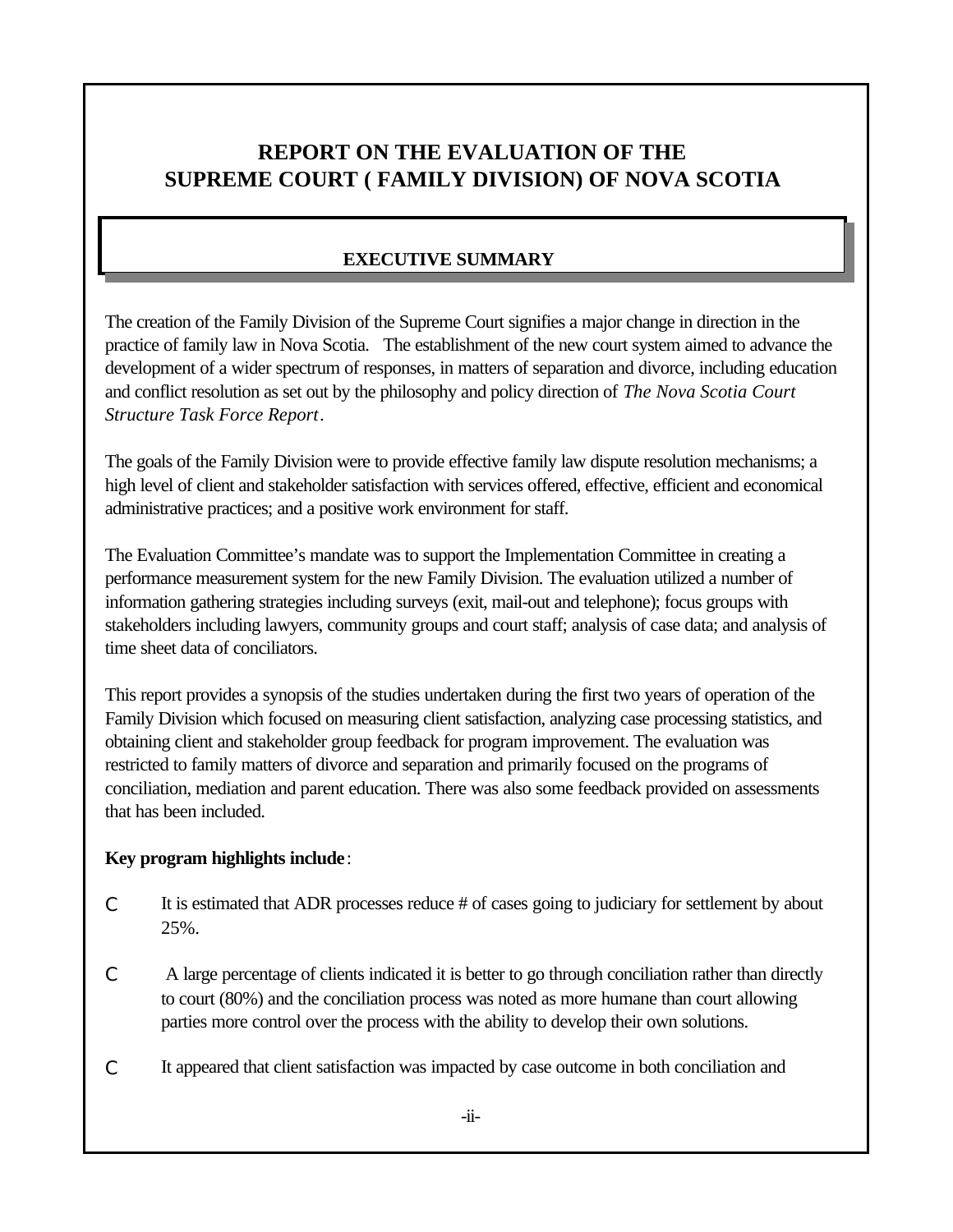mediation. Client satisfaction was higher in cases that reached a full settlement than with cases where no settlement or a partial settlement was reached.

- C 51% of cases going through conciliation reached full settlement and 7% partial settlement.
- C 52% of clients were unrepresented during the conciliation process and staff estimated this figure to be higher at intake - closer to 70%. Those unrepresented at mediation was much lower - 37%.
- C A high percentage of clients indicated that they felt safe (i.e., 97% of conciliation clients, 98% of mediation clients and 96% of Parent Education clients).
- C Conciliators and mediators were considered to be fair and impartial by clients (92% indicated yes for conciliation; 93% indicated yes for mediation).
- C Majority of clients stated they could make their issues known during ADR process (81% conciliation; 78% mediation)
- C 77% of clients were 'fully' or 'somewhat' satisfied with the outcome of conciliation.
- C 88% of the respondents scored the performance of the conciliator, on a 10 point scale, at 7 or higher.
- C 98% of clients indicated they were satisfied with the presenters/facilitators of the Parent Education Program.
- C 95% of participants indicated they would recommend Parent Education to separating or divorcing couples.
- C The greatest issues reported by focus group participants were delays in accessing intake, conciliation and court; high volume of paperwork; and poor facilities, particularly in Halifax.

#### **Recommendations include**:

#### *Service Delivery*

- 1. Review the Family Division goals and revisit the original vision of a service centre as part of the Family Division and determine priorities and direction in relation to meeting client needs for information, education and case resolution.
- 2. Clarify and align outcomes and indicators of success for parent education, conciliation, mediation and other operating programs to help assess their effectiveness and future direction within the current financial context.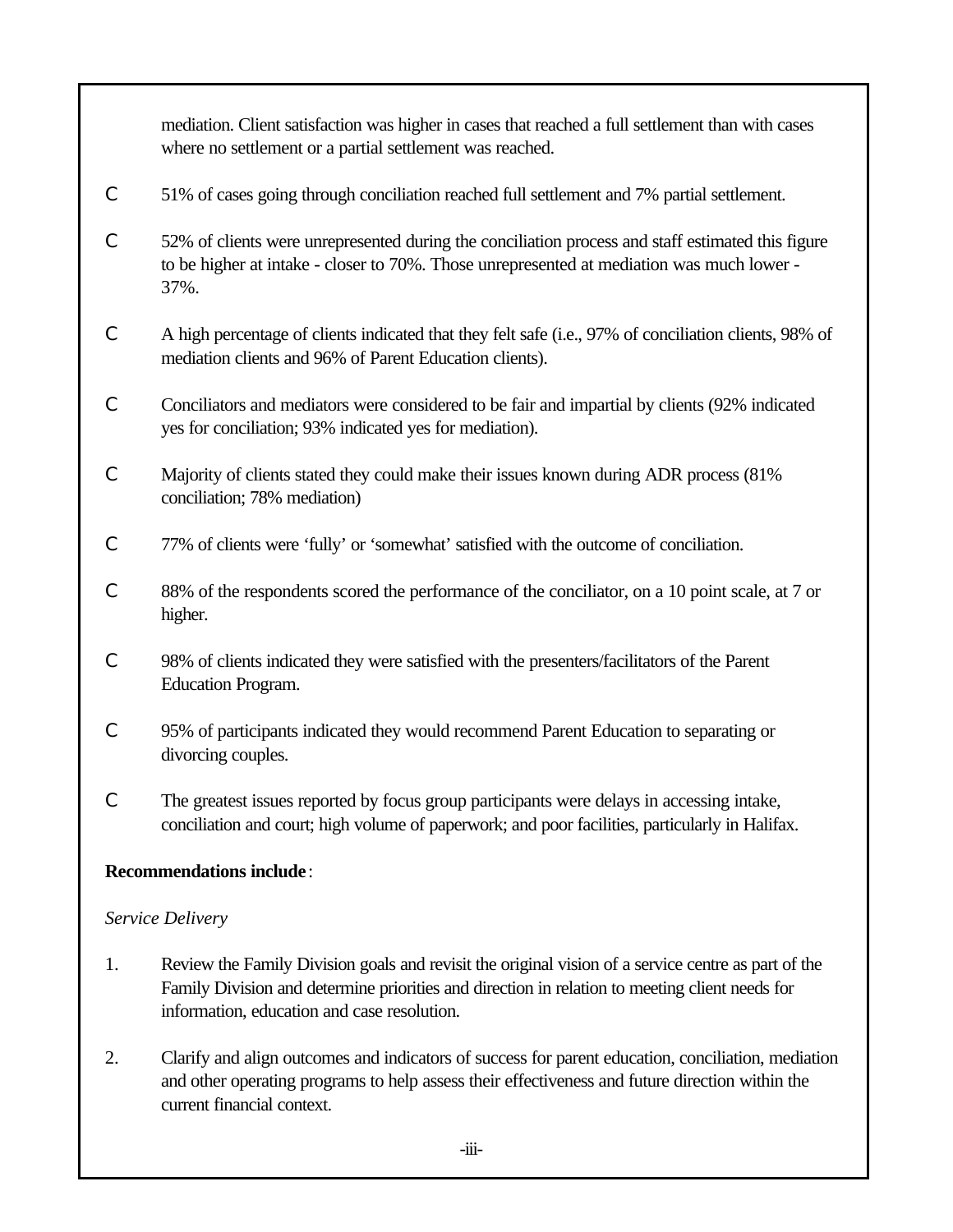- 3. Clarify the relationship between mediation and conciliation and streamline the process, where possible, with reduction in duplication and better targeting of cases to improve effectiveness and efficiency throughout the court process.
- 4. Establish partnerships with other community groups and government agencies, where possible, to deliver other programs to meet the needs of court clients such as those in high conflict situations.
- 5. Give priority to revision of forms to reduce paperwork.
- 6. Establish quality service standards and an audit/evaluation process.
- 7. Establish an operational plan to reduce the court delays and monitor its effectiveness including:
	- C an assessment of the ability of current staffing resources to address caseload demands in an effective and efficient manner and in accordance with established standards;
	- C strategies for streamlining administrative processes;
	- C strategies for utilizing administrative staff to reduce clerical duties of conciliators; and
	- C strategies for more quickly filling or responding to staff vacancies where the loss could contribute to delays.
- 8. Communicate evaluation results, established priorities, and progress to stakeholders.

## *Research/Evaluation*

- 9. Revisit evaluation framework and evaluation planning.
- 10. Develop improved methods for retrieving case processing statistics.
- 11. Develop case processing statistics for fiscal year 2000/01 for conciliation and mediation.
- 12. Determine the duration of conciliation/mediation agreements and any causes of breakdown.
- 13. Determine the satisfaction rates for staff.
- 14. Complete a cost-effectiveness study looking at mediation and conciliation.
- 15. Conduct a follow-up survey of Parent Education participants to determine impacts of program.
- 16. Conduct an analysis of the time and flow of case processing.
- 17. Determine the level of case "bumping" for *Children and Family Services Act* matters.
- 18. Determine a plan for the evaluation of the other programs/services.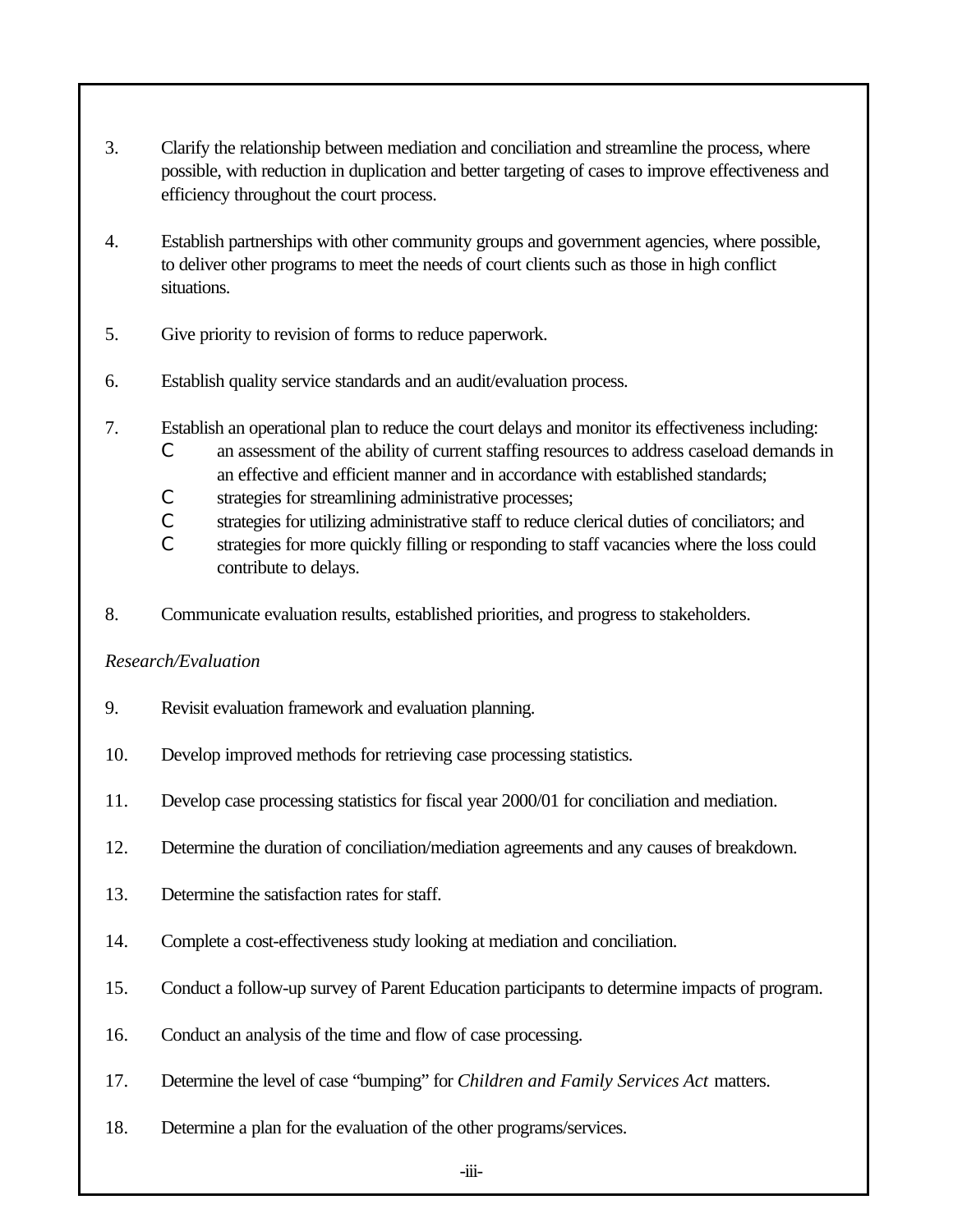#### **1.0 INTRODUCTION**

The evaluation of the Supreme Court (Family Division) began during the implementation phase of the new court. An evaluation committee chaired by Kit Waters, Director of Policy, Planning and Research of the Department of Justice was established during the planning stage of the Family Division and acted as a resource throughout the design and implementation of the evaluation work. The evaluation was aimed at providing information for program improvement

to be utilized by directors and court administrators. The scope of the evaluation was restricted to family matters of divorce and separation and the programs of conciliation, mediation and parent education.

The Committee was comprised of senior management of Court Services Division of the Department of Justice including Jock MacKinnon, Gretchen Pohlkamp (recently replaced by Lynn Hartwell); Sarah Osborne, Court Supervisor with HRM Family Division; Ed Kirby of Finance with Department of Justice; Charles Purcell of Information Technology with Department of Justice; Stella Lord, researcher with the Nova Scotia Advisory Council on the Status of Women; and Steve Mattson, lawyer with Nova Scotia Legal Aid. Other members included Robert Roe, the Coordinator of Program Evaluation of Policy, Planning and Research who led the day-to-day operations of the evaluation and Cheryl Hebert, Consultant of ADR/Mediation of Court Services Division who provided input on the design and assisted with administration of the studies, as well as, interpretation of results.

The Evaluation Committee's mandate was to support the Implementation Committee in creating a performance measurement system for the new Family Division. To that end, members of the Committee participated in defining system goals, selecting appropriate methodologies for data collection, identifying financial resources for undertaking evaluation work and creating an evaluation work plan.

The evaluation utilized a number of information gathering strategies including surveys (exit, mail-out and telephone); focus groups with stakeholders including lawyers, community groups and court staff; analysis of case data; and analysis of time sheet data of conciliators. The collection of data was aided by the cooperation and assistance of court administrators, court staff and mediators. They also provided valuable feedback on all of the reports.

As most of the data was collected during the early stage of the implementation of the Family Division, there was an opportunity for administrators and staff to apply the knowledge they were gaining to make improvements to program and service administration and delivery. Therefore, many of the issues presented in the report have already been addressed or are being addressed. Some were presented in the *Plan to Address and Manage Concerns Regarding the Operation of the Supreme Court (Family Division) Halifax Regional Municipality*, May 2001.

The fact that the studies were carried out over a two year period means that responses captured in earlier studies may have been more negative than those reported at a later date, when program improvements were being made. It is also important to note that issues raised during the focus group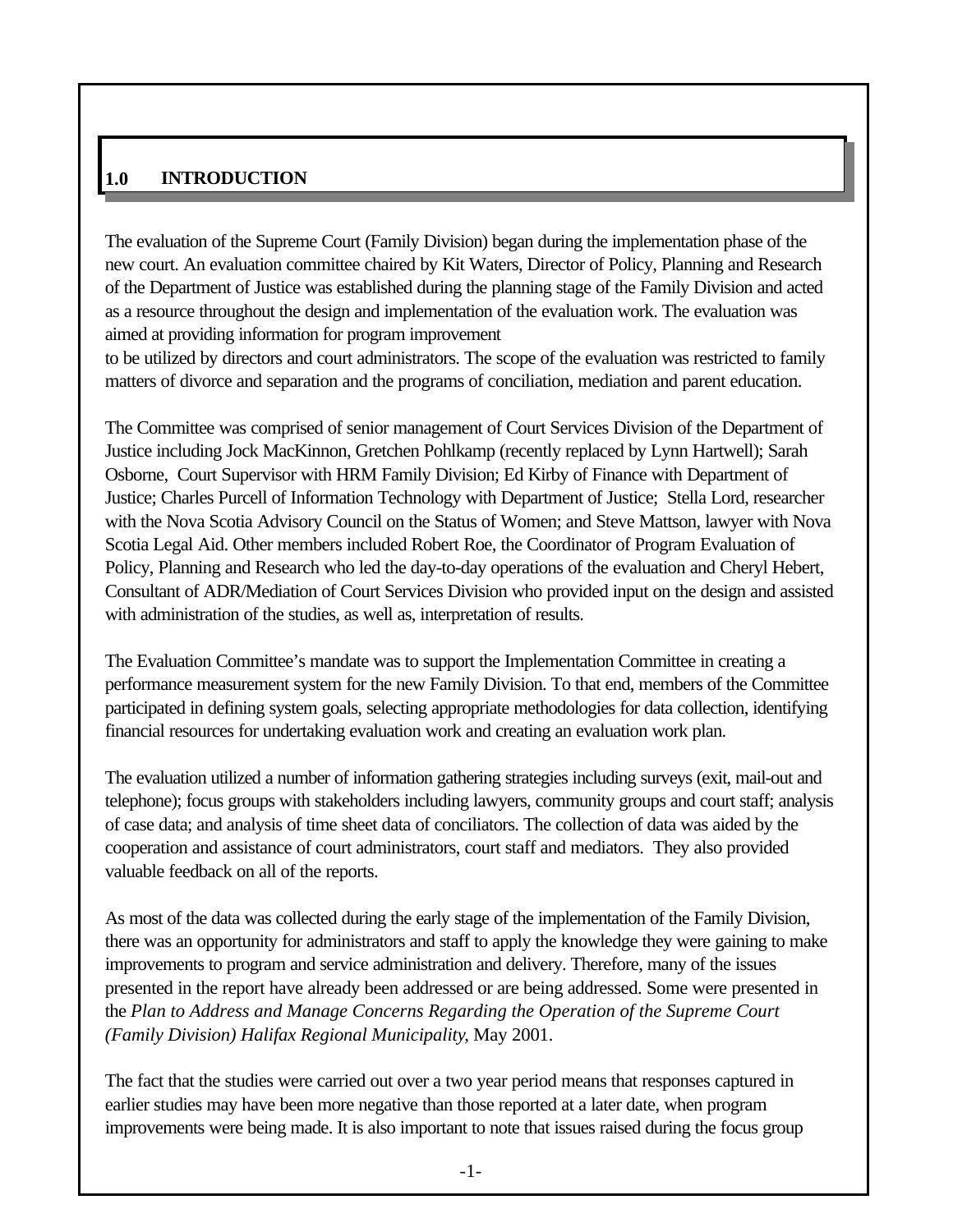discussions may have been raised by only a few participants and on some issues there were diverging viewpoints on specific issues.

The goals of this report are:

- a) To provide a synopsis of the studies undertaken during the first two years of operation of the Family Division which focused on monitoring client satisfaction, analysis of case processing statistics, and obtaining feedback for program improvement related to conciliation, mediation and parent education. There was also some feedback provided on assessments during focus group discussions that has been included.
- B) To provide recommendations for the purpose of program improvement and development in the areas of service delivery and research and evaluation. During the focus group discussions a number of issues were raised regarding court administration and therefore a section summarizing the issues and recommendations is included in this report

The report also includes some background material on the Family Division, including major activities during the first two years of operation.<sup>1</sup>

# **2.0 BACKGROUND**

# **2.1 Implementation of the Supreme Court (Family Division)**

The Supreme Court (Family Division) began operation April 6, 1999 at 3 sites: Halifax, Sydney and Port Hawkesbury. The impetus for the new court originated in 1991 as a result of the report issued by the *Nova Scotia Court Structure Task Force*. The Task Force report recommended the establishment of a new family court system to improve the adjudication of family law matters through increased opportunities for less adversarial resolution of issues and increased services to support people involved in family law conflict.

The rationale for the change was based on the need to address a number of recognized problems within the Family Court system including: the limited jurisdiction of the Family Court; duplication of court appearances; docket days being too far apart; lack of authority for staff to make even limited interim orders; lack of assistance for parties beyond intake; court appearance required for every matter; closed court; and limited options for resolution of disputes outside of court.

<sup>&</sup>lt;sup>1</sup>Some of the background material was adapted from two proposals submitted to the Federal Department of Justice regarding firstly, the implementation of the Family Division and secondly, the expansion of the new court system province-wide.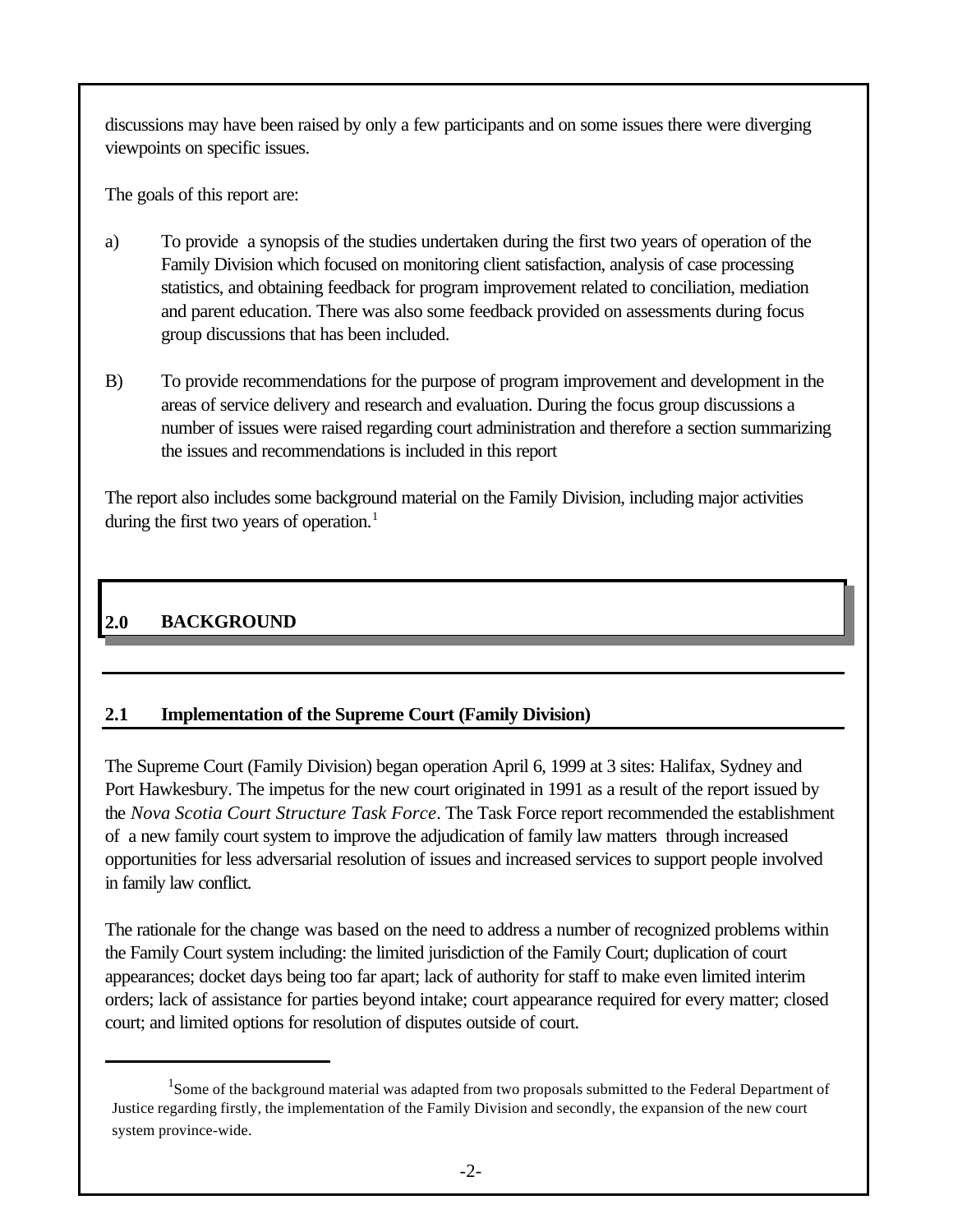In 1998, after consultations with the bar and the judiciary, the Province of Nova Scotia formally approached the federal government to support the creation of a Family Division, specifically in the form of judicial appointments. The Province agreed to commit the salaries and benefits of two Family court judges who had retired as well as the salaries and benefits of all judges elevated from the Family Court to the Supreme Court (Family Division). The Province also agreed to provide additional space and renovations to existing space to support the services of the Family Division. The appointment of federal judges allowed the Province to divert the salaries and benefits to services and the Federal Government has continued to support services through the Child Support Guidelines initiative.<sup>2</sup>

With the support of both levels of government, two Department of Justice staff traveled to several jurisdictions across the country to examine other family law court and service delivery models. Upon their return, they assessed best practices and used the knowledge to conceptualize the model for the Family Division. A consultant hired in late August of 1998, with the support of the federal government through the Child Support Guidelines Initiative, examined more closely formal dispute resolution programs and, in conjunction with an ADR Committee, made recommendations for development of the structure and model for the service to operate within the Family Division.

The new system sought to: combine Federal and Provincial jurisdictions over family matters, therefore reducing duplication; increase authority of the court for common law property issues (interim sole possession - matrimonial residence); reduce the need to go to court without preventing access; create a new docketing system; establish quicker access to senior staff (Court Officers) with the authority to issue limited orders (interim maintenance table amount, orders to disclose, orders to appear and disclose); and pre- and post-court services with the right to confer with counsel at all stages.

To make this vision a reality, the Department of Justice assembled an Implementation Committee, inviting the participation of judges, court staff, and lawyers. Twenty-five subcommittees, with nearly 160 members, participated for over a year to plan and prepare the court for implementation.

#### **2.2 The Legislative and Procedural Framework**

The creation of a legislative and procedural framework was an essential early step in the development and realization of the approach to family law envisioned for the Family Division.

In support of the February 1998 proposal, the Government of Nova Scotia amended the *Judicature Act of Nova Scotia* in December 1997, to enable the establishment of the Family Division of the Supreme Court. The *Judicature Act* confers the jurisdiction of the court, establishes the ability to appeal from the Family Division to the Court of Appeal, and gives the judiciary the authority to make rules about the court process.

 $2$ It should noted that the implementation of the new Family Division resulted in an overall decrease in the number of judges providing service in the area of Family Law compared to the previous Family Court system and also resulted in an increase in jurisdiction to deal with divorce and matrimonial property issues.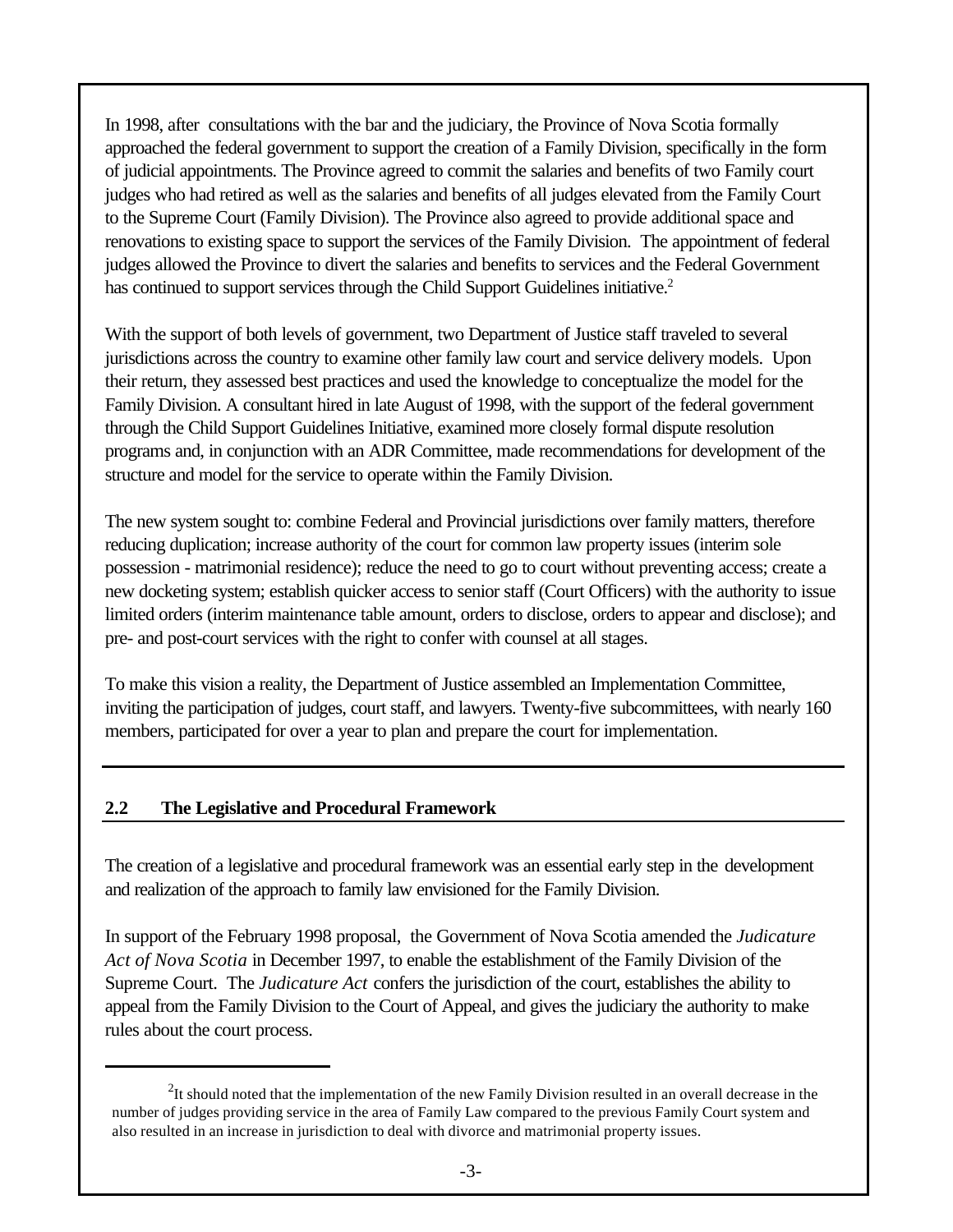*Rule 70* was established and is really the framework upon which the Family Division is structured. This Rule contains many unique features that support the overall vision of the Family Division. For example, Rule 70 gives court staff a larger role in ensuring disclosure compliance from both the parties to the action and from third parties, such as employers.

*Rule 69* was also created for the Family Division. This Rule deals with child protection matters and is largely an adaptation of the rules and procedures in place in the Family Court to support the administration of the *Children and Family Services Act* in the Family Division. *Rule 69* now applies throughout the province.

Jurisdiction of the Supreme Court Family Division now includes: the *Adult Protection Act*; *Children and Family Services Act*; *Divorce Act*; *Employment of Children Act*; *Family Maintenance Act*; *Matrimonial Property Act*; *Maintenance Orders Enforcement Act*; Sections 172 of the Criminal Code regarding persons who endanger the morals of children; Section 215 of the Criminal Code regarding people who fail to provide the necessities of life for a spouse or child under the age of 16 years; Section 264.1 and 265 of the Criminal Code dealing with threats and common assaults involving husband and wife or parent and child; Section 810 and 811 of the Criminal Code dealing with the application of peace bonds and the breach of these bonds; Sections of the Solemnization of Marriage Act relating to the performance of marriage and applications from persons under the age of 16 who desire permission to marry.

## **2.3 The Program/Service Delivery Model**

The establishment of the Family Division provided an opportunity to advance the development of a wider spectrum of responses, as set out by the philosophy and policy direction of *The Nova Scotia Court Structure Task Force Report*. Some of the programs and services, including Parent Education and Mediation, had been in operation in some locations in the province and the implementation of the Family Division provided an opportunity to formalize and/or expand their delivery.

There are three main categories of programs/services that act as alternatives to the court process or complement the court process:

- 1) formal dispute resolution services including conciliation and mediation<sup>3</sup>;
- 2) information/education programs including child support guidelines calculation, parent education, separation education and court assistance; and
- 3) court services including assessments and supervised access.

 $3$ Pre-trial settlement conferences are also part of the ADR continuum providing opportunities for diversion. Where matters are scheduled for a court hearing of one day duration, or longer, the parties are required to attend a settlement pre-trial where the parties meet with a judge to review the issues and explore the possibility of settlement. Parties may request this option for matters less than one day, as well.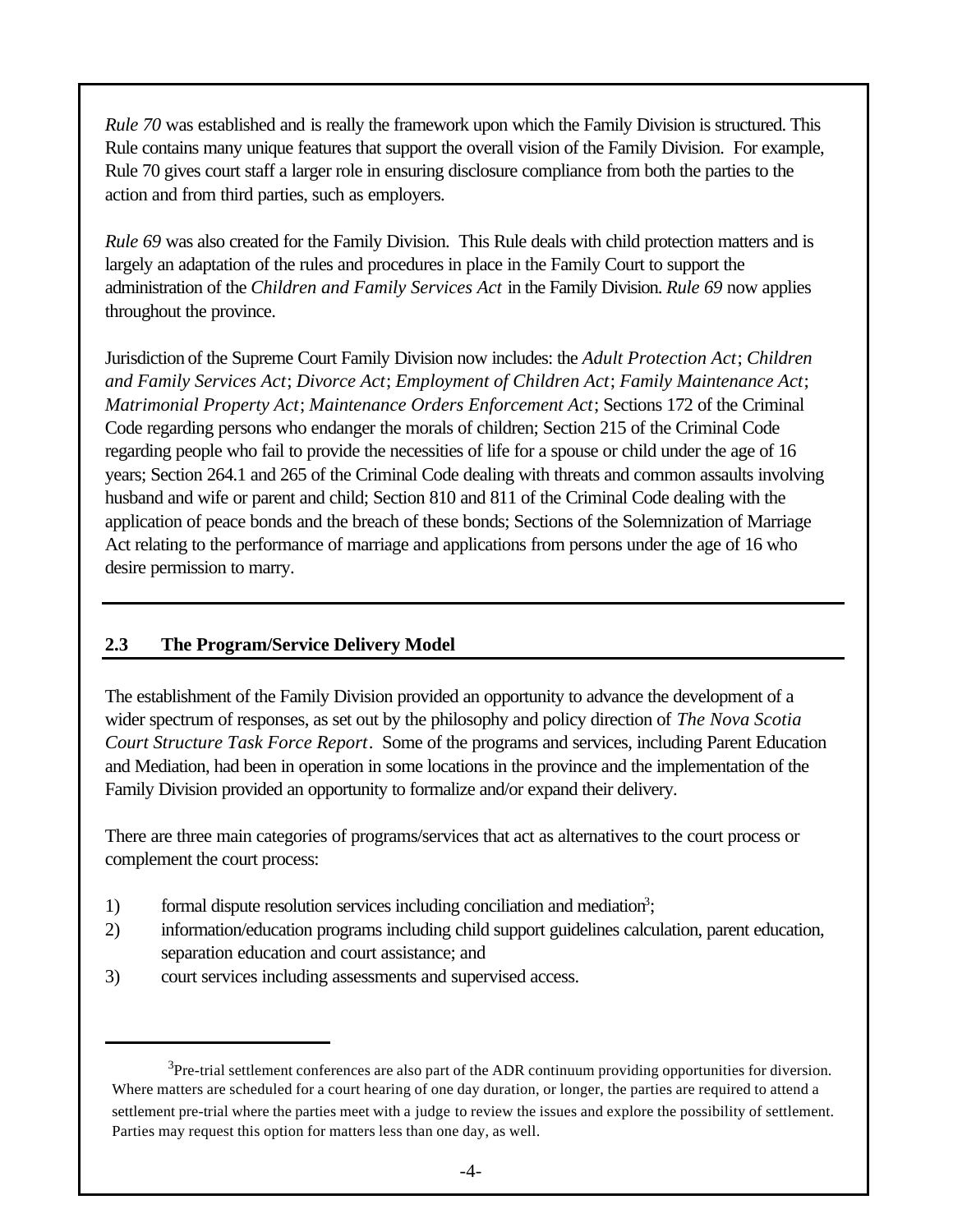In addition, court staff liaise with, and make referrals to, various legal and community services.

The next section of the report on *Presentation of Results* provides a more detailed description of conciliation, mediation and parent education.

## **Formal Dispute Resolution Services**

*Conciliation* provides the first opportunity to resolve matters through non adversarial means. As identified in Rule 70, the "conciliator" provides the entry point to the Family Division and carries out two main functions:

a) to act as a high level **intake** person to gather basic information to start the process, provide information about the court process, and to ensure disclosure is complete; and b) to **conciliate** issues between the parties in matters of child support and custody and access through identification, facilitation and documentation of areas of possible agreement, including the drafting of consent orders, directing matters to court, where immediate action is warranted, and making an interim order for child support, where appropriate and enabled under *Rule 70*.

In both functions the conciliator is guided by the responsibility to conduct appropriate screening for violence and abuse issues, make appropriate referrals to court programs/services including Mediation, Parent Education, Court Assistance and Child Support Guidelines calculation and to external resources including counseling, Legal Aid/ lawyer referral, Maintenance Enforcement Program, and other community programs.

*Mediation* provides an additional opportunity for parties to resolve differences in matters relating to custody, access, support or maintenance, and property without going to court. The Department will fund up to eight hours of time for the service which is calculated according to a sliding fee scale.

The goals of the service are:

- 1) To provide an alternative method of resolving issues, where appropriate;
- 2) To encourage the non-adversarial resolution of issues; and,
- 3) To develop an agreement acceptable to both parties.

*Appendix A* presents several charts illustrating the flow of case processing relating to the different dispute resolution services.

## **Information/Education Programs**

*Child Support Guidelines Calculation* is provided through the support of funding received under the Child Support Guidelines. Intake assistants assist applicants in the beginning stage of the court process to: provide appropriate information on Child Support Guidelines and to ensure the completeness of the applicant's file before forwarding it to court for consideration.

Each court presently has staff trained and designated to use the *ChildView*<sup>TM</sup> software to perform child support calculations for unrepresented clients (for information purposes only).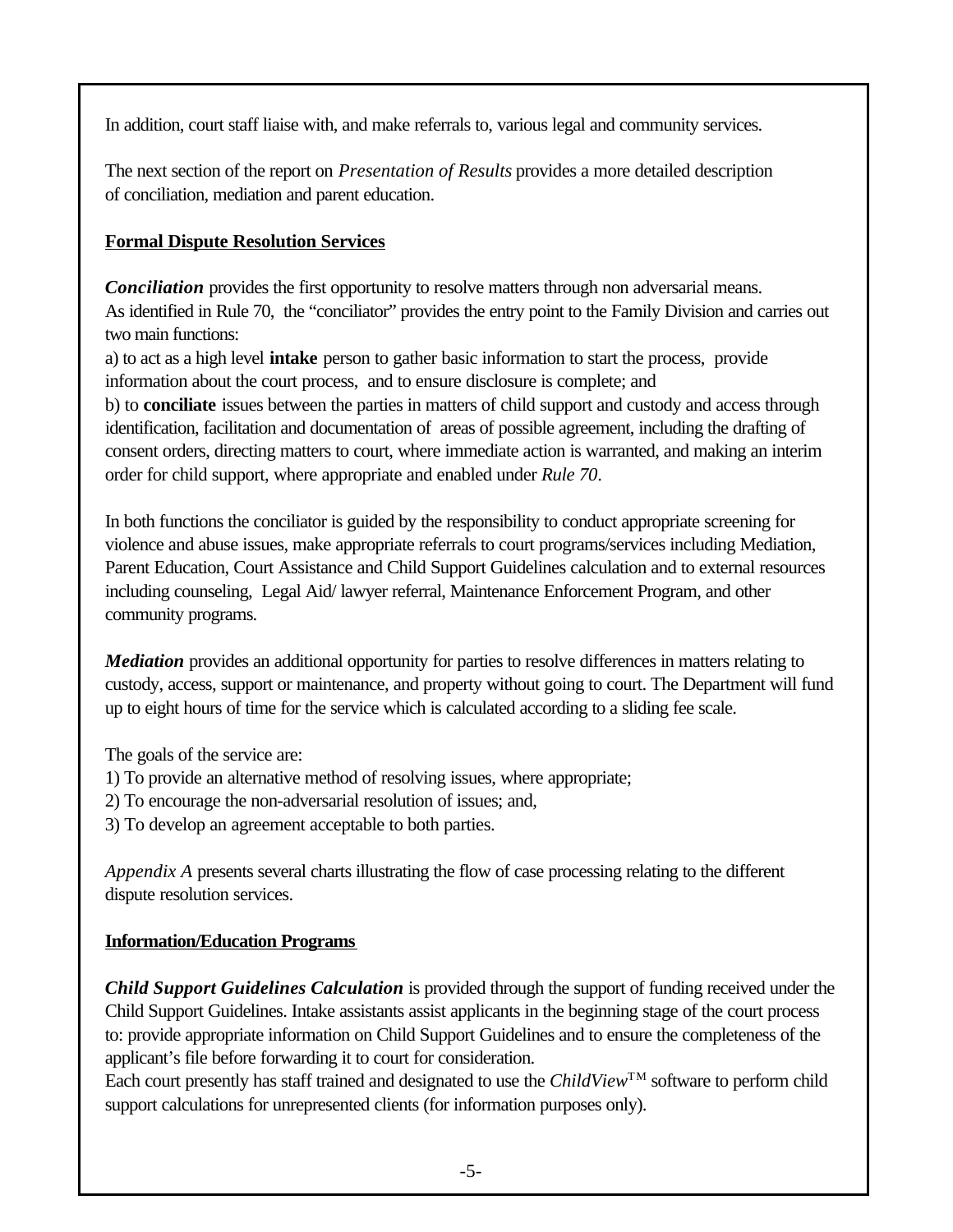The *Parent Education Program* assists parents in identifying the effects of separation and divorce on children and to identify and practice ways to keep children from getting "caught in the middle". The program is mandatory in the three Family Division sites and operates as a voluntary program in New Glasgow and Kentville family courts. The goals of the program are:

- 1) To increase parents' awareness of the impact of parental conflict on children;
- 2) To improve communication between parents about their children's needs; and
- 3) To provide new ways to avoid placing children in the middle of issues between their parents.

Advisory committees have been set up in each community to assist in the operation of the program. The judges also volunteer their time by speaking to each group at each session, which are offered on evenings and weekends.

In addition to providing the training for the facilitators, the Province provides security to ensure the safety of those attending.

A partnership has been established with Family Services of Support Association in Halifax to pilot a program for adults going through the court process who are experiencing high conflict. Monies for the program were obtained through the Federal Department of Justice, Crime Prevention Fund. Nova Scotia Department of Justice staff will assist in the design and evaluation of the program and will refer appropriate clients. A series of group sessions will operate from April to September, 2002.

The *Separation Education Program* was designed to help adults without children going through a separation or divorce by providing them with information on the court process and the emotional effects of separation and divorce. The program goals were established as follows:

- 1) To provide information on the issues and decisions that may need to be made as a result of separation or divorce;
- 2) To provide information on the court process; and
- 3) To focus on the importance of cooperation rather than conflict in resolving the legal issues following a separation.

This program has not been implemented, although it is a mandated program through *Rule 70*. The reasons for delaying implementation are: the number of people needing the program would be relatively small<sup>4</sup> raising logistical issues about frequency of scheduling and allocation of resources; some of the information provided through Separation Education could possibly be integrated into the Parent Education Program and adults without children could attend that program; and there are questions about the appropriateness of mandating a program addressing emotional healing and whether it is more appropriately placed outside the court.

<sup>&</sup>lt;sup>4</sup>Based on the number of cases for April 1, 2000 - March 31, 2001 and the statistics on Divorce cases (approximately 50% are couples without children and at least 80% are uncontested) there would be 130 cases for Halifax, 32 cases for Sydney, and 6 cases for Port Hawesbury.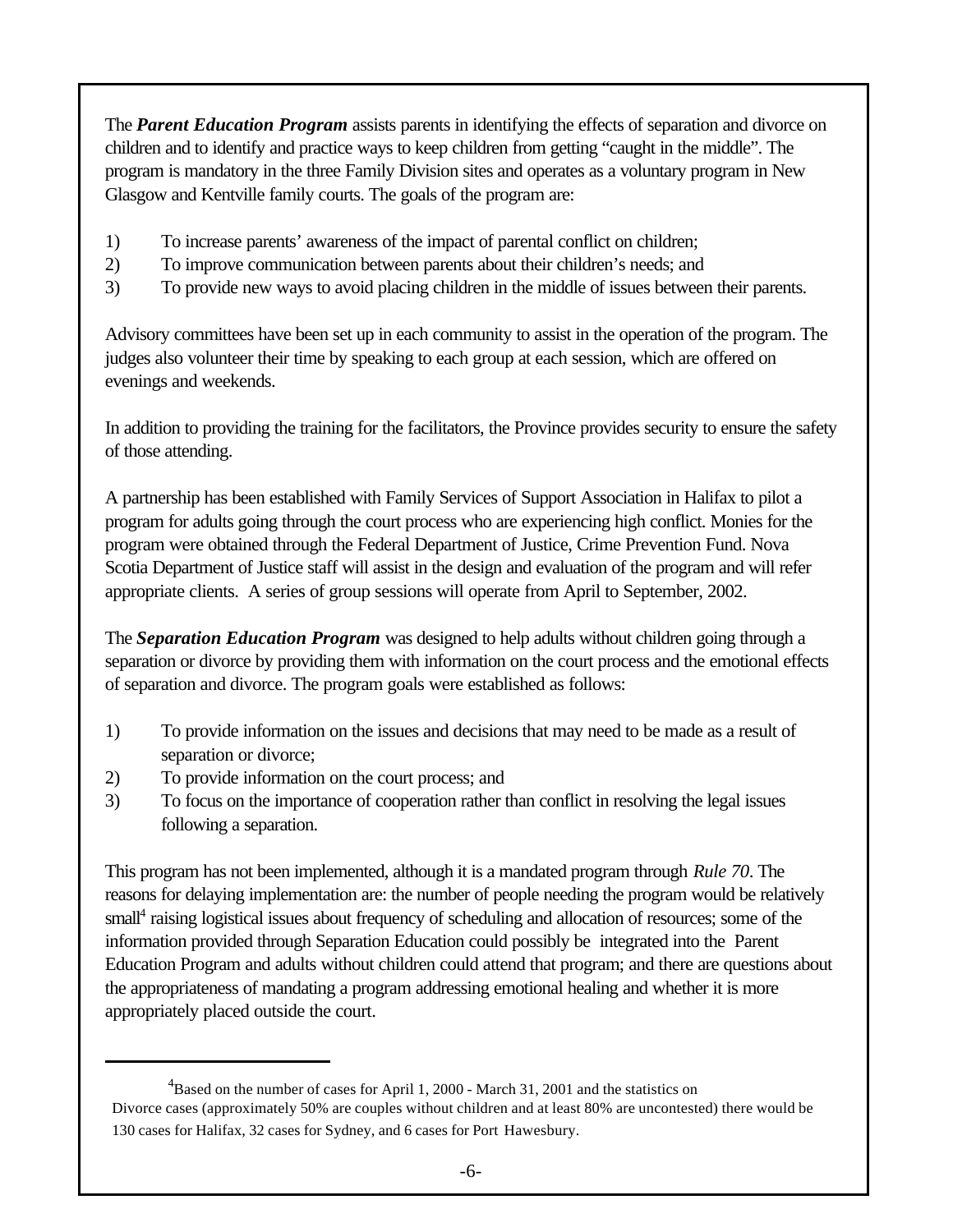The *Court Assistance Program* has been designed to assist self-represented parties to prepare for court, recognizing the increasing number of self-represented clients who arrive in court unprepared to properly present evidence. The focus of the program is on getting ready for court and on the procedures that must be followed both before and during the hearing. It is expected that when in operation, the program will save significant court time now expended explaining basic rules of procedure and evidence as well as assisting self-represented clients in presenting their case.

To date the focus has been on preparing materials for the program including: a) a twenty minute video, *Representing Yourself in Court*, written and produced locally with funding from the Child Support Guidelines and from the province of Nova Scotia; and b) a booklet *Terms and Definitions* developed by the Court Assistance Committee. The plan is to deliver a two hour session, facilitated by a lawyer and court officer using the above resources.

#### **Court Services**

#### **Assessments**

In exceptional circumstances, justices of the Supreme Court (Family Division) order parenting assessments when seeking objective information about the child or family situations in a child custody or access matter. Assessments are usually conducted by a certified social worker or psychologist.

The main objective of an assessment is to provide the Court with information and/or recommendations on how the needs of the child may best be met. To meet this objective, an assessor will meet with both parents and may also meet with the child, grandparents, childcare providers, teachers, and appropriate others. The assessor's focus is on what is in the best interests of the child.

## **Supervised Access**

The Supervised Access Program is designed to comprise three components: supervised exchange, supervised access visits and supervised access visits with an assessment report for court.

The Department of Justice has contracted with a community organization, Veith House, that is already offering supervised access services in the Halifax Regional Municipality on an interim basis. This arrangement will remain in place until a province-wide program is developed.

The *Supervised Exchange* is intended for situations where there is no threat to the child and where supervision of the accessing parent and the child is not required but there is high conflict between the partners. In the supervised exchange program, the exchange of the child for access visits can be conducted on neutral territory. This option is used in high conflict cases when the parties are unable to agree on a neutral party agreeable to them to perform this role.

The *Supervised Access Visits* component of the program provides a trained supervisor to be with the accessing parent and child in the Veith House supervised access room. The supervised access visits are aimed to protect the safety and well-being of children and their parents. The court may also order an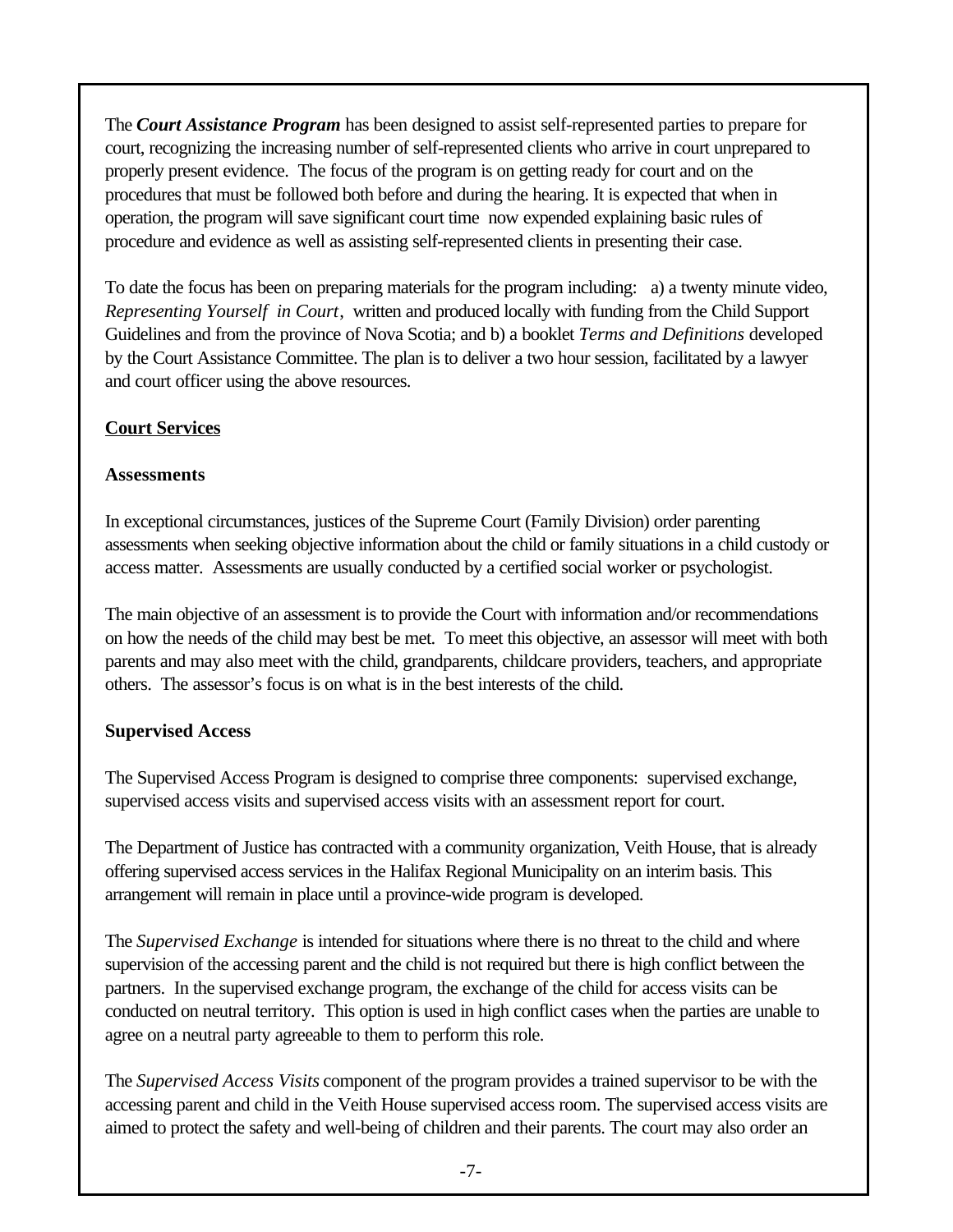assessment report be prepared by the professional supervising the visits.

A *Best Practices Manual* has been developed by a staff person based on Ontario's manual. She is currently working on approaching organizations that have the ability to deliver the program with the aim of offering it in three locations (i.e., Halifax, Sydney and Port Hawkesbury). It is expected the program will be implemented by the end of the 2000/2001 fiscal year.

#### **2.4 Administration**

## **Staffing**

*Appendix B* provides an overview of the staffing structure for the three Family Division sites. At the time of writing this report, staff positions included 34 people in the Halifax Regional Municipality, 19 in Sydney and 5 in Port Hawkesbury. It is important to recognize that some staff are not full time as they have responsibilities with other courts, for example, the court administrator for Port Hawkesbury also provides administration to the Antigonish Justice Centre.

It is also important to note that there have been a number of changes in staffing since the start of the Family Division, including short and long-term medical leaves and staff replacements. The full complement of staff has not always been realized which has impacted on service delivery, particularly in the Halifax location.

## **Staff Training**

Staff training has been an important component of the implementation of the Family Division given the new emphasis on ADR and the new and expanded roles for court staff. Training to support all staff in this transition was a priority.

Training was provided to address the new rules and procedures and to cross-train staff to deal with legislation and issues not previously within their area of knowledge. Most of the staff working in the Family Division formerly worked in the Family Court. However, some staff, from the divorce area, transferred from the Supreme Court. It was, therefore, necessary to educate the former Family Court staff about divorce, adoption, civil matters as well as conciliation and mediation. The former Supreme Court staff needed to be educated about child protection, young offender matters, and adult protection matters.

## **Communication**

The provision of information and education on the rationale, development and structure of the Family Division, was achieved through a series of targeted information sessions. Approximately 30 sessions were designed and delivered by Department of Justice staff, prior to or at the beginning of, implementation of the Family Division. The content of these sessions varied depending on the audience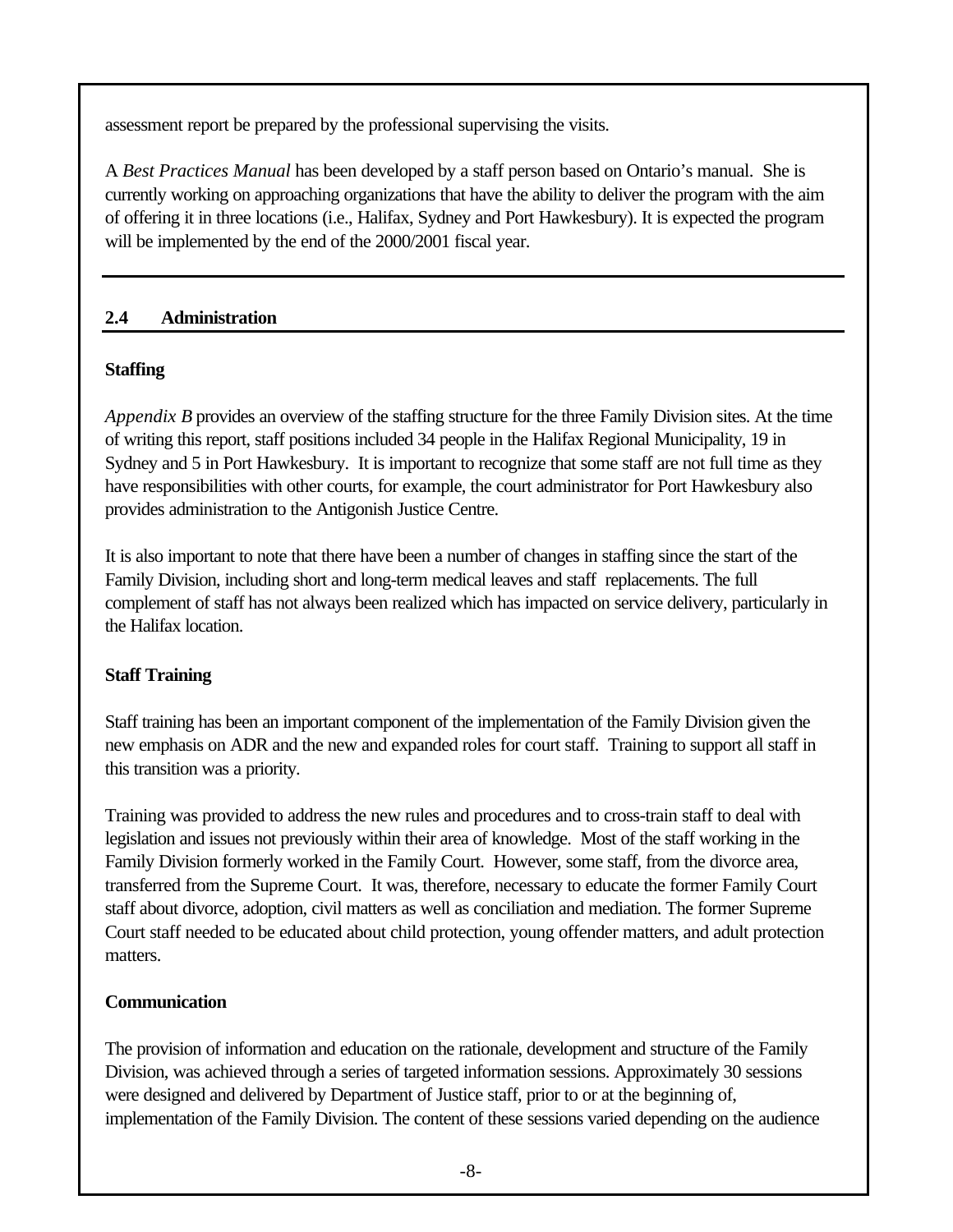which included such groups as lawyers and legal staff, community groups and agencies, government departments including Community Services and Health, court assessors, and mediators (during implementation). Information exchanges continue to be offered.

The *Family Division Update*, a newsletter created by the Department, assisted with communication on the implementation phase. The newsletter was distributed to all lawyers and judges in the province, the courts throughout the province, and to anyone who expressed a desire to be on the mailing list.

Information sheets were developed on the Family Division and the various programs. A Guide On Using Mediation In Family Law Matters: *Mediation What Do I Need To Know?* was produced. These publications have been widely distributed.

The Department of Justice website was also utilized as a tool for communication and information. For example, *Rule 70* was on the website during the initial implementation phase and all publications have been put on the website.

#### **Site Renovations**

Plans to enhance the facilities to accommodate the new services of the Family Division were put in place. In Sydney, the court transferred to Harbour Place, a justice complex housing other judges and staff of the Supreme and Provincial courts, following extensive renovation. Space for Parent Education and Mediation Services are also part of the new facility. The Province also has plans for updating the court in the Halifax Regional Municipality location, creating a new space for the Parent Education Program and Mediation Services as well as other programs. The Department of Justice also has plans for new court space in Port Hawkesbury to house the court.

#### **Automation**

The new Family Division initiated the development of an information system to capture case relevant data and improve workflow. The system is based on a pre-existing system used by the Supreme Court (i.e., the Civil Index) for capturing information relating to civil litigation.<sup>5</sup> The original Family Court system did not make extensive use of information technology in terms of capturing relevant case information for statistical purposes or for automating workflow.

The information system has undergone extensive development/revision since the time the new Division was implemented with various changes being planned including the development of a caution screen for

<sup>&</sup>lt;sup>5</sup>There were a number of committees which provided input into the development of the information system including the evaluation committee. At present the Information Technology committee of Court Services oversees issues relating to the operation of the information system.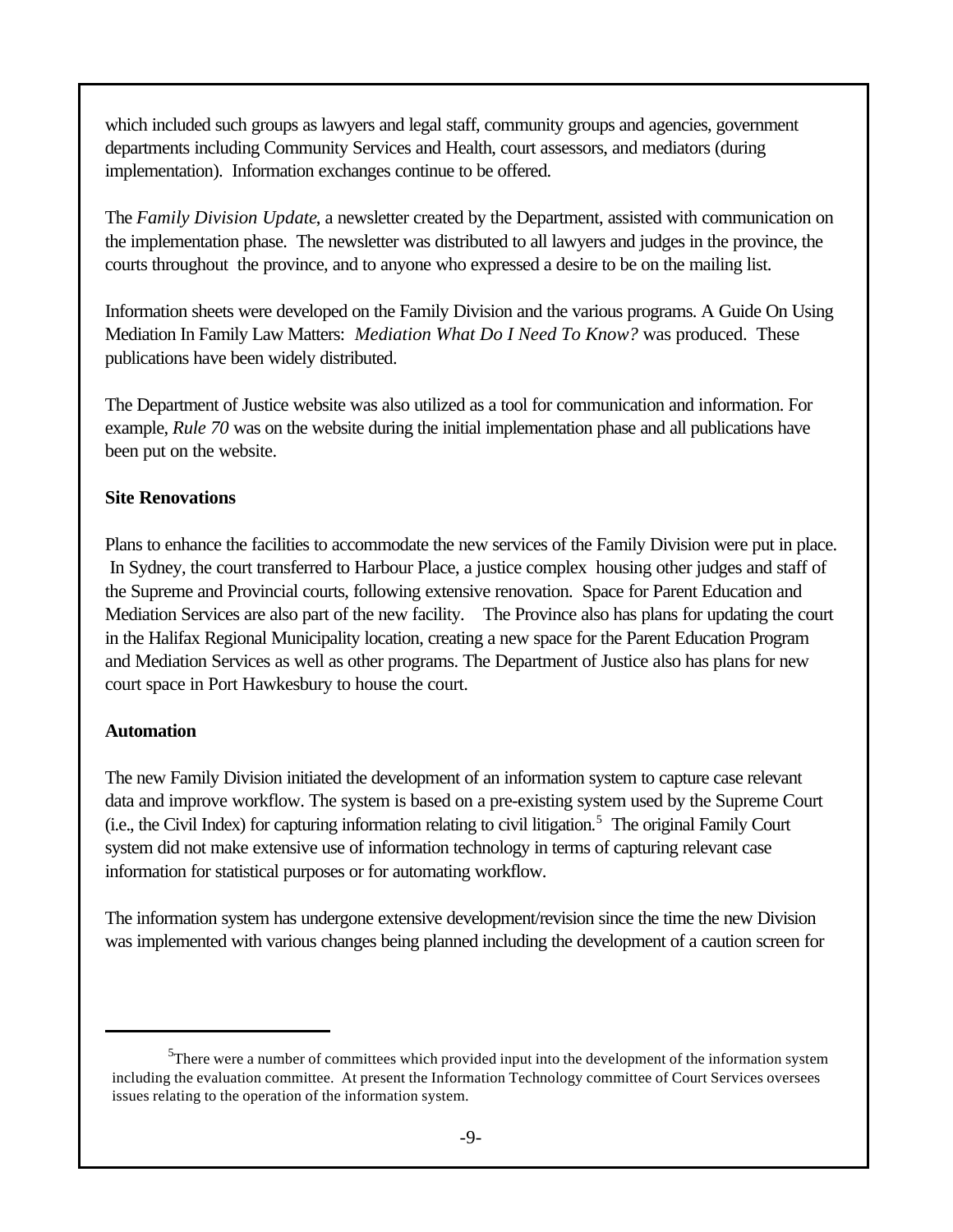flagging domestic violence cases and statistical reports to provide case processing information.<sup>6</sup> Originally, the system was operating only in the Halifax Metro area but was subsequently rolled out, first to Sydney and then to Port Hawkesbury. Case data was back loaded onto the new system at the Sydney and Port Hawkesbury locations.

#### **Evaluation Process**

Evaluation of the implementation and ongoing court services has been a priority for the Family Division. The focus of the evaluation of the Family Division has been on monitoring programs, particularly client satisfaction and building the infrastructure for collection of data relating to case processing characteristics.

An evaluation committee chaired by the Director of Policy, Planning and Research was established and comprised: the Coordinator of Program Evaluation of Policy, Planning and Research, Director of Family Court Services Division, Consultant in Mediation/ADR, staff of the Family Division of the Halifax Regional Municipality, and representatives of Legal Aid and the Nova Scotia Advisory Council on the Status of Women. The Committee acted as a resource in the establishment of the evaluation framework and methodologies of the studies.

# **3.0 PRESENTATION OF RESULTS**

## **3.1 Evaluation Framework**

An evaluation framework was established based on the following goals of the Family Division.

**Tier One** of the framework represents the goals of the new system which corresponds to the original vision which was formulated, specifically, to have a more humane and less adversarial system for dealing with family law issues. This vision is one of promoting fair and effective alternatives to the traditional litigation process in the attempt to reduce the negative impact of separation and/or divorce on family functioning. The three central programs of conciliation, mediation and parent education were reviewed as part of Tier One.

## *Goal: Provide effective family law dispute resolution mechanisms*

outcome 1: A system that reduces the adversarial nature of cases outcome 2: A system that has an appropriate level of cost for clients/litigants

 ${}^{6}$ A number of changes to the information system have been implemented, however there are a number of changes which have not yet been put into place at the time this report was being written such as: creation of statistical reports, implementation of the caution screen for domestic violence cases etc..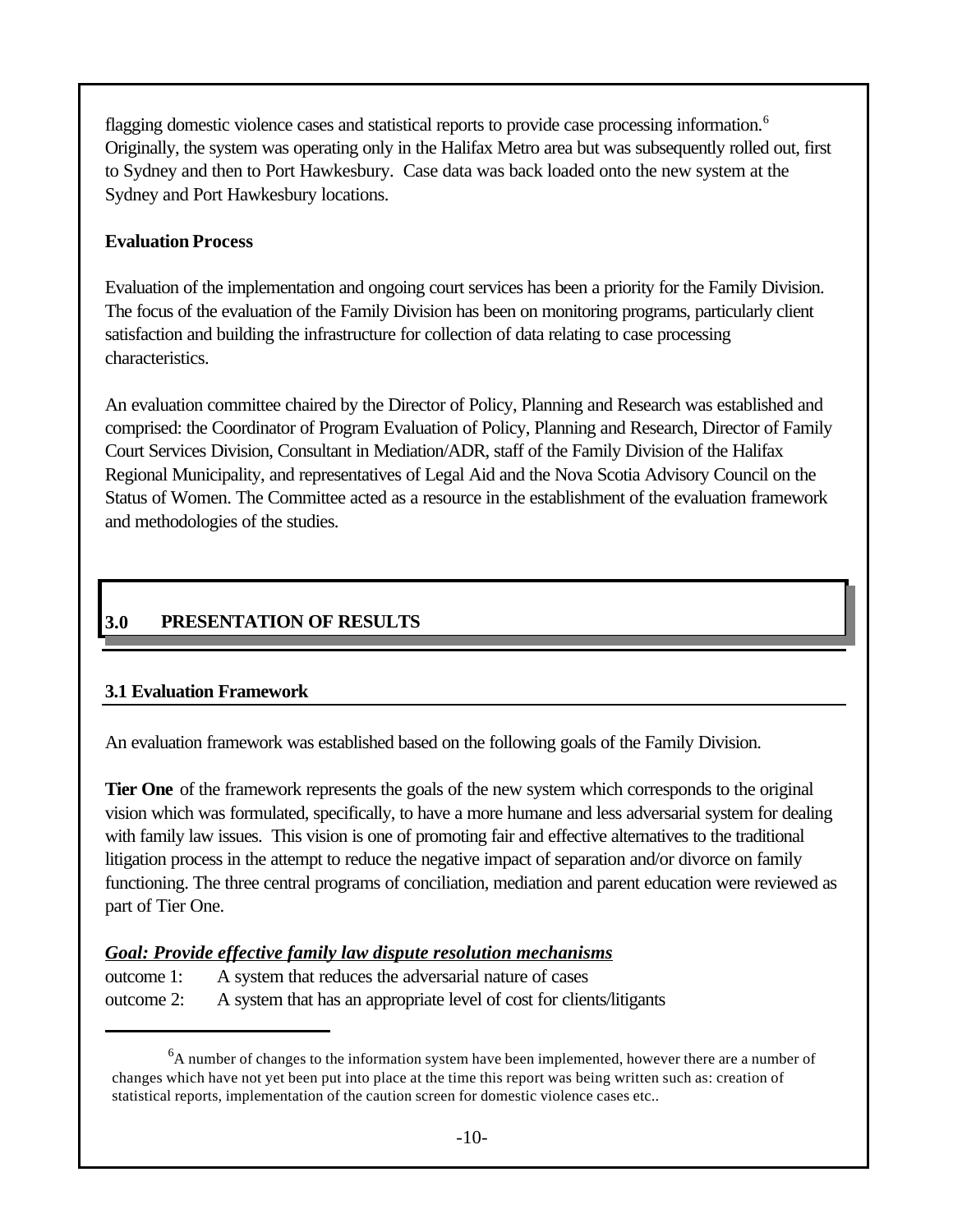| outcome 3: | A system that is effective in resolving cases at the earliest possible stage of the court                  |
|------------|------------------------------------------------------------------------------------------------------------|
| outcome 4: | process<br>A system that reduces the negative impact of separation and/or divorce on family<br>functioning |

#### *Goal: Achieve a high level of client and stakeholder group satisfaction with services offered*

outcome 1: A high level of client and stakeholder group satisfaction with programming and services of the Family Division.

outcome 2: A system that is perceived as providing a fair resolution of cases

**Tier Two** of the framework represents the administrative goals of the new system. The administrative goals specify the overall direction for management in ensuring that the Family Division can continue to meet its obligations to the public by ensuring that a well-administered system exists which effectively fosters a positive work environment for the staff that deliver the services to the people using the courts.

#### *Goal: Ensure effective, efficient and economical administrative practices.*

| outcome 1: | A system that has effective administrative practices |
|------------|------------------------------------------------------|
| outcome 2: | A system that operates in an efficient manner        |
| outcome 3: | A system that operates in an economical manner       |

#### *Goal: Provide a positive work environment for staff of the Family Division.*

| outcome 1: | Well-trained staff   |
|------------|----------------------|
| outcome 2: | Good work conditions |

## **3.2 Methodology**

There were several different strategies employed to gather information for the Family Division evaluation. A brief summary of the different methods follows. A more complete description of the methodology, including the time period over which information was gathered, is provided in *Appendix C*.

**Exit surveys**- For the Conciliation, Mediation and Parent Education programs, clients were provided with feedback sheets containing a mix of closed and open-ended questions.

**Mail-Out surveys** - Facilitators/presenters associated with the Parent Education program were mailed out surveys containing a mix of closed and open-ended questions to obtain feedback on program operation and curriculum/content.

**Telephone surveys** - For the Conciliation, Mediation and Parent Education programs, telephone surveys were conducted of clients.

**Focus groups** - A number of focus group sessions were held involving external stakeholders (i.e.,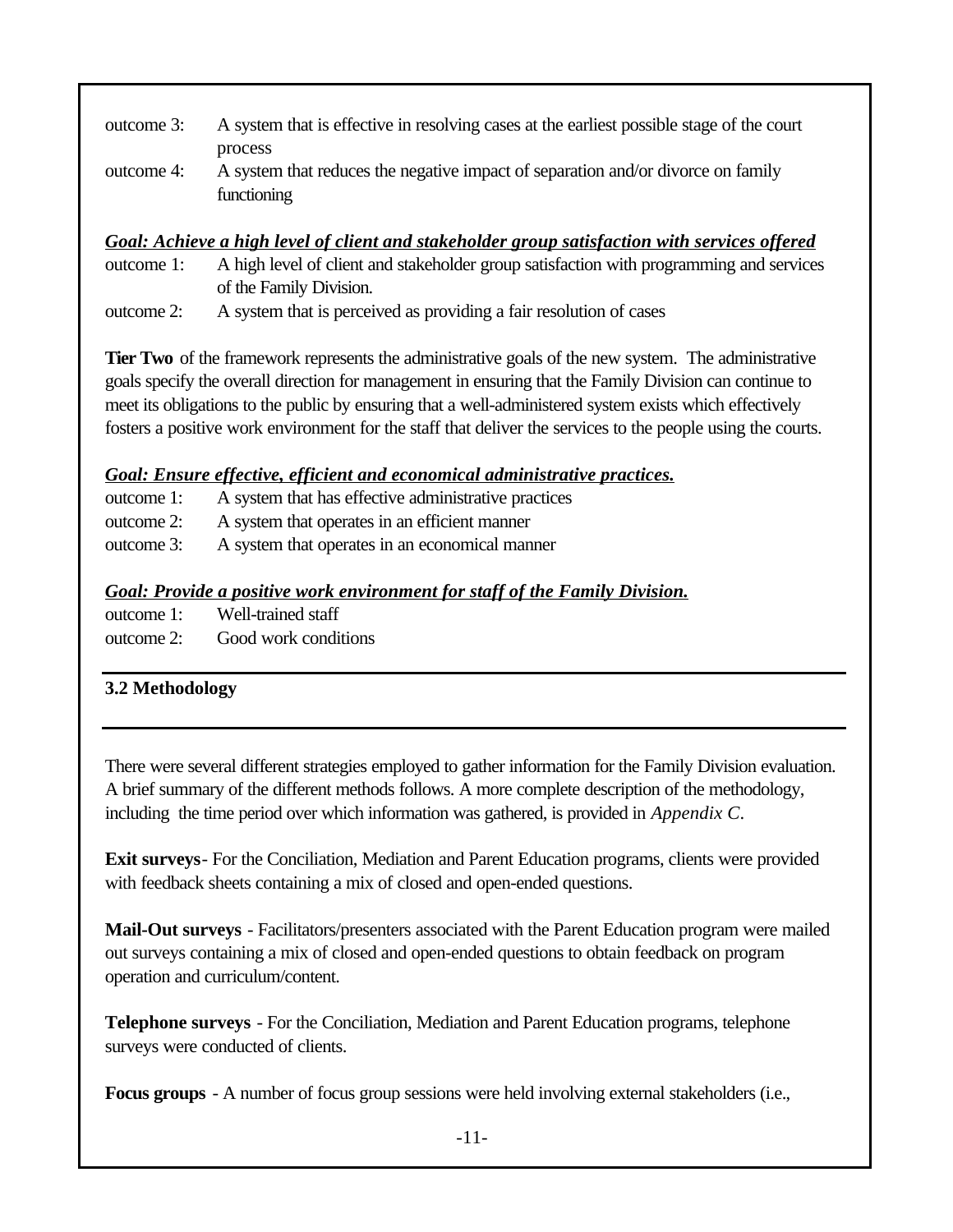community groups and lawyers) and internal stakeholder groups (i.e., staff of the Family Division).

**Case data analysis** - Coding sheets were developed for mediation cases and for conciliation cases to code case-level data and create summary statistics on key aspects of case processing, such as: the issues associated with the case, the length of time to process the case, the outcome associated with participation in a specific process, etc.

**Time sheet analysis** - Conciliators in the Family Division filled out time sheets indicating the amount of time spent on various work activities. These time sheets were then used to create summary statistics.

## **3.3 Conciliation**

## *Program Description*:

Conciliation is the entry point to the Family Division and first approach to resolve matters in a non adversarial way. The conciliator role is defined under *Rule 70* and has two main responsibilities: 1) oversee the intake process; and, 2) identify issues between the parties in matters of child support and custody/access and either attempt to resolve the issues at the conciliation level or refer the case to court or to mediation.

There are a number of key outcomes associated with the conciliation process including:

- 1) provide a service which assists in reducing the adversarial nature of cases;
- 2) provide an appropriate level of cost for clients;
- 3) resolve cases at the earliest possible stage in the litigation process; and,
- 4) provide the conciliation process over an appropriate amount of time (i.e., minimize delay).

All cases proceed through the intake process, however, not all matters are deemed amenable to conciliation. There may be matters that need to go directly to Chambers such as emergencies. As well, the type of meeting could vary (joint, separate, shuttle) depending on the needs and risks presented by the clients. Most cases dealt with at conciliation are new applications and variations under the *Family Maintenance Act* and variations under the *Divorce Act.* Court staff are encouraged to refer cases to mediation that may require more time and could be helped by more dialogue between the parties.

# *Staffing*

The service is delivered by Justice Officer IV (Program Administration Officer III) staff. The current staff complement is described below.<sup>7</sup>

<sup>&</sup>lt;sup>7</sup>During the period the data was collected (January to June 2000) there were seven Justice Officer IV's in Halifax conducting the conciliations full time and four Justice Officer IV's in Sydney (one of whom also co-ordinated the parent ed program as part of his duties).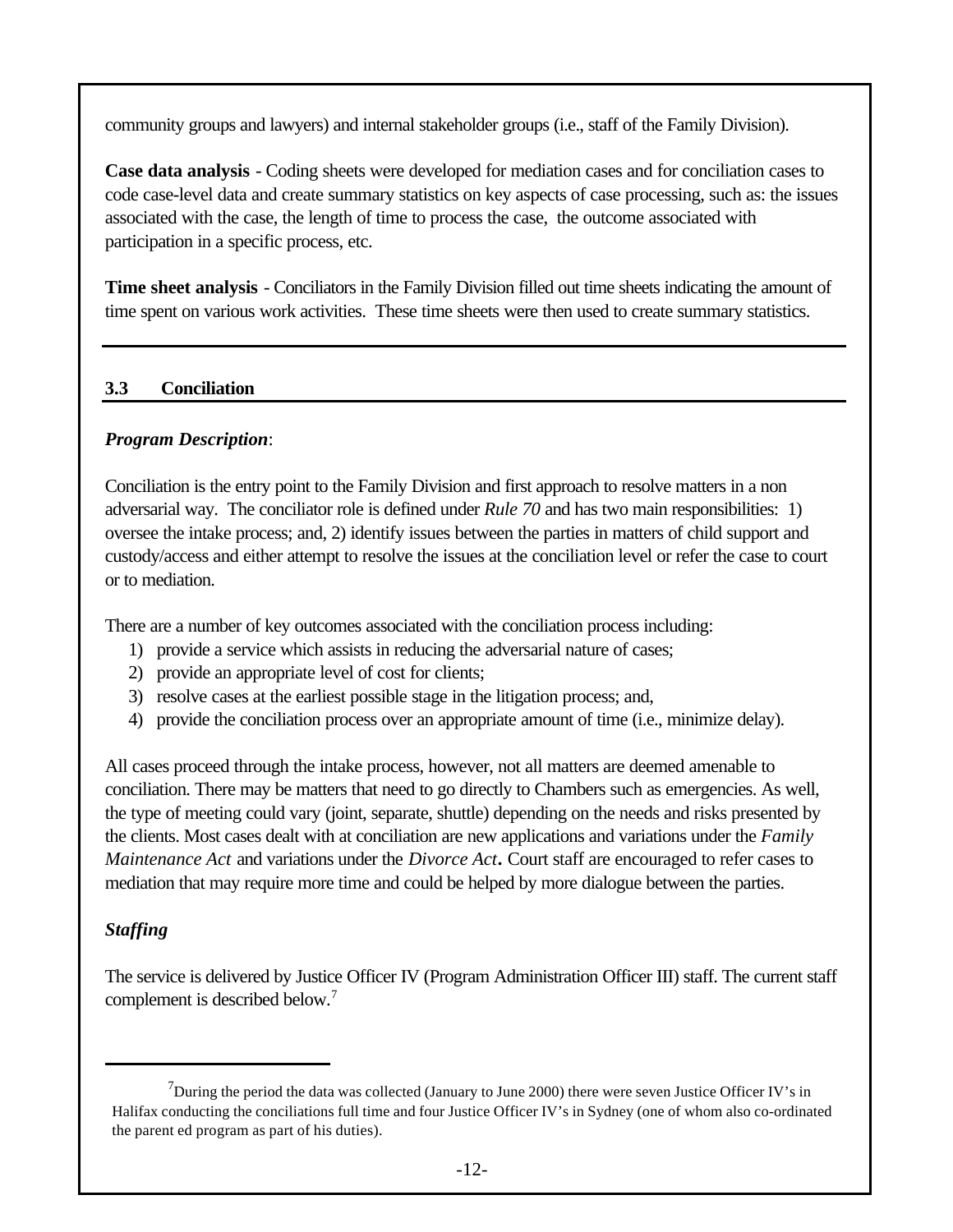## a) Halifax

At the time of writing this report there were 7 permanent positions in the Halifax Regional Municipality:

- C 4 full time conciliation responsibility for coordination
- C 1 conciliation plus responsibility for coordination of mediation
- C 2 vacant to be filled by casual positions

There was also a term position whose role has been program development including parent education and supervised access. The staff complement has changed significantly during the two years of operation of the Family Division with a moderate degree of staff turnover and a reduction in the number of conciliators from the initial period of operation.

## b) Sydney

In Sydney there were 4 permanent positions and 1 term position:

- C 3 full time conciliation
- C 1 conciliation plus responsibility for coordination of mediation
- C 1 conciliation plus responsibility for coordination of parent education

## c) Port Hawkesbury

In Port Hawkesbury there was 1 permanent position and 1 term position:

- C 1 conciliation plus responsibility for coordination of mediation
- C 1 conciliation plus responsibility for coordination of parent education

# *Client Caseload*

*Appendix D* provides an overview of new cases under the *Family Maintenance Act* and divorce petitions for the most current year April 1, 2000 - March 31, 2001. The figures show that Halifax had a total caseload of 2470, Sydney 1166, and Port Hawkesbury 238. It is important to note that Halifax had 4.5 times the number of divorce cases than Sydney during that time frame. However, the number of cases under the *Family Maintenance Act* is quite similar between the two locations with Halifax having 1.5 times the number of FMA cases than Sydney.

Justice Officer IV staff provide a conciliation role in FMA matters, that are not emergencies, and contested divorces. The number of contested divorces is 15 - 20% of all divorce cases. Cases that proceed beyond the initial stage of processing (i.e., intake and issue identification) to a conciliation meeting or mediation is estimated to be about 44%.

# *Program Costs*

Estimated costs for the conciliation service for all three locations are \$976,500 per year which are composed of labour and overhead costs. The estimate for labour costs is based on a full complement of 15 staff (7 Halifax, 5 Sydney and 2 Port Hawkesbury) at a median salary of \$52,500 including benefits totaling \$787,500. Estimated overhead costs are calculated by multiplying labour costs by an overhead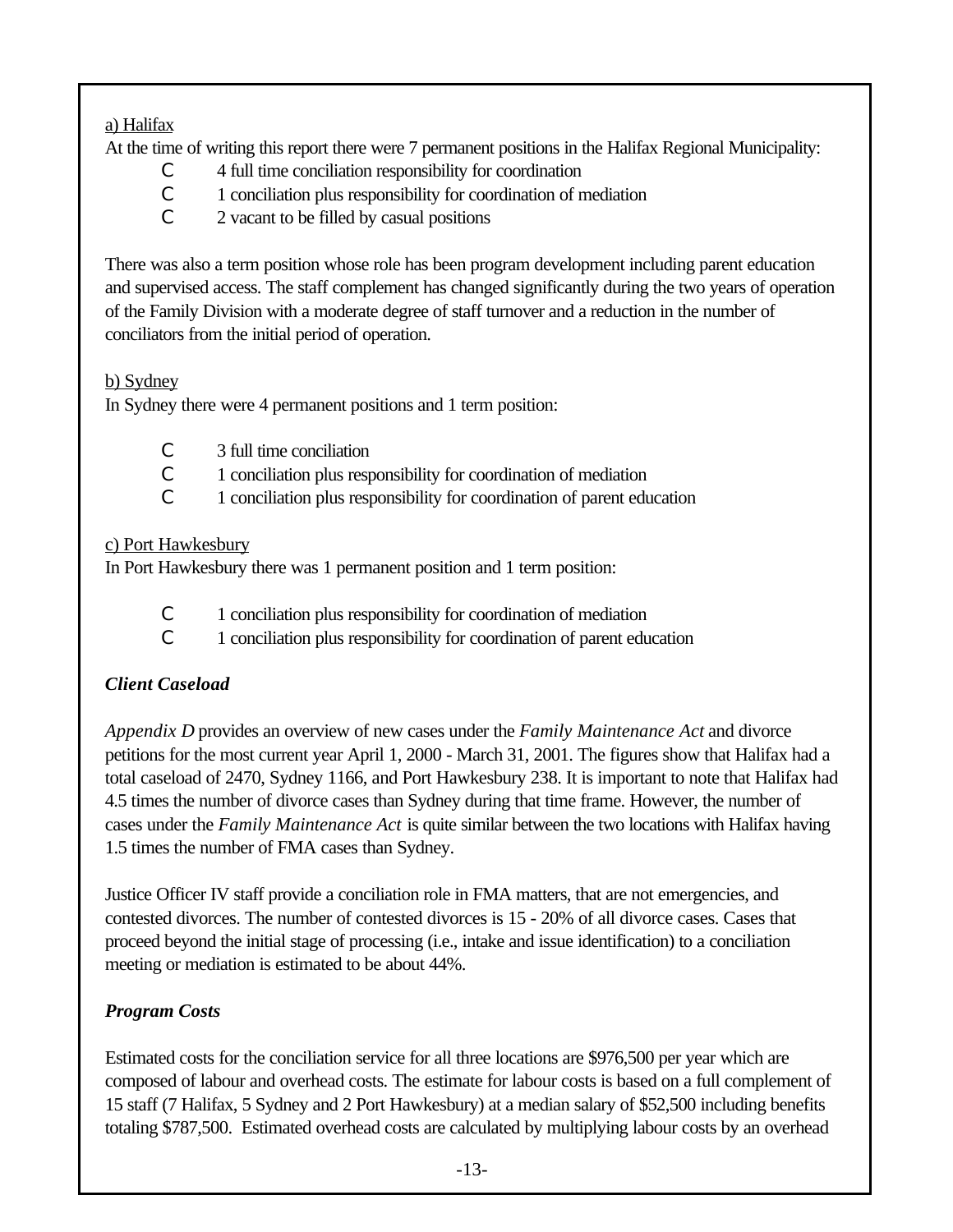multiplier totaling approximately 189,000.<sup>8</sup>

## **Methodologies Used:**

1) Analysis of case data (cases selected from January to June, 2000)

- 2) Analysis of conciliator time sheet data (October 30 to December 1, 2000).
- 3) Telephone survey of conciliation clients (April to July 2001)
- 4) Client exit survey (January to March 2000)
- 5) Stakeholder focus groups (November to December 2000)

# **Key Findings:**

## **Analysis of case data**

- C Approximately half of all cases at conciliation had a lawyer associated with them.
- C For those cases with a lawyer, approximately half involved both parties having legal representation;
- C Lawyers were not often present at conciliation meetings (less than 10% of all conciliation sessions conducted).
- C The majority of cases in the Family Division involved issues of child support and custody/access.
- C For those cases that go through conciliation, approximately half of the cases resulted in a full agreement (i.e., consent order) while only a small percentage (7%) had a partial agreement.
- C The large majority of conciliation cases took three (1 1.5 hour) sessions or less.
- C The majority of sessions were individual or joint compared to teleconference or shuttle sessions.
- C For approximately half the cases, the conciliation process took 6 months or less from the date the application was signed by the applicant or package filed by lawyer and date that consent order sent to judge, court referral, mediation referral, lawyer referral, case adjourned without date assigned.

# **Client Response**

Overall, clients were positive towards the conciliation service and the conciliator:

- 92% indicated that the conciliator was fair and impartial;
- 81% indicated that they could fully make their issues known during conciliation;
- 97% indicated that they felt safe during conciliation;
- 77% were 'fully' or 'somewhat' satisfied with the outcome of conciliation;
- 88% of the respondents scored the performance of the conciliator, on a 10 point scale, at 7 or higher; and,
- 80% of respondents indicated that it would **not** have been preferable to bypass

 ${}^{8}$ The overhead multiplier figure is derived from the overall budget for the Court Services Division where approximately 81% of the budget is comprised of labour costs (i.e., salaries and benefits) and the remaining 19% is associated with other costs identified as overhead costs in the context of this study. The overhead multiplier figure is derived using the formula:  $81 + (81 \cdot x) = 100$  where x equals overhead costs. Solving for x, the overhead multiplier is .24.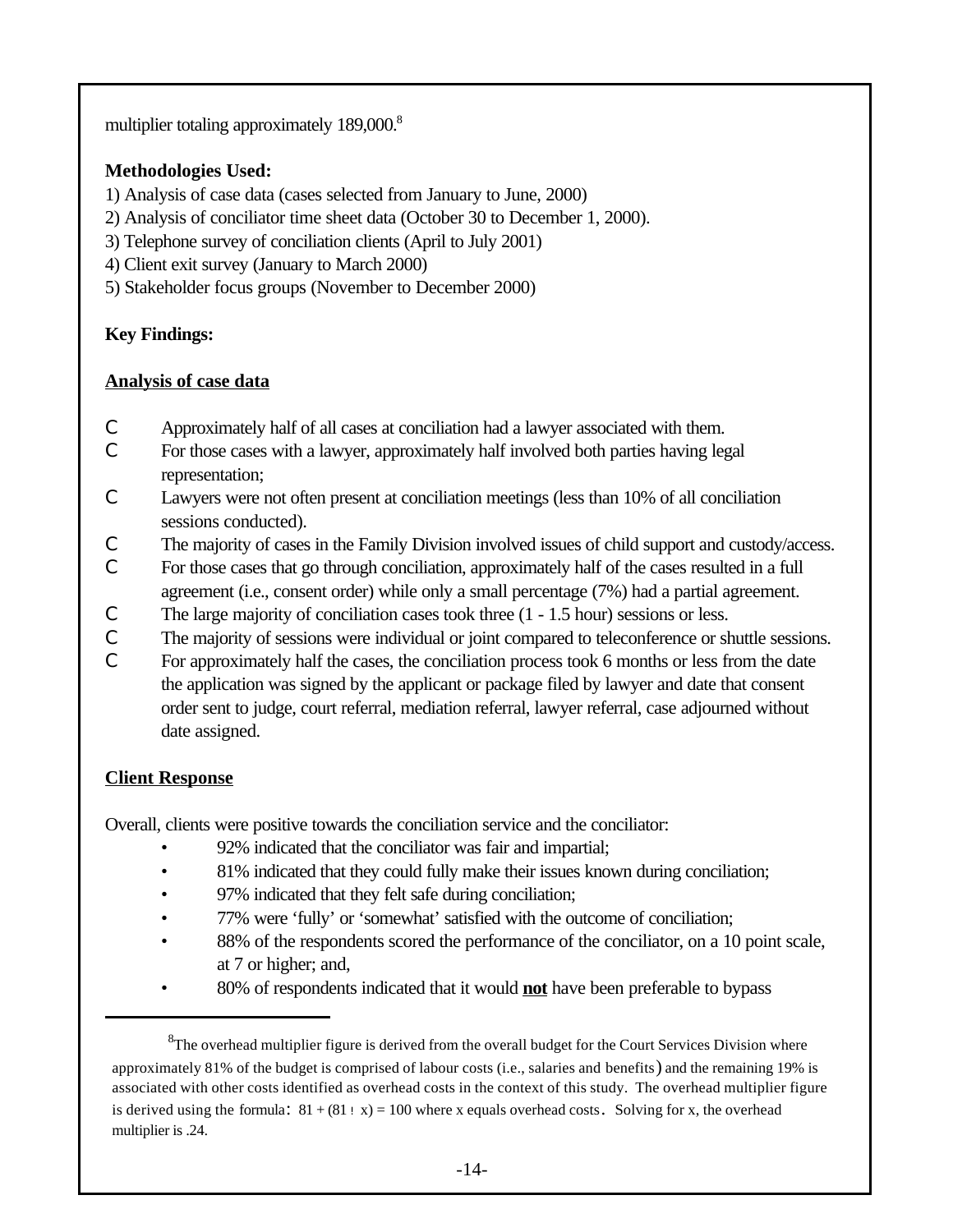conciliation and go directly to court.<sup>9</sup>

Several **positive** aspects of conciliation were identified by respondents including:

- C conciliation staff were helpful and fair;
- C conciliation was not as stressful as going to court;
- C conciliation allowed the parties to come to an agreement rather than having one imposed;
- C conciliation helped to reduce the demands on the court;
- C conciliation allowed the parties more control over their case rather than having it controlled by a lawyer;
- C conciliation was seen by some respondents as reducing delay in the processing of their case.

Several **negative** aspects of conciliation were identified by respondents including:

- C conciliation may not have been necessary as case issues had been resolved by parties prior to meeting with the conciliator;
- $\mathcal{C}$  a perception of anti-male bias in the system;<sup>10</sup>
- C issue associated with the name of the process (i.e., some respondents indicated that use of the word conciliation created an expectation of a negotiation process which isn't the case when determining child support costs were which are dictated by the federal child support guidelines);
- C issues raised about shuttle conciliation and one party not knowing what the other party was saying to the conciliator/lawyer etc as the parties were physically in separate rooms;
- C issue of power imbalance if one side has a lawyer and the other party doesn't;
- C lack of follow-up/enforcement in ensuring that both sides complied with the consent order;
- C the level of time delay in getting into conciliation; and,
- C issue of two parties being in a small room together when the relationship is negative.

## **Stakeholder focus groups**

Focus group participants identified a number of **positive** aspects of conciliation including:

- C conciliation is more humane than court;
- C conciliation helped clients to develop their own solutions instead of having one imposed by the court; and
- C conciliation was seen as possibly resolving cases faster compared to the previous family court system.

Focus group participants identified a number of **negative** aspects of conciliation including:

C the increased complexity of the new system with conciliation, compared to the previous

 $9^9$ The survey results presented are from the client telephone survey.

<sup>&</sup>lt;sup>10</sup>This was primarily noted by male survey respondents however some female respondents also made comments which were similar in nature.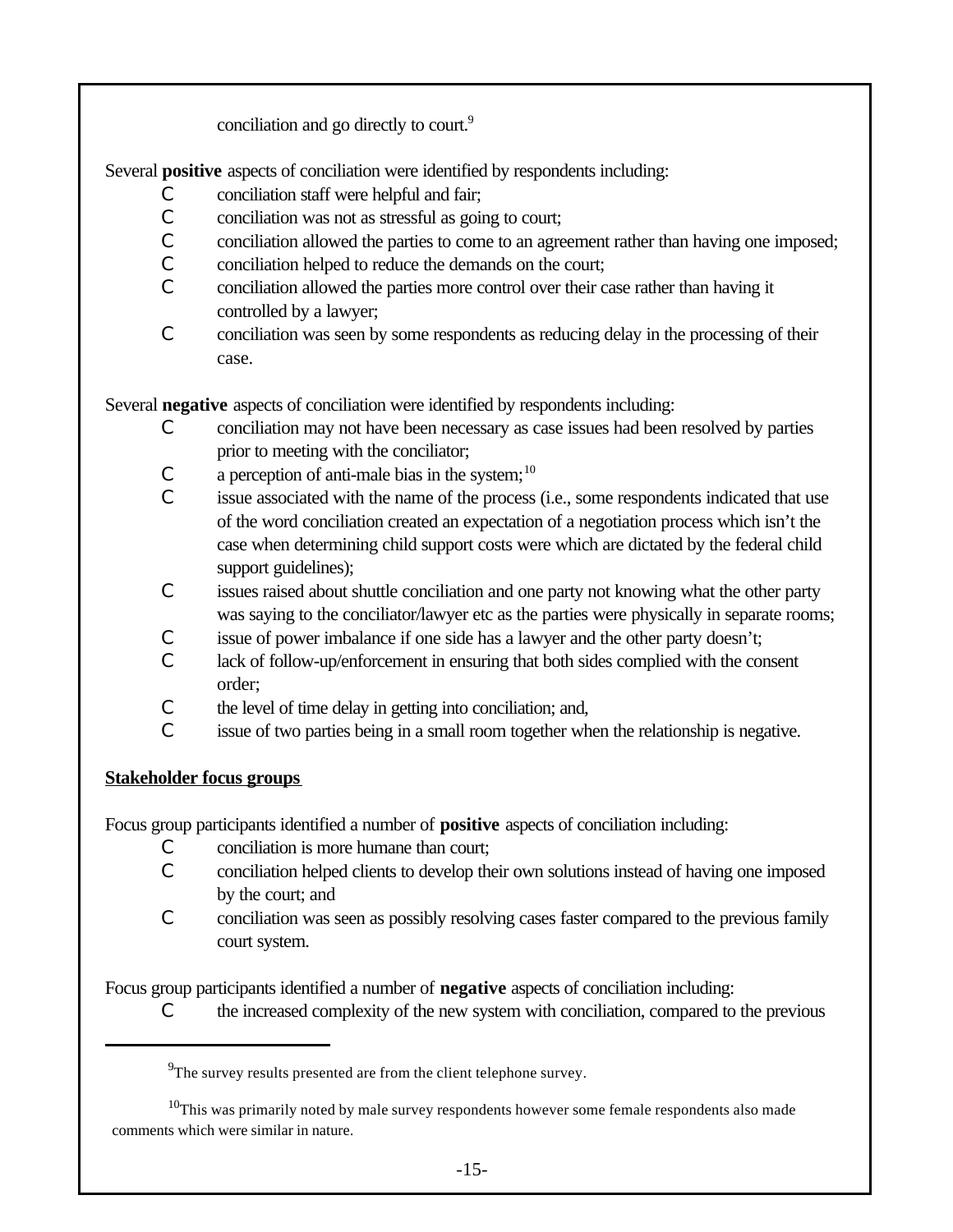Family Court system;

- C question of whether conciliation was less expensive than going to court;
- C confusion regarding the terms conciliation and mediation and how the models differed;
- C staffing resources, particularly issues associated with conciliator workload;
- C lack of a methodology for matching the number of conciliation service providers to either population served or caseload size at the different court locations;
- C the lack of delegation of specific aspects of the conciliator work role to support staff (i.e., Justice Officer II) to streamline the conciliation process;
- C the level of acceptance of conciliators among the legal community especially those conciliators without formal legal training; and,
- C the need for clarification of roles involving Family Maintenance Income Support Program caseworkers and conciliators.

## **Implications for Service Delivery:**

The results show that the present model of conciliation is effective as a settlement option to court in about half of the cases and is as effective as mediation in resolving conflict. Approximately 38% of all separation and divorce cases entering the system proceed through the settlement component of conciliation and of those over half settle. Only a small percentage of the cases that do not settle at conciliation actually go on to mediation.

Most clients state their preference for the conciliation process over going to court mainly because of the increase in control over their case and a less intimidating alternative to the court process. Clients express a high satisfaction rate for the service and the staff. Service qualities of safety, fairness, and impartiality are rated highly by most clients and the majority of clients are satisfied with the outcome of their cases.

There are issues associated with the length of time to process cases through the conciliation stage with clients facing delays in obtaining an appointment at the intake and conciliation stages. Service standards need to be set and necessary administrative changes made to correct the delay problem including a review of the staffing resources and their workload.

The model of shuttle conciliation needs to be more clearly defined and space requirements established to enable staff to move more easily between parties. The use of office space for conciliation meetings needs to be reviewed and the feasibility of establishing small conference rooms for the sessions examined.

#### **Implications For Further Research/Evaluation:**

The phone survey proved to be an effective method of compiling client feedback on the conciliation service and should be repeated in one to two years to monitor client satisfaction and report on any improvements and further changes needed in program design and delivery.

A method of generating case statistics from the civil index, similar to the statistics gathered by reviewing the files, must be developed. Case processing statistics need to be compiled for January to June, 2001.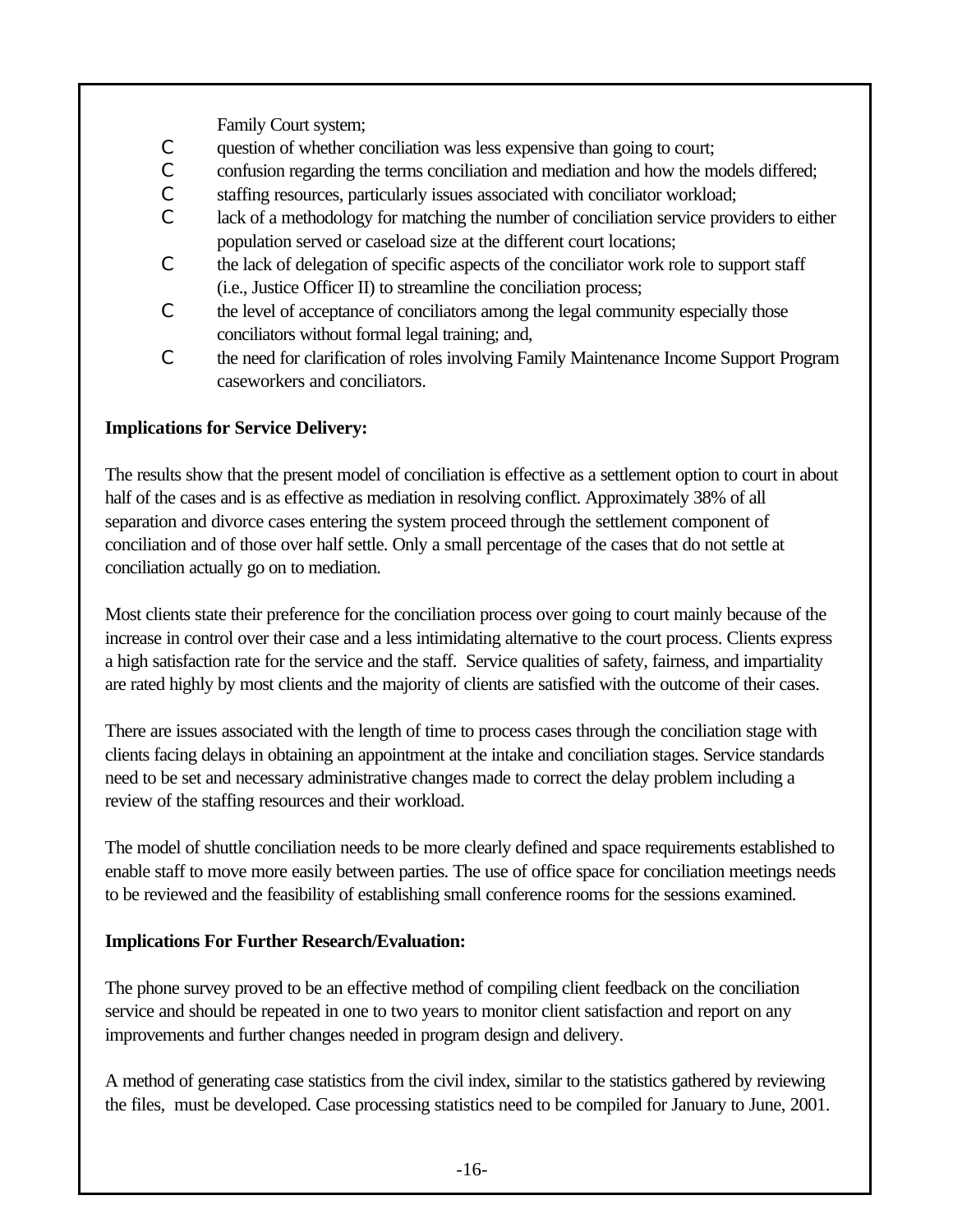There is currently no data available on the durability of agreements arrived at through conciliation and a study looking at these agreements, including causes of breakdown, is needed.

#### **3.4 Mediation**

#### **Program Description:**

Mediation provides an opportunity for parties coming to the Supreme Court (Family Division) to resolve differences in matters relating to custody, access, support or maintenance, and property without going to court.

There are a number of key outcomes associated with mediation including:

- 1) provide a service which assists in reducing the adversarial nature of cases;
- 2) provide an appropriate level of cost for clients;
- 3) resolve cases at the earliest possible stage in litigation process; and,
- 4) provide the mediation process within an appropriate amount of time (i.e., minimize delay).

#### *Staffing*

The program is currently delivered by: a) 11 Roster Mediators - seven who are designated to mediate the issues of custody and access, child support and spousal support, and property and debt (comprehensive) and six trained to mediate custody and access issues only; and b) three court staff (one in each site) who provide a coordination role, as well as, providing the service where necessary. A Mediation Internship Program was in operation for a period of four years (1997 to June 2001) and enabled staff and mediators (now on the Roster) to train under the supervision of an experienced mediator and to meet established criteria of the Department of Justice and Family Mediation Nova Scotia. The program recently ended due to the low number of referrals to mediation.

## *Caseload*

All mediation cases completed during the period April, 1999 and ending May, 2000 were selected for inclusion in the study.<sup>11</sup> There was a total of 166 cases of which 46% were from Metro and 54% were from Cape Breton. Of the 166 cases that started the mediation process, 94 (57%) proceeded to a full alternative dispute resolution (ADR) process.

 $11$ As all cases completed by mediators were included in the data profile, this was a census rather than a sample of the population so no sampling error is associated with the statistics presented.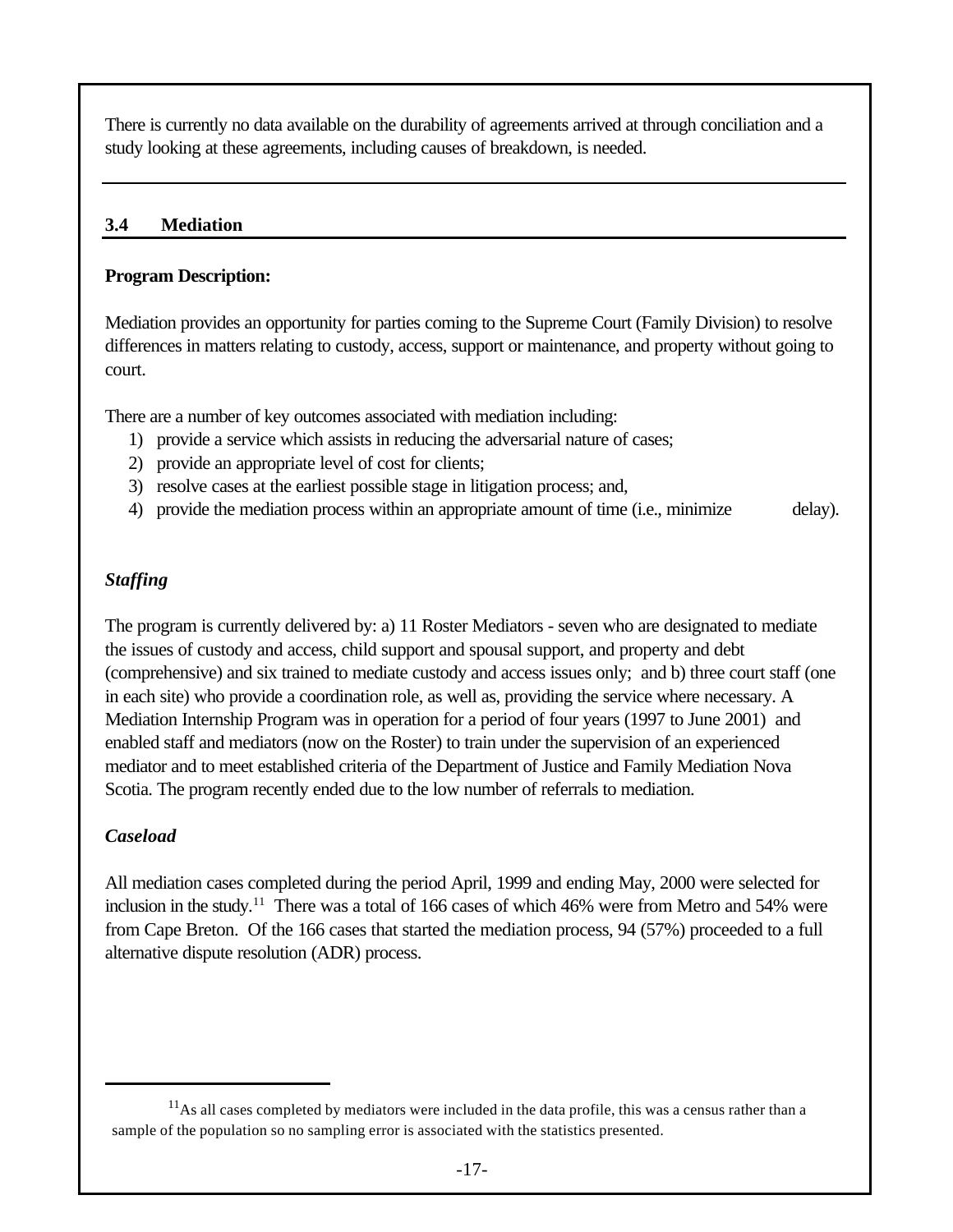# *Program Cost*s

The estimated costs of the mediation service for all three locations for fiscal years 1999-2000 and 2000- 2001 are:

- C 1999 2000 \$167,772 (\$135, 300 actual fees & travel costs plus \$32,472 overhead multiplier of .24).
- C 2000 2001 \$112,716 (\$90,9000 actual fees and travel costs plus \$21,816 over head multiplier of .24).

# **Methodologies Used:**

- 1) Analysis of case data (April, 1999 and ending May, 2000)
- 2) Telephone survey of mediation clients (August to November 2000)
- 3) Stakeholder focus groups (November to December 2000)

# **Key Findings**:

# **Analysis of case data**

- C The number of mediation cases handled in Cape Breton was slightly larger than in Metro.
- C The primary source for mediation referrals was: conciliators (46%) followed by judges (32%).
- C The most frequently occurring issue(s) dealt with in mediation were: custody/access followed by child support, whereas in conciliation child support was the most frequently dealt with followed by custody/access.
- C Of the cases that went through pre-mediation screening, one-third were screened out.
- C Of those cases that went through the mediation process there were 42% that reached a full agreement and 30% that had a partial agreement.<sup>12</sup>
- C Of the cases that went through the full mediation process, close to half of the cases were completed in 60 days or less.
- C Slightly more than half of the cases (54%) that went through the full mediation process had one mediation session only (2 hours duration per session).
- C The most typical type of meeting format for mediation was a joint session, used in 96% of sessions.
- C Close to half of the cases  $(47%)$  took 2 hours or less.

# **Client Response**

A number of results emerged from the mediation client phone survey:

The majority of clients (80%) felt they had choice in the process;

 $12$ In those cases a memorandum of understanding was drafted which may or may not have become a court order.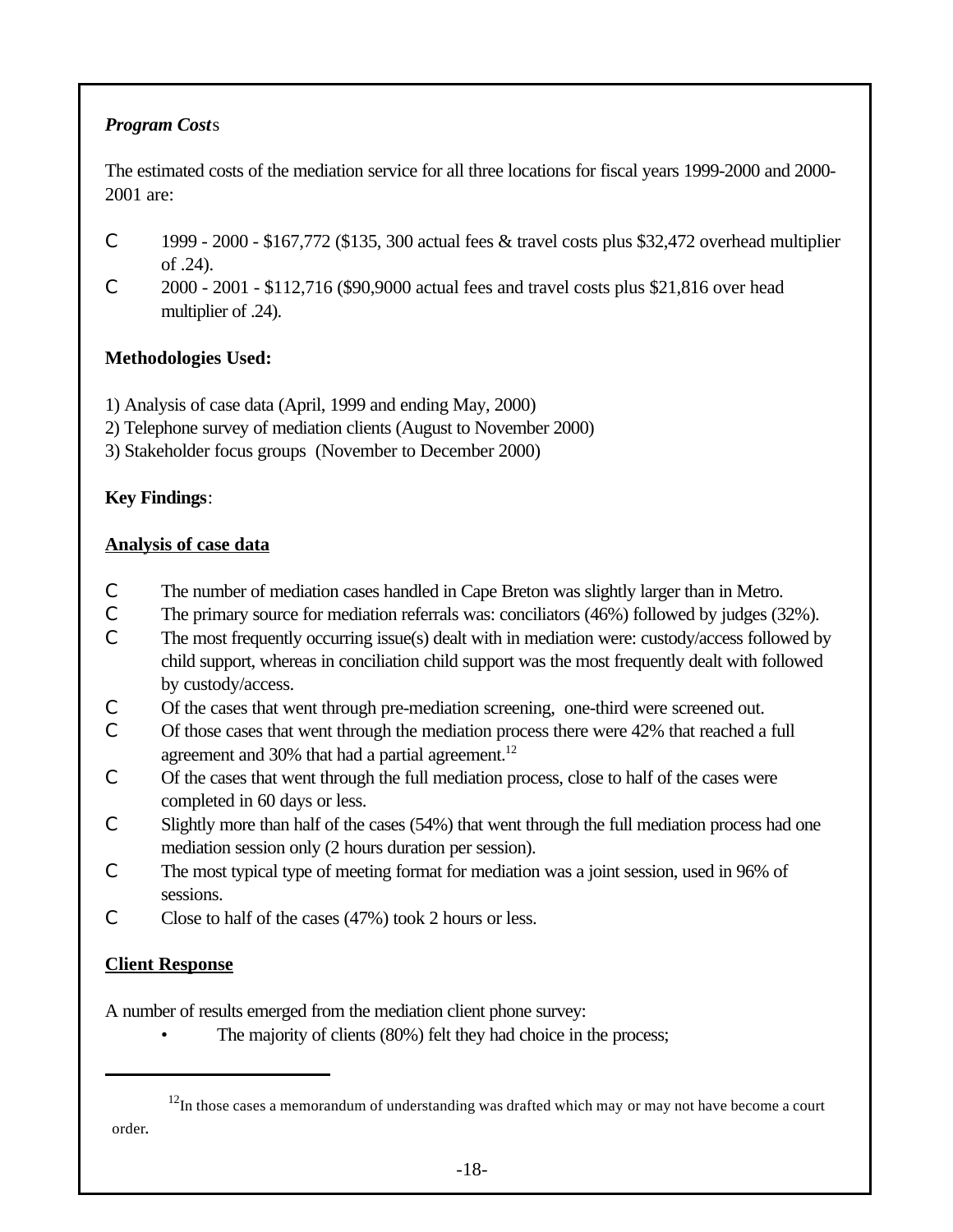- The majority of clients (93%) felt that mediation was fair;
- The majority of clients (78%) felt that they could make their views known;
- The majority of clients (96%) felt safe during mediation; and,
- Overall, 60% of survey respondents rated the service, on a 10 point scale, at 7 or higher.  $13$

Several **positive** aspects of mediation were identified by respondents including:

- C mediation puts decision-making more in the hands of the parties rather than a judge;
- C the professionalism of mediation staff; and,
- $\mathcal{C}$  the fairness/impartiality of the mediator(s).

Several **negative** aspects of mediation were identified by respondents including:

- C the amount of paperwork;
- C the level of assistance/information provided by mediation staff;
- C the durability/enforcement of the agreements reached during mediation;
- C the lack of experience on the part of some mediation staff as they were providing the service;
- C the inability to bring up information in court relating to a mediation process (e.g., the other party not cooperating);
- C the length of time between mediation sessions;
- C the use of more than one mediator which reduced privacy/confidentiality of the process;
- C the availability of mediators (fly-in service to Cape Breton);
- C the length of time available for a mediation session; and,
- C the need for male and female mediators on one case to deal with any issue of perceived gender bias on the part of the conciliator.

## **Stakeholder Response**

Focus group participants identified the following **positive** aspects of mediation:

C mediation can produce positive results for clients in terms of resolving issues and having the case dealt with in a forum outside of court.

Focus group participants identified a number of **negative** aspects of mediation including:

- C issue of whether domestic violence cases were being appropriately screened out;
- C concern that some clients may fear that if they don't participate in mediation that they could be labeled as uncooperative which could be detrimental to their case;
- C concern that fee levels may decrease use of mediation service;
- C mediation may only be a viable option for clients who are cooperative and willing to work together;

 $13$ With some clients the response to this question was influenced by the outcome of their case, for example, if they were not satisfied with their settlement they were likely not satisfied with the service. In the conciliation phone survey separate questions were asked to make the distinction between outcome and client service.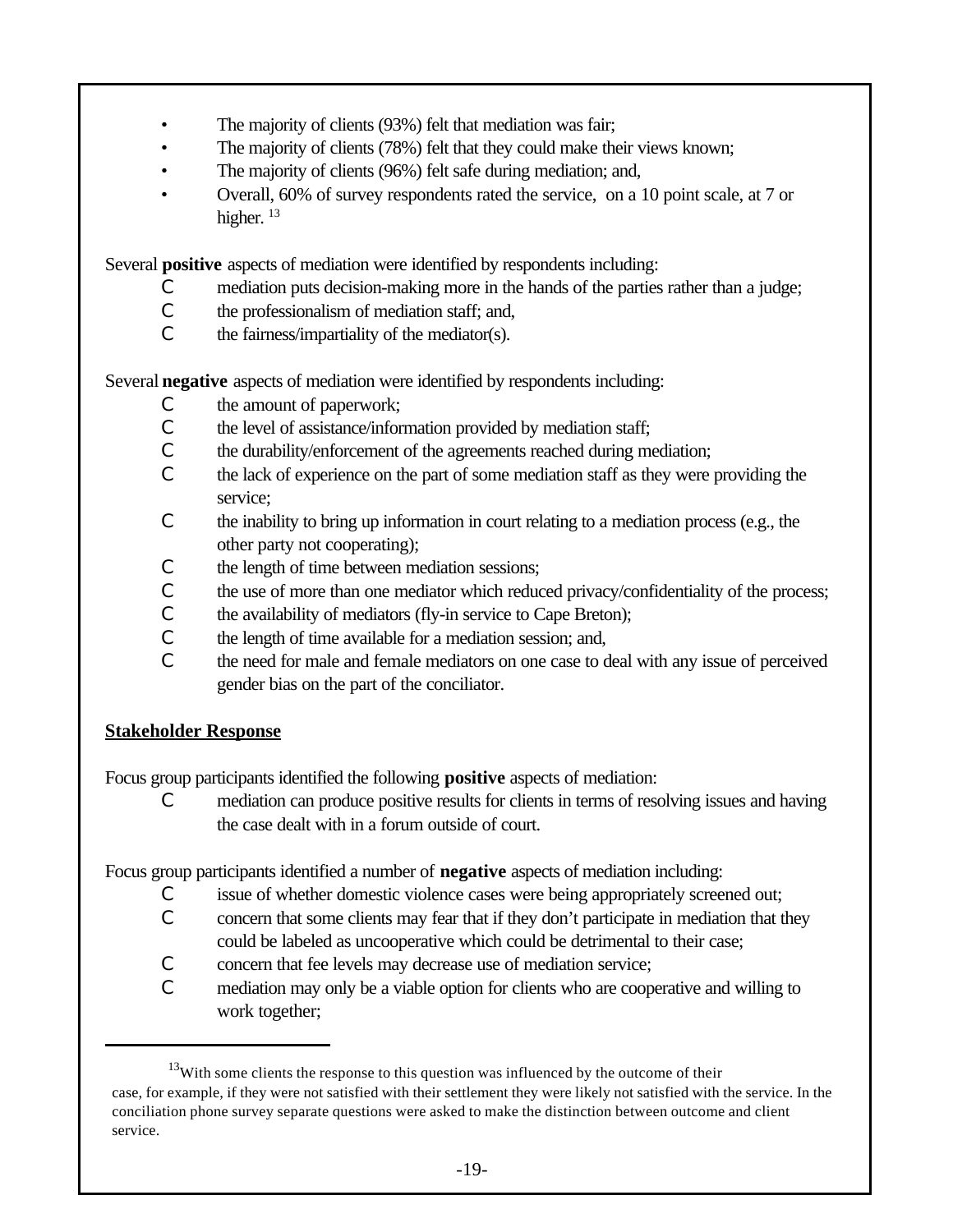- C confusion in terminology in using the words mediation and conciliation;
- C concerns that mediation may make the process longer and more expensive for clients as layers of case processing are added;
- C issue of whether mediators are drafting orders in a timely and accurate manner;
- C problem that clients are dealing with issues already dealt with at conciliation;
- C there may be a problem of client expectations in relation to mediation;
- C issue of whether mediation leads to delay in obtaining an interim maintenance order; and,
- C issue raised of pressure being put on Department of Justice by interest groups to screen out high conflict cases which reduces utilization of service.

## **Implications for Service Delivery:**

Since the time of the study, a number of changes have been made that address many of the problems identified. A Justice Officer IV was assigned coordination of mediation services in each of the locations to improve administrative practices. The interns have finished their training, and the Roster is being utilized, allowing faster access to mediators in Cape Breton, where a fly- in service previously created delays. The concern regarding follow up on agreements (memorandums of understanding) to ensure completion of court orders is being addressed.

The major issue identified by the Bench and Bar is the under-utilization of Mediation Services which they attribute to screening practices that are too stringent. New screening policies and protocols had been implemented in response to concerns raised by stakeholder groups about client safety in the process. The question of whether too many cases are being screened out is being reviewed. Efforts are being made to refer cases to mediation prior to conciliation, where appropriate, to speed up the process, enhance the utilization of mediation and avoid duplication of service. In addition, the forms and screening process are being revamped to be more streamlined, where possible.

The relationship between conciliation and mediation needs to be better defined, and the confusion and lack of clarity addressed. One approach may be to target certain cases for conciliation and others for mediation. For example, all cases of child support and the more straightforward cases of custody and access could be directed to conciliation and the more complex custody and access cases, and those involving property and debt could be directed to mediation. The Mediation Roster might also be used when there is a backlog of cases. Clients going to conciliation could be offered a settlement option following the disclosure and issue identification process. Clients would have the choice of continuing on with the conciliator to try to reach an agreement, if it appeared the case would not require a great deal of additional time and expertise and the conciliator would be considered to be fair and impartial in that case.

The fee schedule now used for mediation would need to be looked at, as it would not be fair that some clients received the service for free through conciliation and others had to pay as they were directed to the Mediation Roster.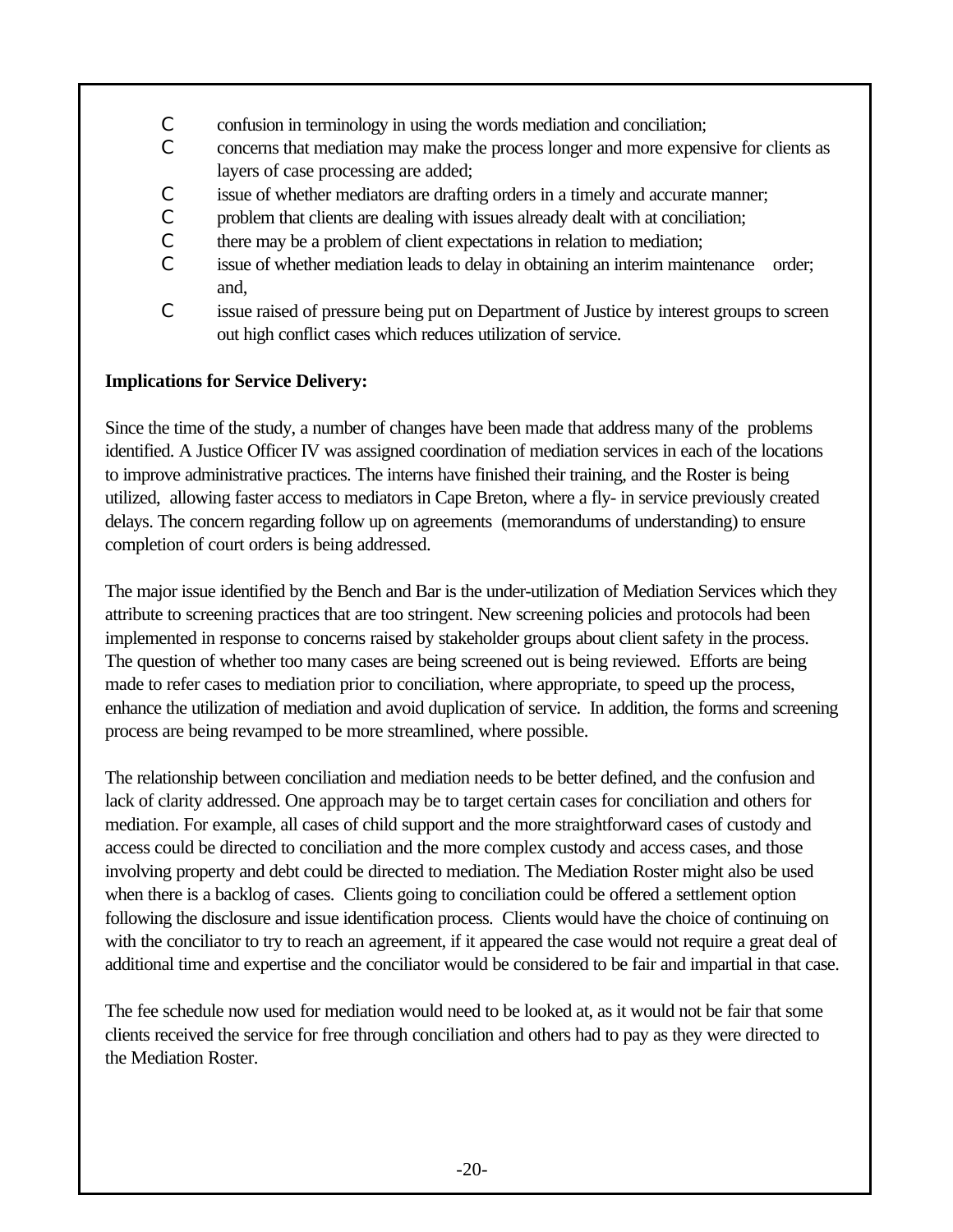## **Implications For Further Research/Evaluation:**

The durability of mediation agreements needs to be examined and could be part of the study that looks at durability of conciliation agreements.

A more expedient method of retrieving case processing statistics must be determined, as with conciliation, and statistics need to be compiled for the fiscal year 2000/01.

The use of ADR with high conflict families needs to be explored to determine whether there are models that could be effective when court is not the preferred option. Links with other ADR initiatives such as Restorative Justice and Community Services could be made to explore a possible pilot project.

## **3.5 Parent Education Program**

## **Program Description**

The Parent Education Program assists parents in identifying the effect of separation and divorce on children and to identify and practice ways to keep children from getting caught in the middle.

There are a number of key outcomes associated with the program:

- 1. Increase awareness by parents of the impact of their conflict on their children;
- 2. Improved communication between parents about their children's needs; and,
- 3. Increased understanding of the court process and options to court.

# *Staffing*

Volunteer lawyers and mental health professionals undergo training and work from prepared scripts to deliver the program. Across the province there are the following:

- In Sydney, there are 61 volunteer facilitators running two programs (each program has four sessions: two attended by the applicant, two attended by the respondent) per month.
- Port Hawkesbury runs two programs per month, using 24 volunteer facilitators.
- In the Halifax Regional Municipality there are 55 volunteer facilitators, offering three programs per month.
- Kentville has 33 volunteer facilitators, offering two programs per month.
- In New Glasgow there are 16 volunteers, running two programs per month.

The program will expand to Antigonish, Bridgewater, Digby, Annapolis, and Yarmouth this fiscal year and plans are underway to expand to Truro and Amherst in 2002/2003.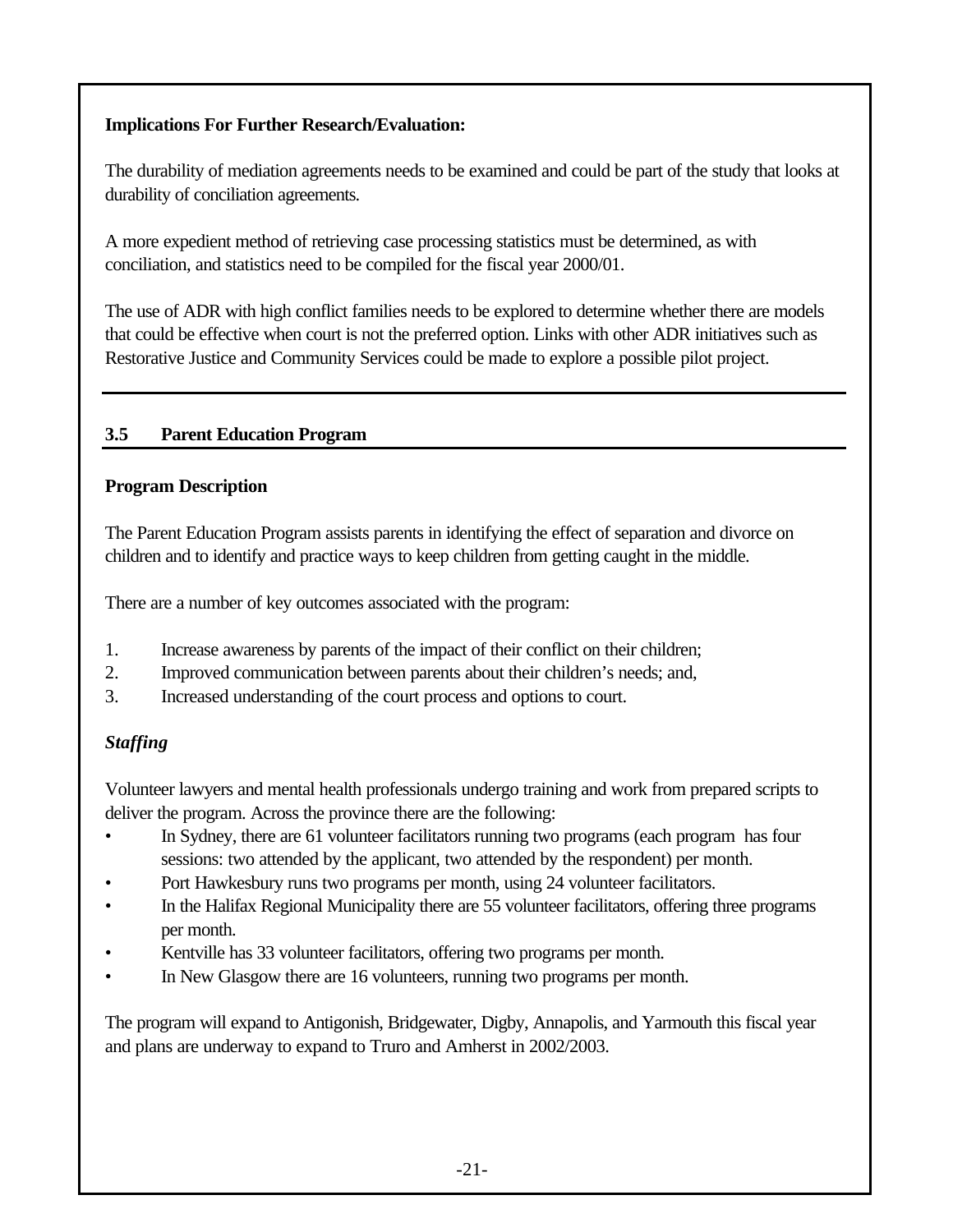# *Caseload*

It is estimated that approximately 2000 people participated in parent education programs in the locations of the Halifax Regional Municipality, Sydney, Port Hawkesbury, New Glasgow and Kentville during the **two year** period of April 1999 to March 2001.

Of the clients who provided information on the number of children, the breakdown was as follows: one child, 46%; two children, 36%; three children, 13%; and four or more children, 5%.

Of the clients who provided information on whether they were the applicant or respondent: 65% were the applicant and 35% the respondent.

# *Program Cost*s

Estimated costs of the parent education program are:

- C 1999 2000 fiscal year- \$59,784 (includes salary of provincial program development coordinator salary which is federally funded plus actual costs of \$8,200 associated with the program plus overhead multiplier of .24 of labour costs).
- C 2000 2001 fiscal year \$60,884 (includes salary of provincial program development coordinator salary which is federally funded plus actual costs of \$9,300 associated with the program plus overhead multiplier of .24 of labour costs).

# **Methodologies Used**

1) Client exit surveys (September, 1999 to March, 2001)

- 2) Facilitator surveys (July to September, 2000 Metro; January to February, 2001 non metro)
- 3) Telephone survey of clients (April to July 2001)
- 4) Focus groups (November to December 2000)

# **Key Findings**

Client Response (Exit Survey) *Satisfaction with Program Content and Delivery* 

Consistently, clients showed a high satisfaction rate with the program content including presentations, presenters, video tapes, and group discussion. This consistency was shown for all locations and throughout the six client exit survey reports. There was no significant variation over the two year period, although the number of suggested changes did reduce over time. The following highlights were noted:

- C 95% indicated they were satisfied with the program.
- C Consistently, participants indicated that the group discussions were the most useful part of the parent education sessions. In comparing those to the other parts of the program, 45% indicated group discussions to be the most useful, 33% indicated the presentations to be the most useful and 22% indicated the videos to be the most useful.
- C 98% indicated they were satisfied with the presenters or facilitators of the Parent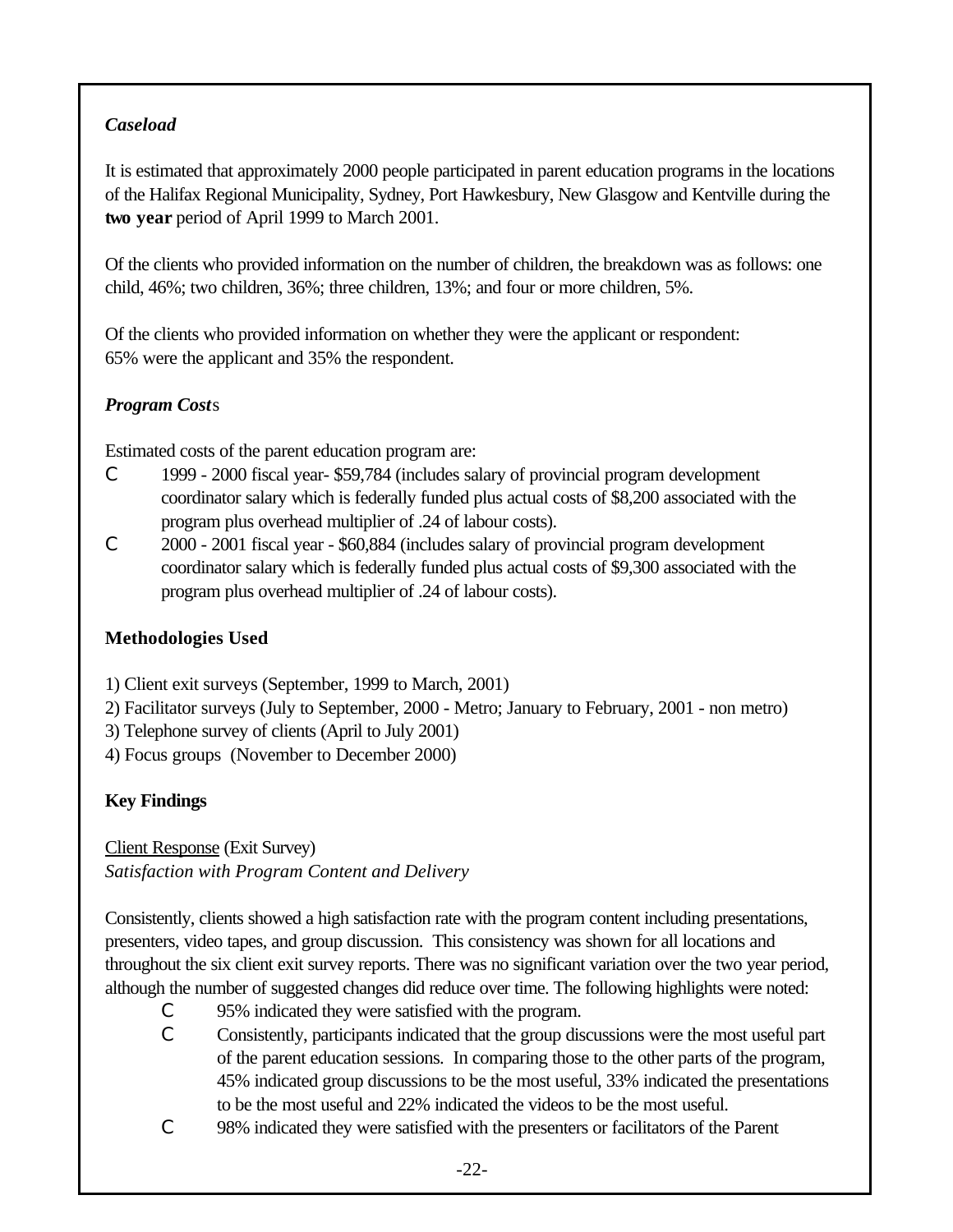Education Program among the participants.

- C 96% indicated they felt safe and secure during the parent education sessions.
- C 95% indicated that they would recommend parent education sessions to separating or divorcing couples that have children.
- C 83% of participants indicated the Parent Education Program had an impact on increasing understanding of the court process.
- C 90% of participants indicated that they were more aware of other options to court such as mediation and conciliation after completing the program.
- C 92% of participants indicated the Parent Education Program helped parents to reduce the impact of separation and/or divorce on children.
- C 68% indicated the Parent Education Program would help reduce the level of conflict in their situation <sup>14</sup>[note: expected outcome is awareness of impact of conflict].

A review of suggested changes and comments showed recurring themes leading to the following:

- C allow more sessions or more time per session for more in depth coverage of the material;
- C participation in the sessions early on before attending conciliation and court;
- C smaller group size to enable participation;
- C more focus on the children;
- C allow attendance of others involved in the children's lives such as future step parents and grand parents;
- C additional or alternative sessions for people who have not lived with the other parent or for parents not directly involved in the care of their children, family violence or high conflict situations, and for children and adolescents;
- C more information on the court process including other services; and,
- C updated videos.

# Client Response <sup>15</sup>

*Effects of Program:*

- C a minority of participants (44%) indicated that the program had improved communication between them and their ex-partner.
- C a minority of participants (46%) indicated the program had improved cooperation between the parties.
- C a minority of participants (24%) indicated that they had encountered barriers in attending the Parent Education Program.<sup>16</sup>

 $14$ The expected outcome was really <u>awareness</u> of the impact of conflict although the question asked went further in examining change in behaviour.

<sup>&</sup>lt;sup>15</sup> The results presented are from the telephone survey of clients. About half of the sample who were phoned for the conciliation survey indicated that they had participated in the Parent Education Program.

<sup>16</sup>These are described further in this report in the *Stakeholder Response* and mainly relate to difficulties with transportation and childcare.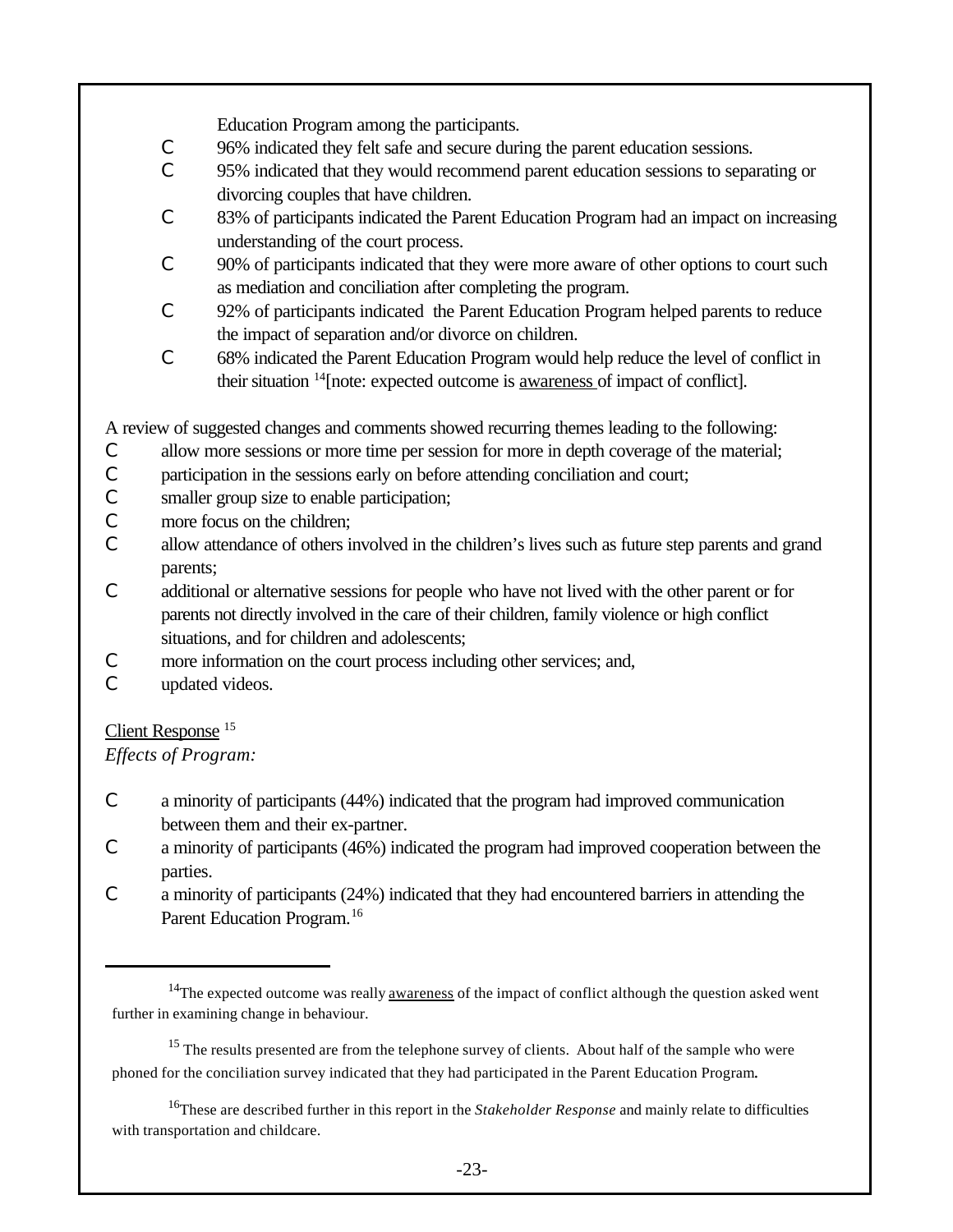#### Facilitator Response

The following was noted:

- C Overall satisfaction with the program was very high 96%.
- C The satisfaction with the program scripts was very high 97%.
- C Suggested changes included the following:
	- provide a better lay-out of the script;
	- facilitators should more closely follow the script;

- the script should be updated to be more in keeping with the changes in the system including Rule 70, domestic violence screening and safety, and the use of Family Division forms such as the Parenting Statement;

- more focus on the impact of the children in the first session and less focus on the legal component;

- generally, there should be more focus on communication skills between ex-partners and a greater emphasis placed on the well-being of the children;

- most facilitators were satisfied with the hand-outs in the program (there were suggestions made to improve the quality of the hand-outs, for example, to use original documents rather than photocopies);

- more information on mental health services and other sources of support as well as an updated mediator list; and

- more information related to child development and problem-solving.

- C The largest percentage of respondents (52%) noted that they were somewhat satisfied with the average size of the parent education class. 40% indicated they were completely satisfied and 8% indicated that they were not satisfied. When asked to suggest the optimal class size for a parent education session, the metro facilitators indicated 15-25 participants and in the nonmetro, 10-20 participants.
- C Most facilitators were completely satisfied with the location of the parent education sessions; 51% completely satisfied, 41% somewhat satisfied and 9% not satisfied. Those who were not satisfied indicated that the space was inadequate in some way such as uncomfortable seating, poor circulation, space too small for the group size and generally not conducive to encouraging group participation.
- C High satisfaction indicated with the teamwork 67% were completely satisfied and 33% somewhat satisfied. There was some concern expressed that facilitators are not utilized often enough and that there could be more consistency among teams.
- C 95% indicated satisfaction with the training they received. Suggestions included: more refresher or updated sessions, reorganizing of the binder, and training done closer to the time of actually delivering the program.
- C 98% indicated satisfaction with the coordination or management of the program. Suggestions included more avenues for feedback on an ongoing basis, too much emphasis or responsibility placed on volunteers to deliver the program, and some changes in scheduling to allow for more sessions.

Stakeholder Response The following were noted: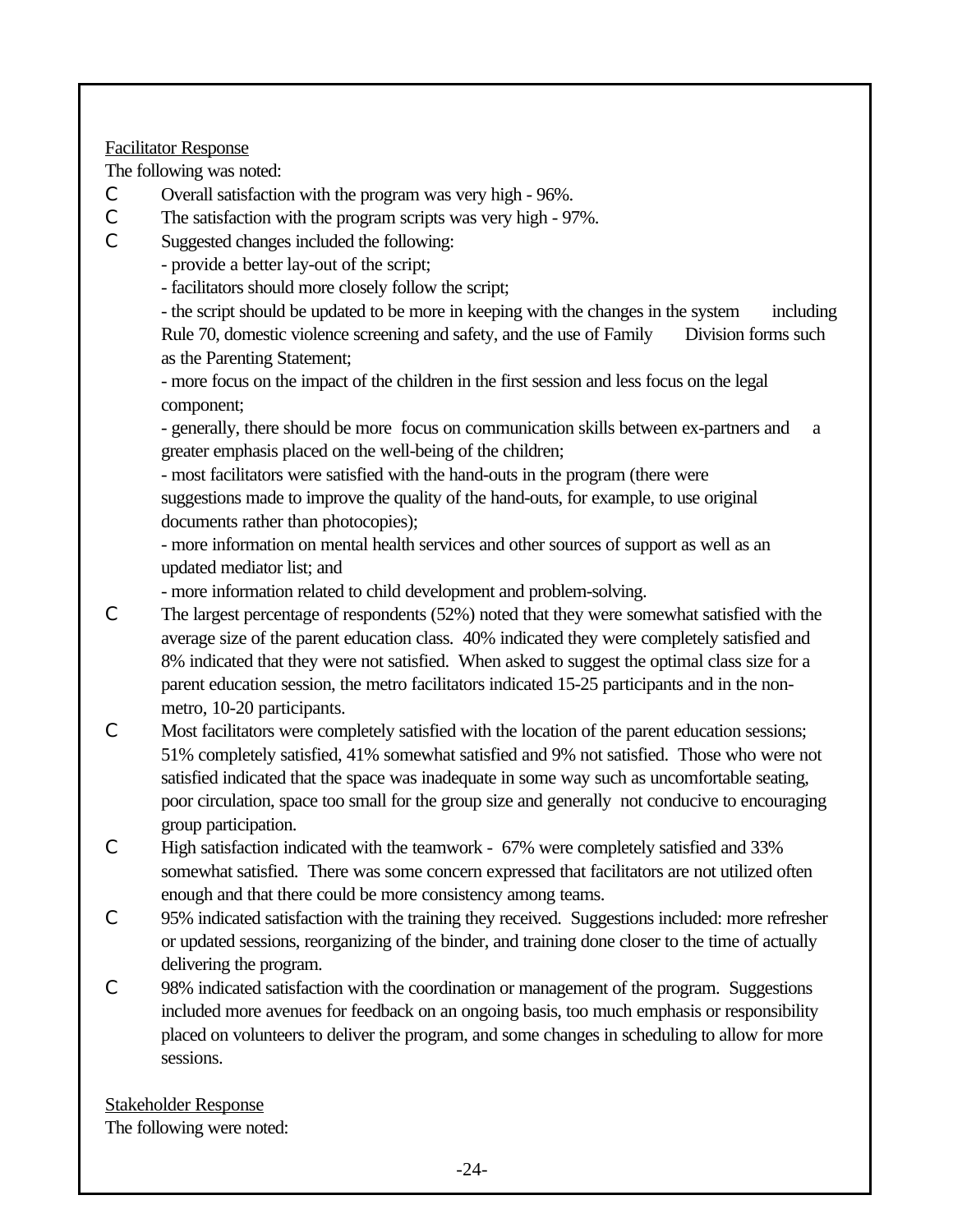- C Participants were generally positive regarding the Parent Education program including the fact that parents get to mix with court professionals which can help to reduce anxiety in going to court
- C Some of the participants were positive towards the mandatory nature of the program.
- C There were issues related to the **structure/administration** of the program: the timing of program delivery and whether parents were necessarily ready at the time it is delivered; whether it is desirable to have a mandatory program delivered by volunteers; concern by some regarding the impact on clients of having to participate in a session (or sessions) which involved a judge they had previously dealt with, or a lawyer who had represented the other party in the case; suggestion to have representatives of transition houses participate in the program in the Sydney area; and suggestion in Port Hawkesbury that it would be beneficial to have more involvement of the local judiciary in the program.
- C There were problems raised regarding **accessibility** of the program: challenges for those in lowincome situations in terms of the need to pay for child-care and for transportation; suggestion in Metro to have the program at more than one location to make it easier for clients; and suggestion that Community Services could provide funding to low-income individuals to attend Parent Education.
- C There were issues raised regarding the **content/curriculum** of the program: clients don't like the name of the program as it was seen as suggesting a deficiency in parenting skills; whether the program provides a sufficient level of intervention for clients (i.e., does it last long enough to have much of a lasting positive impact); need for appropriate multi-cultural content; need for language services for non-English speakers - should be French language services for attendees if they are required to attend and their first language is French; need for content relating to step-parents; and need for content relating to domestic violence issues - may be too pro-ADR with individuals in an abusive situation; 'I-messages' component in the curriculum may not work for abusive relationships.
- C There was a suggestion that there should be better **resources/materials** available such as audiotapes, videotapes, material on a Web site and a list of contacts/resources.

## **Implications for Service Delivery**

The Parent Education Program consistently receives a high level of satisfaction from clients and stakeholders. As a result of reports on client and facilitator feedback, the Parent Education Advisory Committee suggested minor changes to the script to improve the lay out and flow and to increase the focus on the children in the first session. A training team was established to build consistency in training to the sites and agreed that facilitator teams would be set up where possible to enable consistency in delivery.

A review of the Family Mediation Canada (FMC) report *Best Practices in Parent Information and Education Programs After Separation and Divorce* (February 2001), which looked at parent education programs across the country, showed there was consistency with the results of the Family Division evaluation. The report noted the need for parent education programs to consider the following:

- C provide more information on violence and high conflict;
- C lengthen the programs;
- C organize different groups for parents and children based on needs;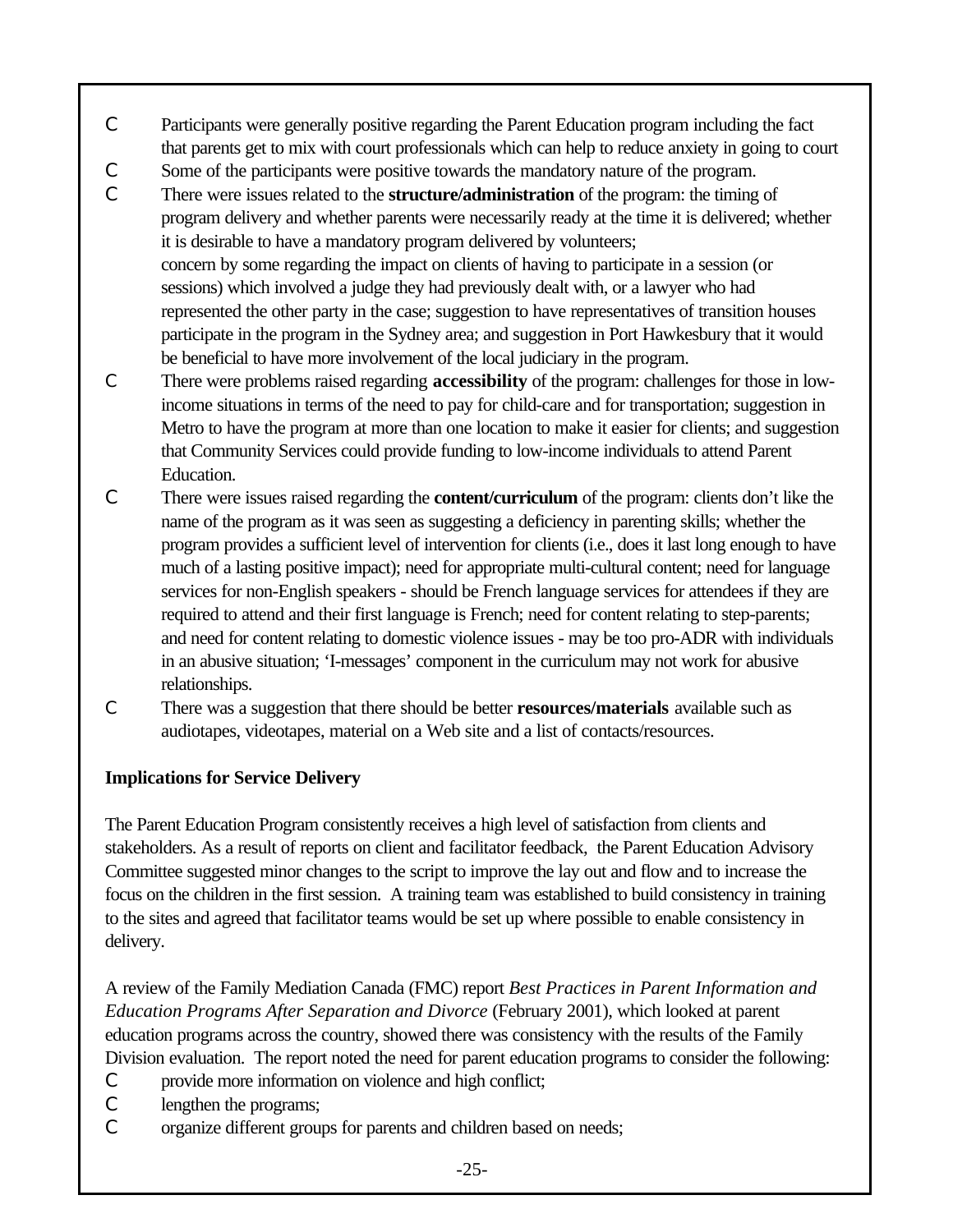- C provide more information on legal, financial and ADR issues;
- C deliver the program earlier in the separation process;
- C include more information on children's issues and how to help them;
- C make improvements to the videos;
- C include more information on other resources and sources of support;
- C include more time for discussion;
- C have smaller groups, and,
- C make the programs mandatory.

The FMC study also reported on the impact of the parent education programs in their sample. The study showed a reduction in several aspects of conflict; increased cooperation with the other parent after 3 - 4 months; and, observed improvements in their children's adjustment. In contrast to the Family Division program, many other parent education programs in the country have expected outcomes beyond education to include behaviour change utilizing therapeutic-based models and paid facilitators.

The goals of the Parent Education Program need to be reviewed and clear outcomes and indicators established. The mandatory nature and education focus of the Program should be maintained and expectations regarding impact on level of conflict, communication and cooperation between the parties should be discussed and realistic outcomes established given the parameters of the program. Partnerships should be established with other community groups and government agencies, where possible, to deliver other programs to meet the needs of court clients such as those in high conflict situations.

## **Implications For Further Research/Evaluation:**

The client feedback forms provide a good method for monitoring client satisfaction. A better understanding of the impacts of the program needs to be undertaken once the program outcomes have been aligned with the goals of the Family Division.

## **3.6 Assessments**

## **Program Description:**

## *Staffing*

In the Halifax Regional Municipality there are 37 people on the Roster providing assessments in custody and access cases at a rate of \$65.00 per hour. In Sydney there are seven social workers conducting this service and in Port Hawkesbury there is one assessor utilized from the Sydney Roster, as required.

# *Caseload*

The number of custody and access assessments conducted for the Halifax Regional Municipality were 48 from April 1999 to March 31, 2000 and 71 from April 2000 to March 31, 2001 for a total of 119 for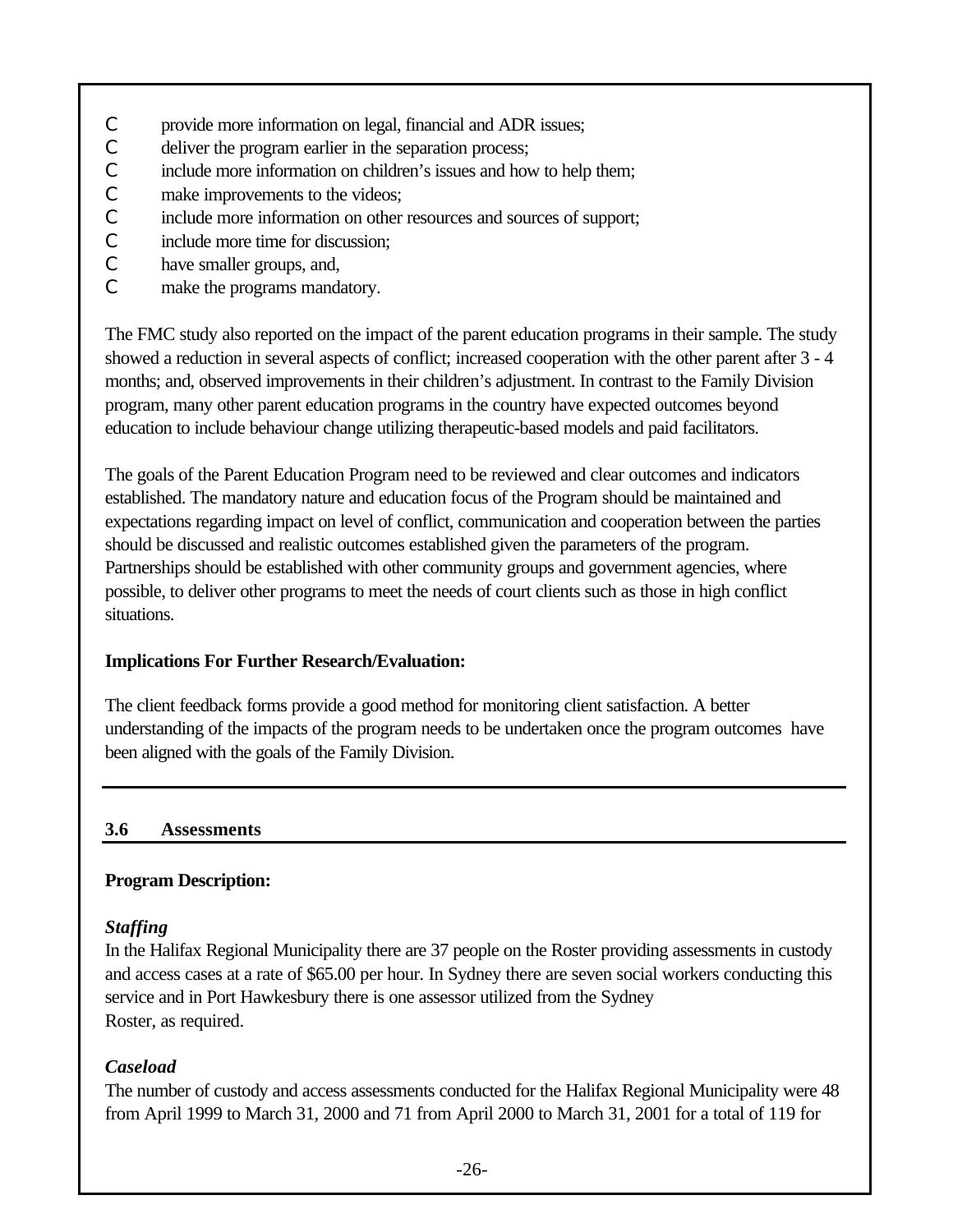the two year period. During this same two year period Sydney had six assessments and Port Hawkesbury had two assessments.

## *Program Costs*

In the Halifax Regional Municipality the amount paid to assessors was \$125,500 for 1999 - 2000 (average cost of \$2,615 per assessment) and \$133,400 from 2000 - 2001 (average cost of \$1,879 per assessment).

In Sydney the amount paid to assessors was \$11,400 for 1999 - 2000 assessment and for 2000 - 2001 \$13,900. Based on the 6 assessments over the two year period the average cost per assessment was \$4,217.

In Port Hawkesbury the amount paid to assessors was \$7,300 for 1999 - 2000 assessment (average cost per assessment was \$3,650. There were no fees paid to assessors for 2000.

## **Methodologies Used**

1) Focus groups (November to December 2000)

## **Key Findings**:

## **Stakeholder Response**

There were issues raised related to administration of assessments (although the evaluation did not focus on this service) as part of court process during focus group discussions, that included:

- C delays in the assessment process could have a negative impact on young children so that the assessment process has to be timely;
- C issues raised about the freedom of choice in terms of clients being able to select professionals to perform parenting assessments;
- C concerns about costs of assessments;
- C concerns regarding availability of psychologists who would work for the government fee scale;
- C too much reliance on psychological testing rather than the type of report provided by social workers;
- C suggestion of more consultation with transition house staff during the process;
- C comments about the quality of the assessment process and whether there are adequate quality control mechanisms;
- C lawyers would like a venue where they could express concerns, if they have any, about the assessment process;
- C work of assessors needs to be reviewed to develop a clear definition of roles and responsibilities with assessors taking a consistent approach to the guidelines; and
- C there were comments that there is a need for cultural sensitivity in the assessment process.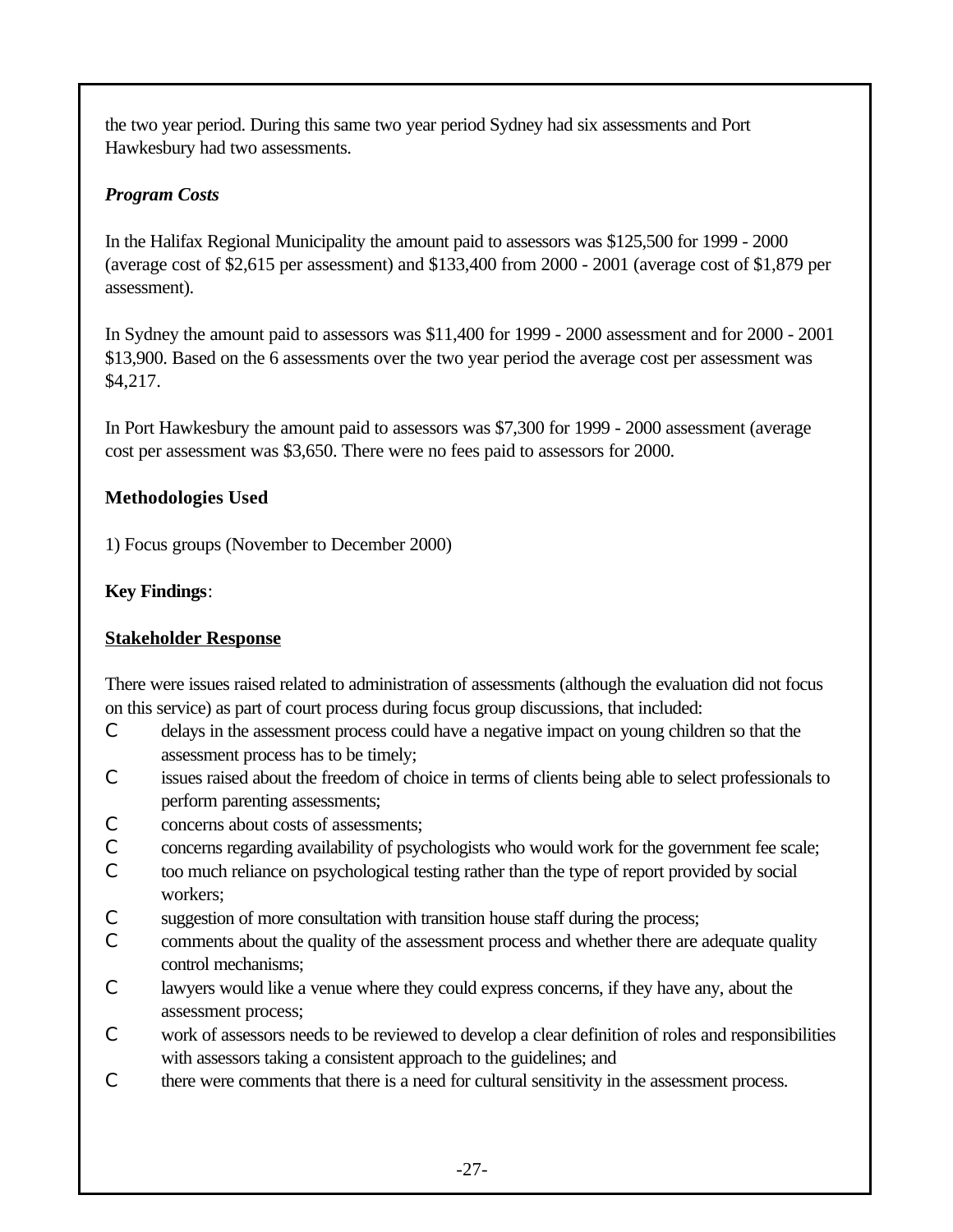## **3.7 General Court Administration**

Focus group discussions with community representatives, lawyers and court staff, during the period November to December 2000 in Halifax, Sydney and Port Hawkesbury, highlighted a number of problem areas in relation to general court administration. The results of the focus groups were presented to court administrators and the Director of Family Court Services Division and a report was compiled outlining the issues and the steps being taken to address the problem areas. Some of these issues were identified earlier in the *Delay Reduction Report* of February 2000. Many of the issues were later described in the *Plan to Address and Manage Concerns Regarding the Operation of the Supreme Court (Family Division) Halifax Regional Municipality*, May 2001.

It is important to note that throughout the focus group sessions there were a number of positive comments made particularly regarding the commitment, hard work and ability of staff to address client's needs in a highly professional manner. The concentration, in the section that follows, is on the concerns raised at the time of the focus groups (November to December 2000). It is also important to note that some of the items may only have been raised by a few participants in one location, whereas others may have been recurring themes raised by several participants in more than one location. There were some issues where there was a general consensus and others where there was a divergence of opinion.

#### **1. Facilities/Environment**

It was noted by both staff and stakeholder groups the need for significant changes, particularly at the Halifax location. Issues identified included:

- C inability to properly segregate disputing parties and/or victims of abuse and alleged abusers;
- C not enough public washrooms;
- C problems with acoustics/soundproofing which impact on privacy and the quality of the court environment;
- C lack of rooms for clients and lawyers to meet, for lawyers to gown and for conducting shuttle conciliation;
- C the need for a security buzzer system which could be used by conciliators if a problem arises in relation to aggressive/violent clients;
- C the lack of adequate file room capabilities and the need for an appropriately-sized elevator to travel to the basement level to make file retrieval/return faster and easier;
- C need for ancillary court services such as mediation and parent education to be at the court location;
- C concerns about the desirability of having young offender cases dealt with at the same location as family cases, primarily due to issues of increased congestion and impact on clients;
- C in Sydney, some comments were made regarding the new space, including the need to improve counter space in court administration to make it easier for work to be done on documents, better access to telephones, fax machines and/or photocopiers by professionals, and concerns that the new glass partition which separates staff from the public in the court administration makes it more difficult for communication;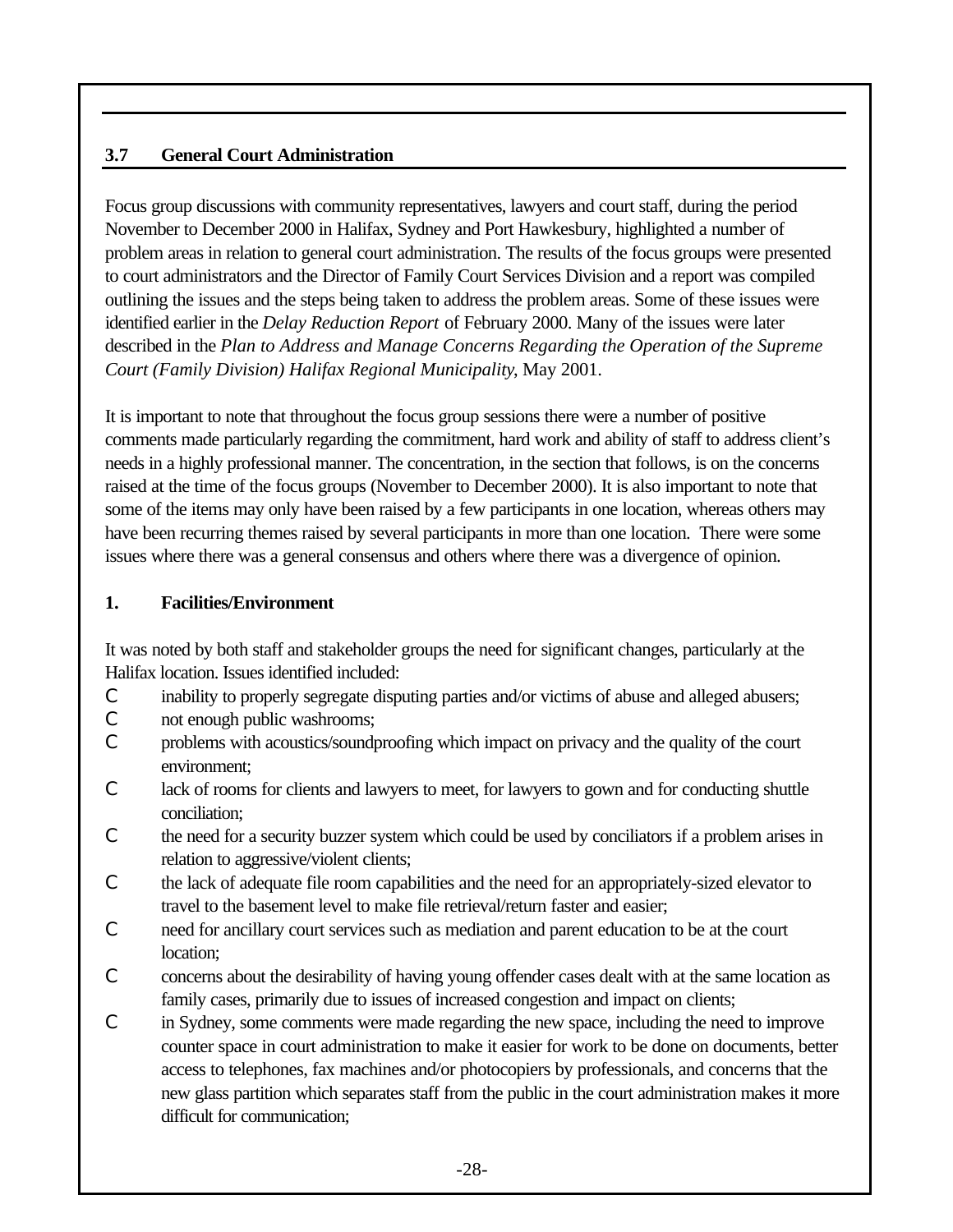- C desirability of the provision of services in the community where they may be more accessible rather than in a centralized court location (to increase access in Cape Breton region); and,
- C in Port Hawkesbury, concern was raised that the situation of the court in the basement of the former residence of a community college is not befitting the dignity of the court.

# **2. Paperwork/Forms**

Staff and stakeholders identified a number of concerns with the design and implementation of the forms as a result of the introduction of *Rule 70*:

- C the complexity and length of forms (particularly parenting statement, financial information form and *Divorce Kit*);
- C lack of accessibility of forms (in language other than English and posted on Web site);

C some duplication involved in filling out forms for use by different agencies (e.g., the financial information forms filled out for Community Services, Maintenance Enforcement Program and Family Division);

- C more paper work has been created and has placed additional work pressures on staff in assisting clients to fill out the forms;
- C it was suggested that there is a need for more court staff to assist clients in filling out the forms;
- C some stakeholder groups are facing additional work pressures in assisting clients to fill out the forms for the Family Division;
- C there were issues raised regarding the role of affidavits in the new Division inconsistency with *Rule 70*; and,
- C some of the judiciary have raised concerns about incorrect and insufficient information being filed with the court.

# **3. Scheduling of Court Cases**

There were a number of **positive** comments relating to staff handling the scheduling function and concern expressed regarding the staff being overworked.

There were a number of issues raised:

- C problem of divorce cases being bumped from the schedule by *Children and Family Services Act* and cases under the *Young Offenders Act*;
- C issues with the staffing levels for the scheduling function and having a backup person available if scheduling staff are ill or on vacation;
- C difficulty scheduling cases in courts through the summer due to vacations of those working in the courts;
- C difficulty in reaching the person handling scheduling over the telephone;
- C not enough court days in Port Hawkesbury resulting in additional travel/cost in some cases that are transferred to Sydney;
- C a need to get emergency cases into court more quickly; and,
- C level of delay in the processing of cases may have a more negative impact on those in a lowincome situation as their financial situation may be more precarious.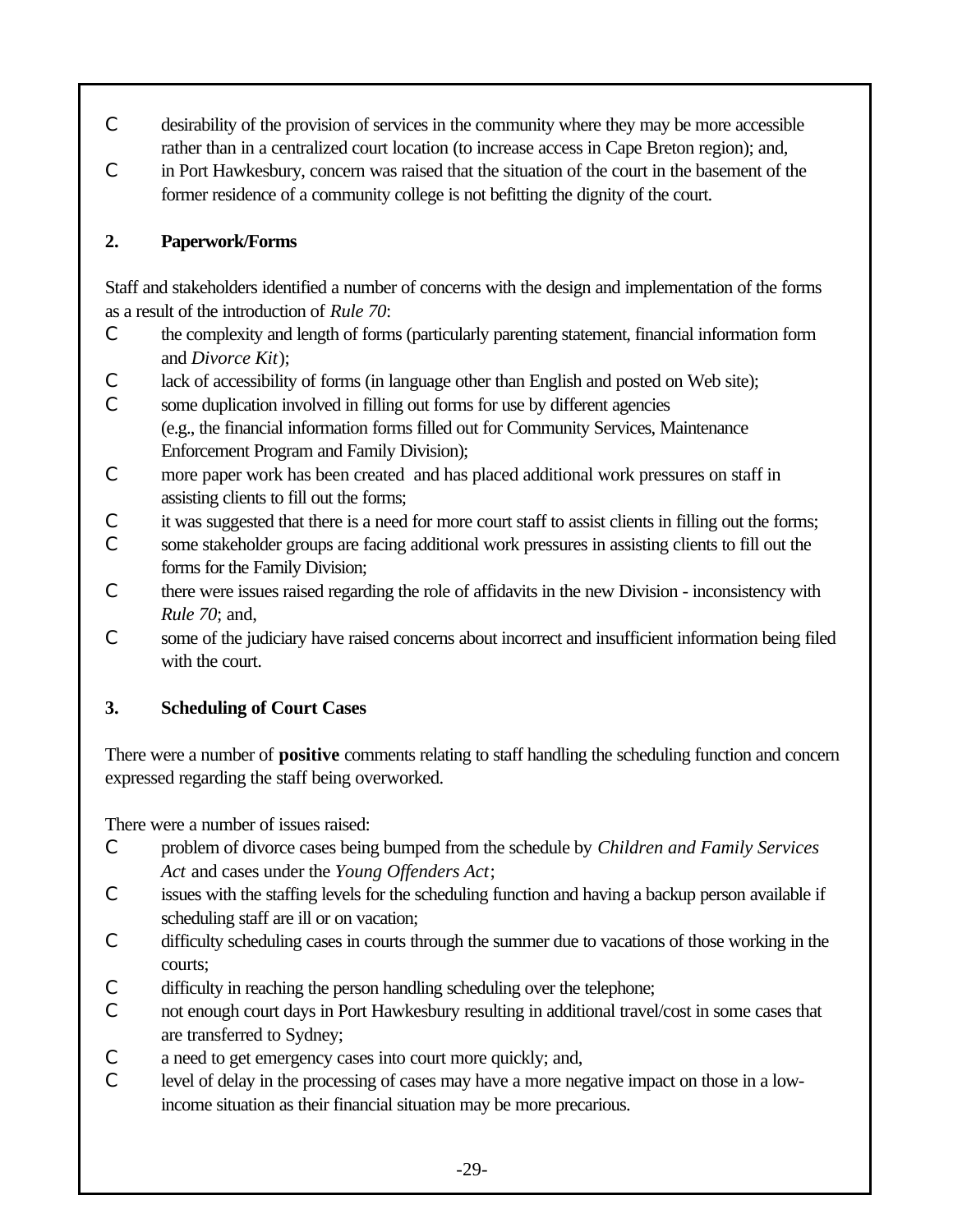# **4. Fees/Court Costs**

There were issues related to court fees and court costs:

- C a general preference expressed for court operations to be financed through tax revenue rather than through user fees;
- C charging fees for the mediation service may cause some clients to avoid mediation and instead go to court as they don't have to pay for court time;
- C low income individuals may have difficulty paying court fees (i.e. court fees are barriers);
- C difficulty for women in domestic violence situations as they may not be able to afford the fee to have a sheriff serve papers and may be forced to serve the papers themselves which can increase risk levels for clients;
- C lack of correspondence between the fee level associated with processing a specific form and the amount of work associated with processing it (i.e., if the processing of two different forms takes one hour then the fee for one shouldn't be three times the cost of the other);
- C comments that the fees for specific applications are too high (e.g., adoption and family maintenance); and,
- C whether conciliation staff should be involved in collecting fees as this may take time away from other work activity and could also possibly impact on their objectivity in handling the case.

# **5. Case Volume and Case Processing Delays**

The problem of high volume of cases and delays in booking intake and conciliation appointments and scheduling court time have been recurring issues reported by staff, clients, lawyers, judiciary, and administrators. This has been a particular problem in the Halifax Family Division where on average, 25 - 30 new files are opened for intake appointments each week.

*Delay Reduction Report* of February 2000 outlined a number of short and long term strategies. A later report: *Plan to Address and Manage Concerns Regarding the Operation of the Supreme Court (Family Division) Halifax Regional Municipality*, May 2001 reviewed the recommendations of the Delay Report and found that although a number of them had been implemented some were still outstanding. The critical matters outstanding were:

- a) replacement of vacant staff positions;
- b) renovations to the Halifax court facility; and;
- c) discrepancies between established standards set and operations:

- length of time from filing documents to first appointment with the court officer - it was taking 11 weeks and the standard set was 4 - 6 weeks.

- length of time from start of an application to completion of conciliation - it was taking 17 or 18 weeks and the standard set was 12 weeks.

It was expected that the problems of court delays would be alleviated with the addition of judicial resources. One new appointment has been made and one is forthcoming.

Other issues that may be contributing factors are:

a) A large percentage of conciliator staff time, approximately 21% as shown by the Time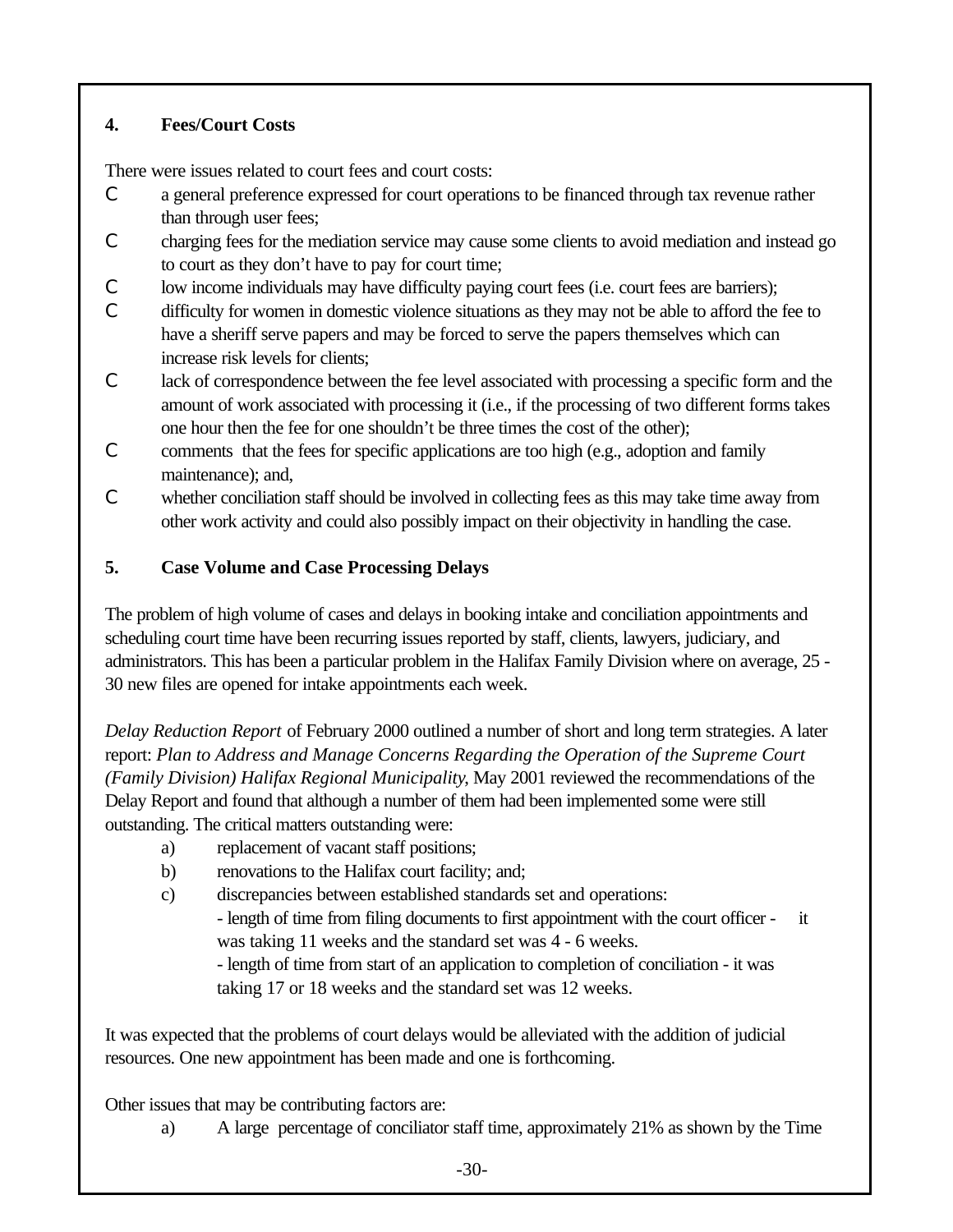Use Profile study, is utilized for clerical duties such as data entry, file preparation, file retrieval, photocopying and scheduling. Arranging assessments, particularly now with the fees, also requires staff time. These duties reduce the amount of time that could be used for direct client duties such as conciliation and programming and could be done by clerical staff.

b) There continues to be an underutilization of the mediation service despite efforts to increase referrals. This has been attributed to a number of factors including reluctance of clients to be moved on to another service which is currently in another location for which there is a fee; increased screening to ensure mediation is voluntary and safe; and the increasing skill level of court staff and their ability to resolve disputes at the conciliation stage.

As well a number of pressures contribute to the workload on the courts:

- C A high number of self-represented litigants 52% were unrepresented during the conciliation process.<sup>17</sup>
- C Limited Legal Aid resources contributes to the number of self represented litigants and places higher expectations on staff to fulfill functions that otherwise would be done by lawyers.
- C Availability of self help kits including the *Divorce Kit* creates additional administration time for staff. Clients request assistance from staff to complete the self-help kits causing line-ups at the document filing counter. It is anticipated that the installation of the computer stations for client use will decrease some of the workload.
- C A high number of referrals from Community Services (F.M.I.S.) for variations of support.
- C High conflict families and those experiencing spousal abuse place additional demands on staff time and require additional services and programs to meet their needs.
- C Pressure from interest groups who want increased screening of cases to prevent mediation in cases where mediation is seen to be inappropriate.
- C Staff turnover resulting in a loss of expertise and increased workload for remaining staff. Recruitment and staff training takes time.

# **Implications for Service Delivery:**

A number of issues raised have been addressed or clarified including:

- C Security has been enhanced by a new radio system provided by Sheriff Services.
- C A place of safety is available for disputing parties when requested. Parties wait in court (as opposed to waiting rooms) where there is security.
- C A buzzer system for conciliators is included in the renovations.
- C A new court is being planned for Port Hawkesbury.
- C Recommendations have gone to the committee that is examining changes to *Rule 70.*

 $17$ Staff have estimated that it could be as high as 70% at the point of intake.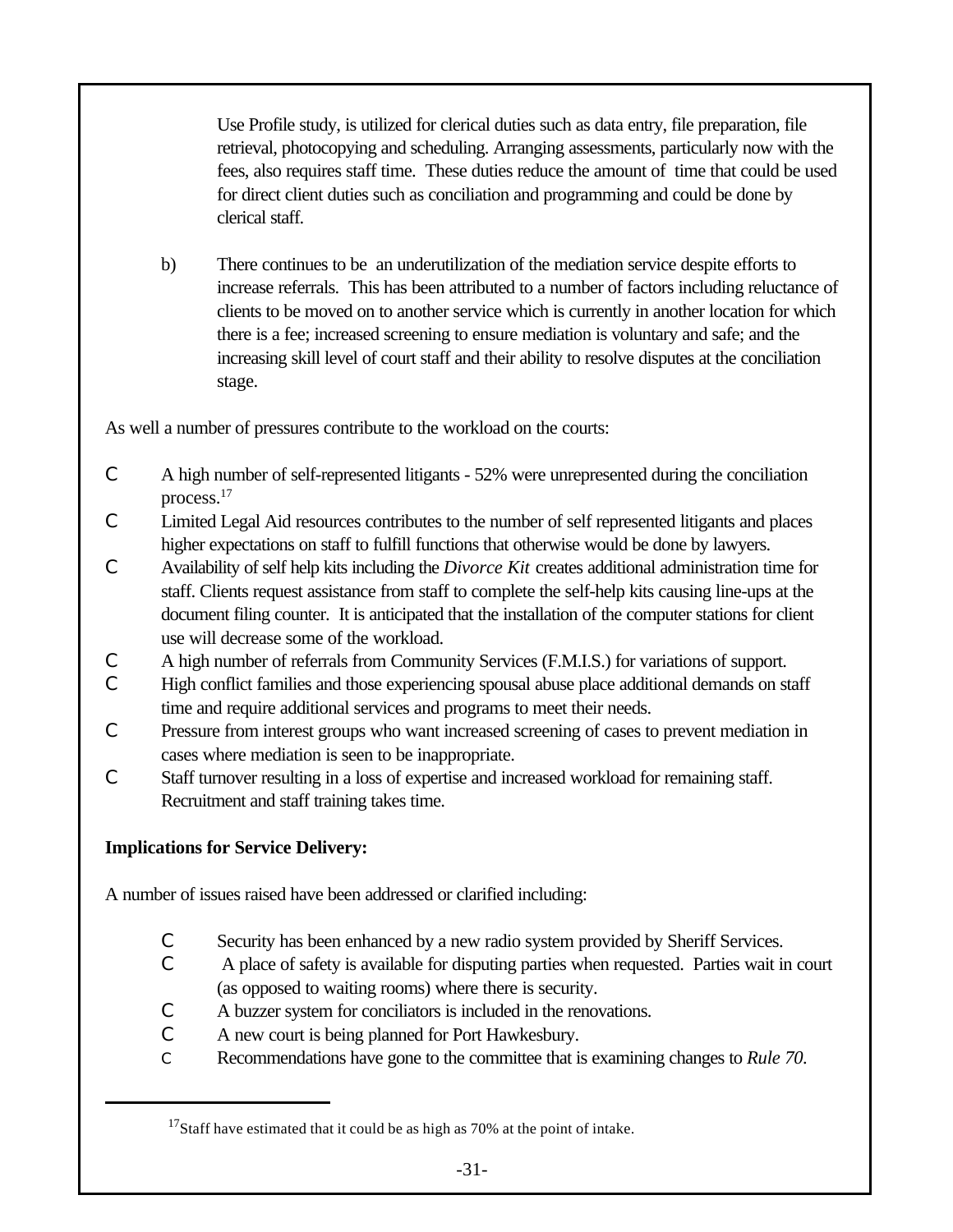- C Consideration is being given to what steps/work could be eliminated for court staff through streamlining or simplification of forms and process and ways to ensure accuracy of information.
- C French language forms will be developed when the Heritage Canada Project is approved.
- C A dialogue has started in Metro with Community Services staff and MEP staff and is expected to expand to Cape Breton to consider changes to financial forms for greater consistency.
- C Scheduling problems have been identified and are being addressed.
- C Additional judicial resources in HRM and Cape Breton will assist with addressing cases more expeditiously when bumped and getting emergencies into court, although that is not usually a problem.
- C Judicial presence in Port Hawkesbury will be increased (which will positively impact Sydney) when the court is expanded.

Issues outstanding include:

- C sufficient space for shuttle conciliation remains a concern; and,
- C a full review of legislation is required of *Family and Children and Services Act* cases.

## **Further Areas of Research/Evaluation:**

It was suggested, during focus group discussions, that a statistical measure of court delay be developed which could be reviewed to indicate the level and change of delay occurring. Another suggestion was the development of an automated scheduling package for the court.

# **4.0 CONCLUSIONS AND RECOMMENDATIONS**

The direction of the Family Division has generally been viewed as positive in that it is placing less emphasis on the traditional adversarial approach and has the ability to have all remedies provided in one place, with no split jurisdiction, as was previously the case.

The goal of providing effective family law dispute resolution mechanisms is only partially being realized. The Family Division is successfully diverting almost half of its cases to an ADR process, therefore, aiming to resolve cases at the earliest possible stage of the court process. Of those cases being diverted, over half are reaching a settlement outside of court, thus reducing the percentage of cases going to court by approximately 25%. This has an expected outcome of reducing the adversarial nature of those cases that do not proceed to court. The problems with court delays, however, make the system less effective in enabling cases to be resolved in a timely manner and lessening any negative impact of separation and/or divorce on family functioning. The extent to which the court has an appropriate level of cost for clients/litigants is not yet determined. It is known that over half of the clients are self represented and therefore proceeding through the court process without legal costs.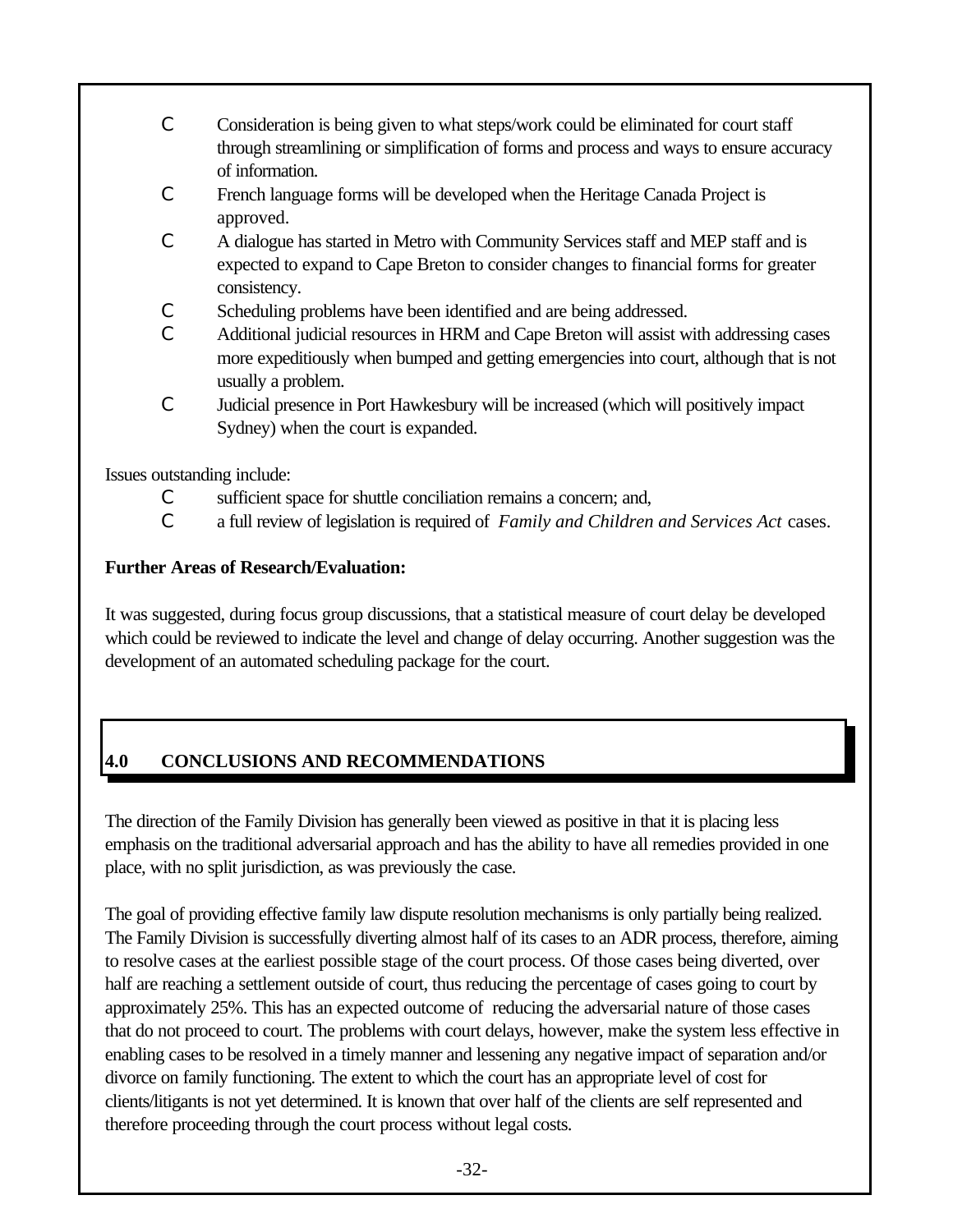The goal of achieving a high level of client and stakeholder group satisfaction with services offered is being met for parent education and conciliation and to a lesser extent for mediation. Improvements have been made to mediation services that should result in increased satisfaction by clients. There continues to be some debate among stakeholders regarding which cases should be screened out of mediation. According to client survey results, the system is perceived as providing a fair resolution of cases in both conciliation and mediation.

The goal of ensuring effective, efficient and economical administrative practices is not being fully realized. Case processing delays and other issues listed in Section 4.7 point to the need for improvements to be made to reach expected outcomes. The extent to which the system operates in an economical manner needs to be determined.

It is not clearly understood to what extent the goal of providing a positive work environment for staff of the Family Division is being met. The high client satisfaction rate with the performance of staff may be one indication that the outcome of well-trained staff is being met. Staff did indicate that the transition period in changing from the old Family Court system to the new Family Division was challenging and did create additional work pressures in some areas. Some staff members also suggested that there was a need for further training in specific areas.

The outcome of good work conditions needs to be better understood. It is known that some of the problems raised in the focus groups, particularly with the Halifax facility, have an impact on the ability of staff to conduct their work, for example, the lack of adequate file room capabilities and space for shuttle conciliation.

Recommendations are presented in two areas including service delivery and research/evaluation:

## **Service Delivery**

- 1. Review the Family Division goals and revisit the original vision of a service centre as part of the Family Division to determine priorities and direction in relation to meeting client needs for information, education and case resolution.
- 2. Clarify and align outcomes and indicators of success for parent education, conciliation, mediation and other operating programs to help assess their effectiveness and future direction within the current financial context.
- 3. Clarify the relationship between mediation and conciliation and streamline the process where possible with reduction in duplication and better targeting of cases to improve effectiveness and efficiency throughout the court process.
- 4. Establish partnerships with other community groups and government agencies, where possible, to deliver other programs to meet the needs of court clients such as those in high conflict situations.
- 5. Give priority to revision of forms to reduce paperwork.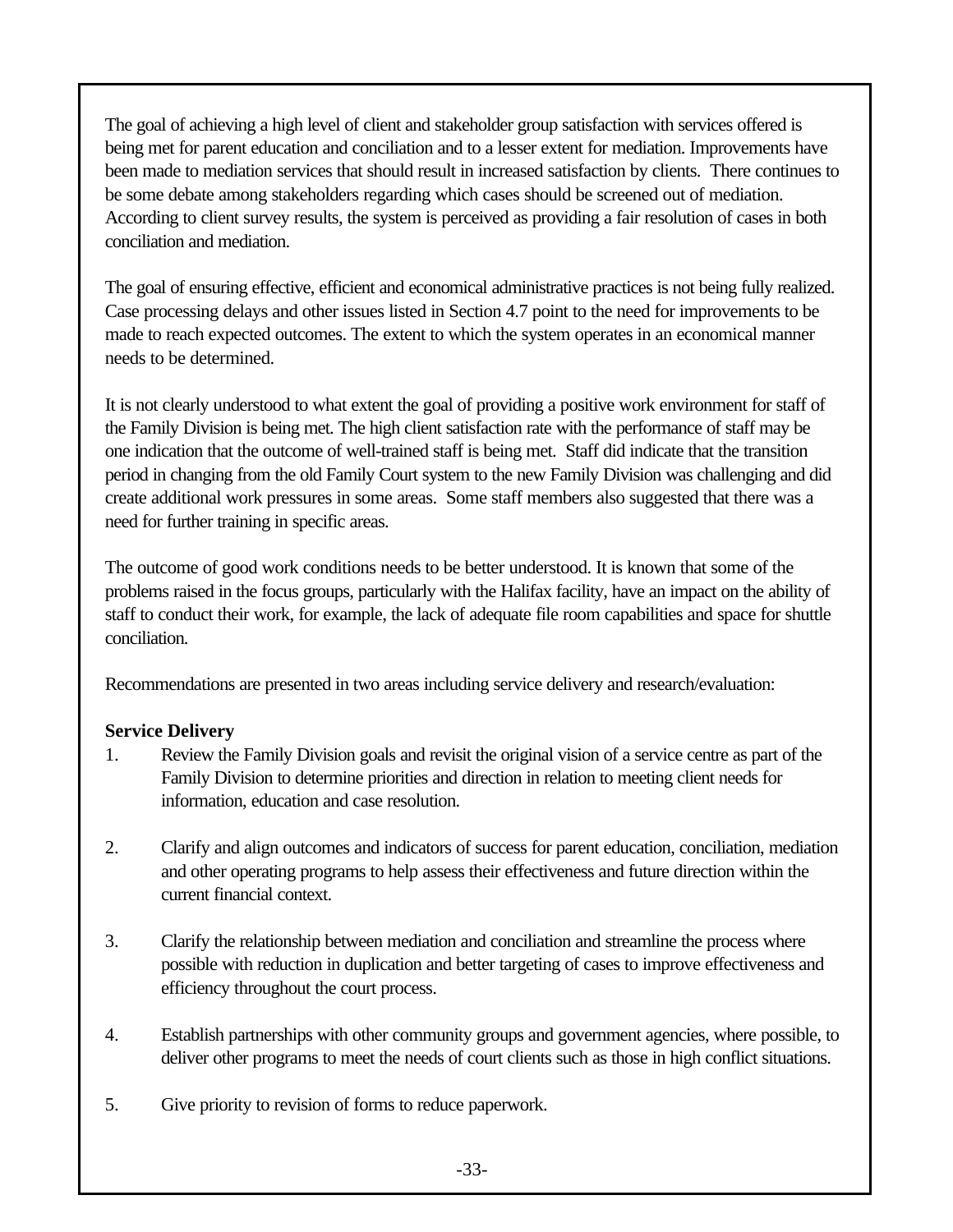- 6. Establish quality service standards and audit/evaluation process.
- 7. Establish an operational plan to reduce the court delays and monitor its effectiveness including:
	- C an assessment of the ability of current staffing resources to address caseload demands in an effective and efficient manner and in accordance with established standards;
	- C strategies for streamlining administrative processes;
	- C strategies for utilizing administrative staff to reduce clerical duties of conciliators; and
	- C strategies for more quickly filling or responding to staff vacancies where the loss could contribute to delays.
- 8. Communicate evaluation results and priorities established and progress to stakeholders.

#### **Research/Evaluation**

- 9. Revisit evaluation framework and evaluation planning.
- 10. Develop improved methods for retrieving case processing statistics.
- 11. Develop case processing statistics for fiscal year 2000/01 for conciliation and mediation
- 12. Determine the duration of conciliation/mediation agreements and any causes of breakdown.
- 13. Determine satisfaction rates for staff.
- 14. Complete a cost-effectiveness study looking at mediation and conciliation.
- 15. Conduct a follow-up survey of Parent Education participants to determine impacts of program.
- 16. Conduct an analysis of the time and flow of case processing.
- 17. Determine the level of case "bumping" for CFSA matters.
- 18. Determine the a plan for the evaluation of the other programs/services.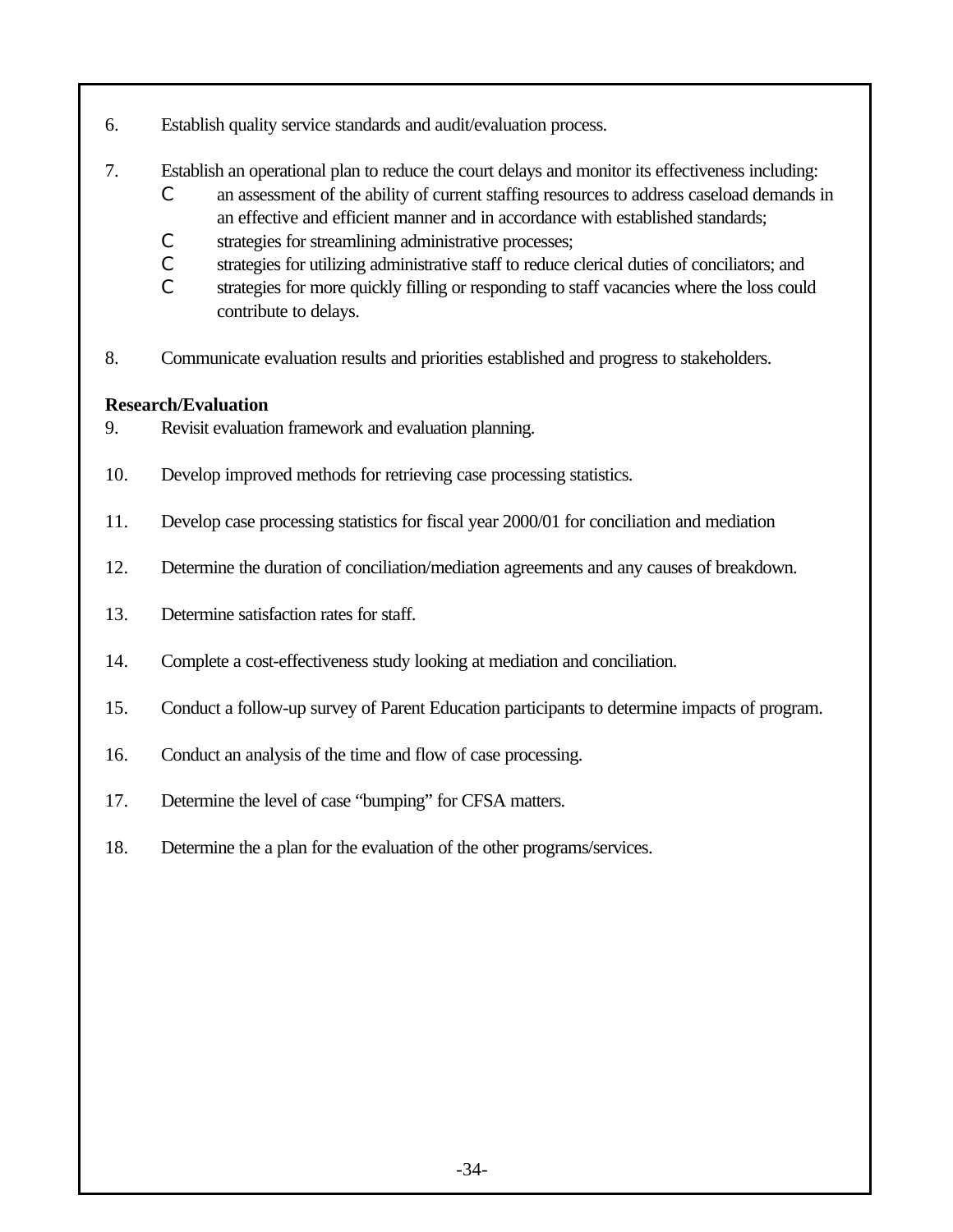## **REFERENCES**

#### **Internal Evaluation Reports**

The following reports were prepared by Robert Roe, Evaluation Coordinator of Policy, Planning and Research Division. Cheryl Hebert, Consultant in ADR/Mediation with Court Services Division, provided assistance with evaluation design, instrument design, administration of studies, and interpretation of results.

- 1. *Client Feedback Report*, September to December, 1999
- 2. *Client Feedback Report*, January to March, 2000
- 3. *Client Feedback Report*, April to June, 2000
- 4. *Client Feedback Report*, July to September, 2000
- 5. *Client Feedback Report*, October to December, 2000
- 6. *Client Feedback Report*, January to March, 2001
- 7. *Parent Education Program Participant Comments By Theme Area: A Statistical Summary*, April 2001
- 8. *Parent Education Facilitator Survey, Metro Facilitators*, April 3, 2001
- 9. *Parent Education Facilitator Survey, Non-Metro Facilitators*, April 3, 2001
- 10. *Summary Report: Mediation Case Processing Statistics*, April, 2001
- 11. *Mediation Client Survey*, April, 2001
- 12. *Summary Report: Conciliation Case Processing Statistics*, August, 2001
- 13. *Conciliation Client Survey*, August, 2001
- 14. *Time Use Profile Family Division Conciliation Staff*, January 15, 2001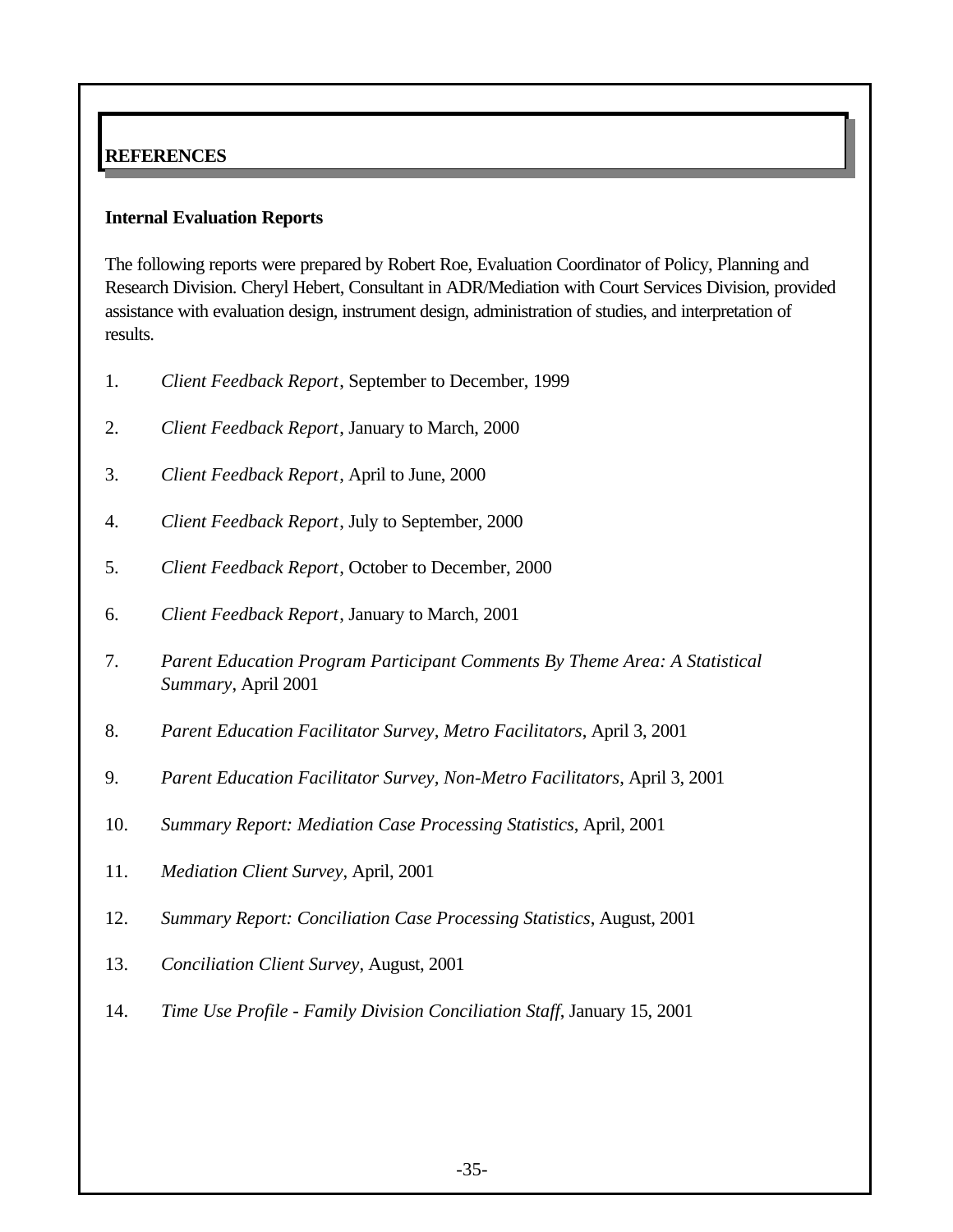#### **Other Internal Reports**

These reports were produced by Court Services Division staff of the Nova Scotia Department of Justice.

*Delay Reduction Report*, February 2000.

Department of Justice Nova Scotia (February 1998)*. Family Division of the Supreme Court of Nova Scotia, Proposal.* Submitted to the Department of Justice Canada.

*Plan to Address and Manage concerns Regarding the Operation of the Supreme Court (Family Division) Halifax Regional Municipality*, May 2001.

*Proposal to Complete the Implementation of the Family Division of the Supreme Court of Nova Scotia*, October 2000. Submitted to the Department of Justice Canada.

#### **External Reports**

Bacon, Brenda and McKenzie, Brad. (February, 2001). *Best Practices in Parent Information and Education Programs After Separation and Divorce*. Final Report for Family Mediation Canada.

Nova Scotia Court Structure Task Force (March 1991). *Report of the Nova Scotia Court Structure Task Force*. Halifax: Province of Nova Scotia.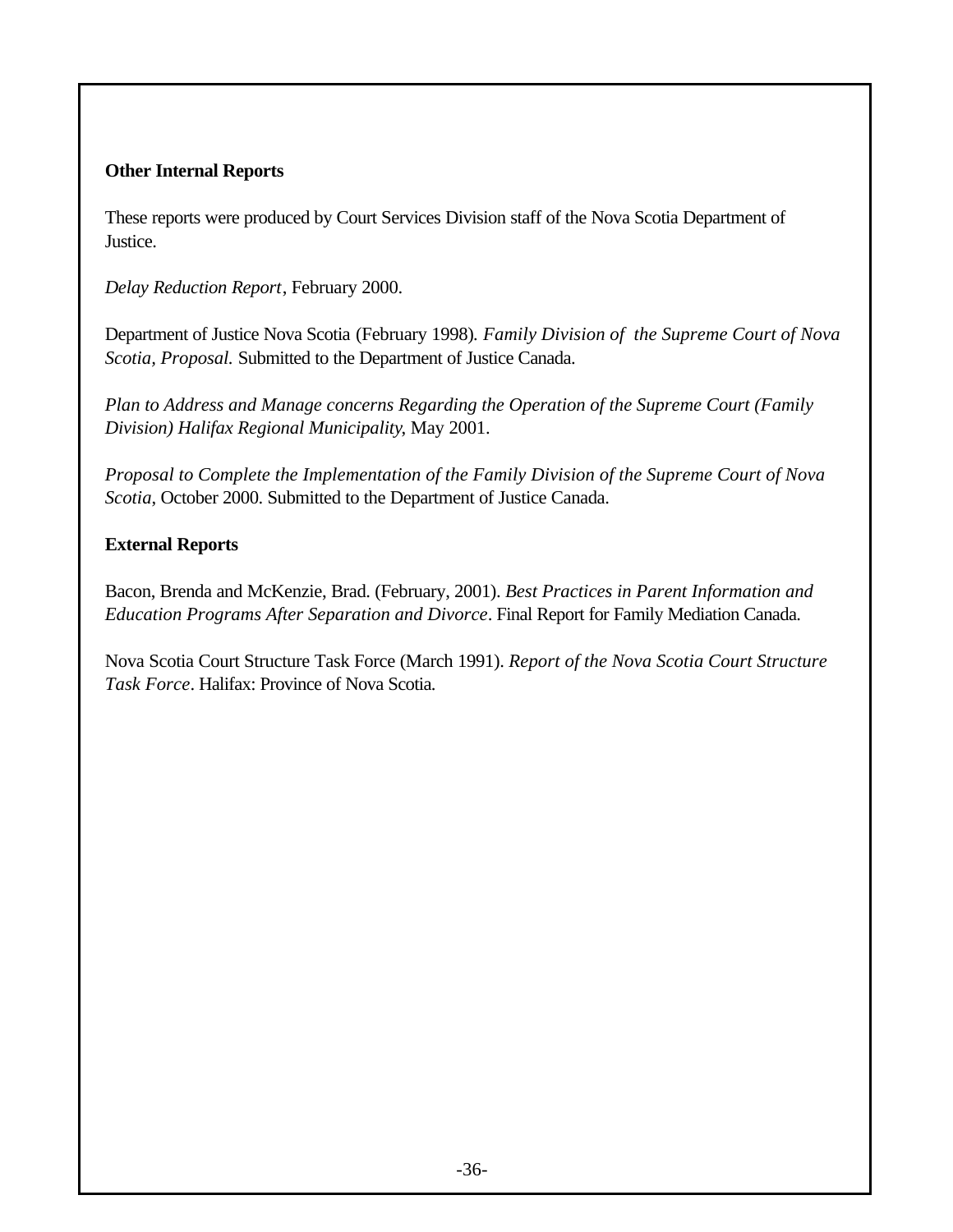# **APPENDIX A: CONCILIATION AND MEDIATION CASE PROCESSING**

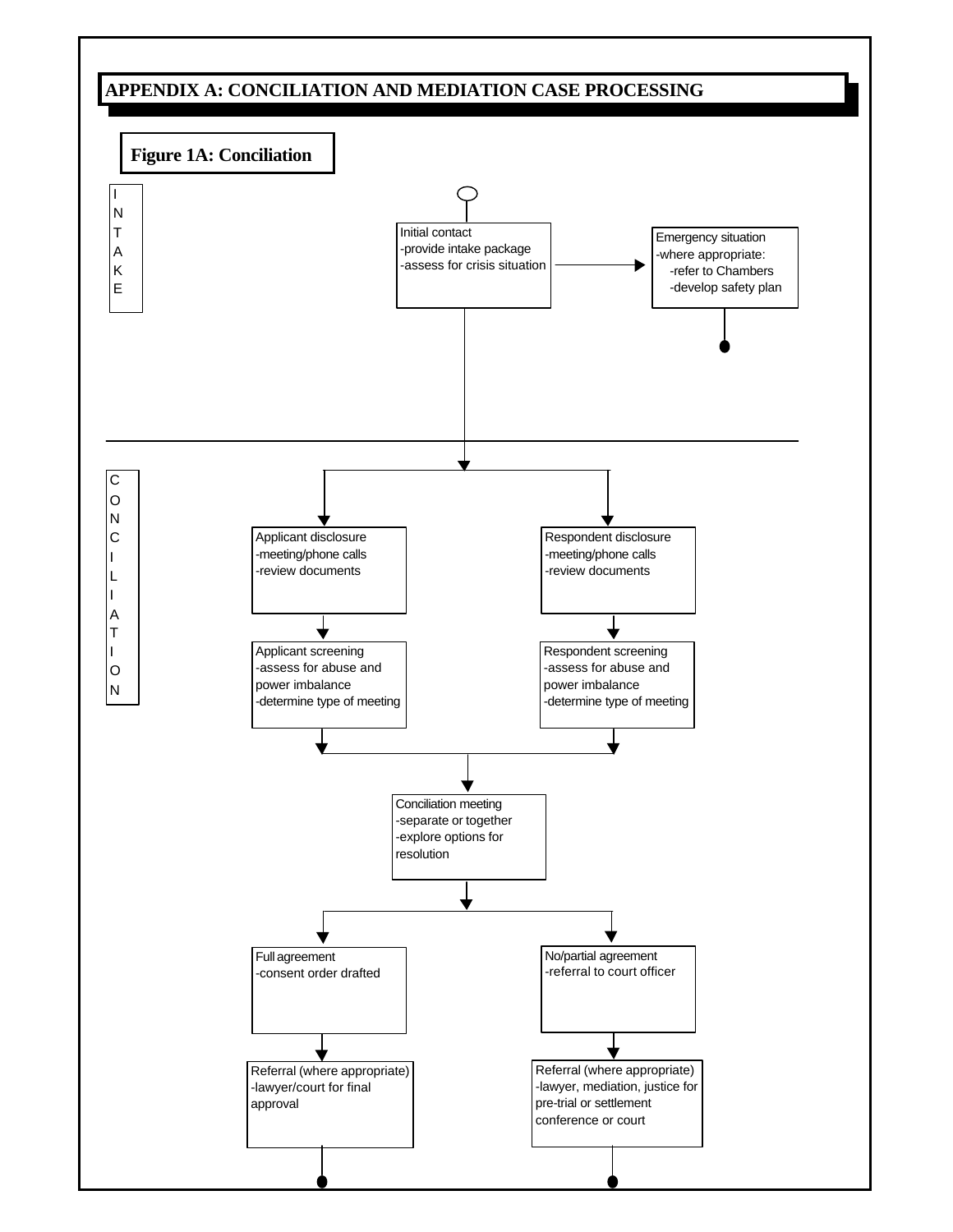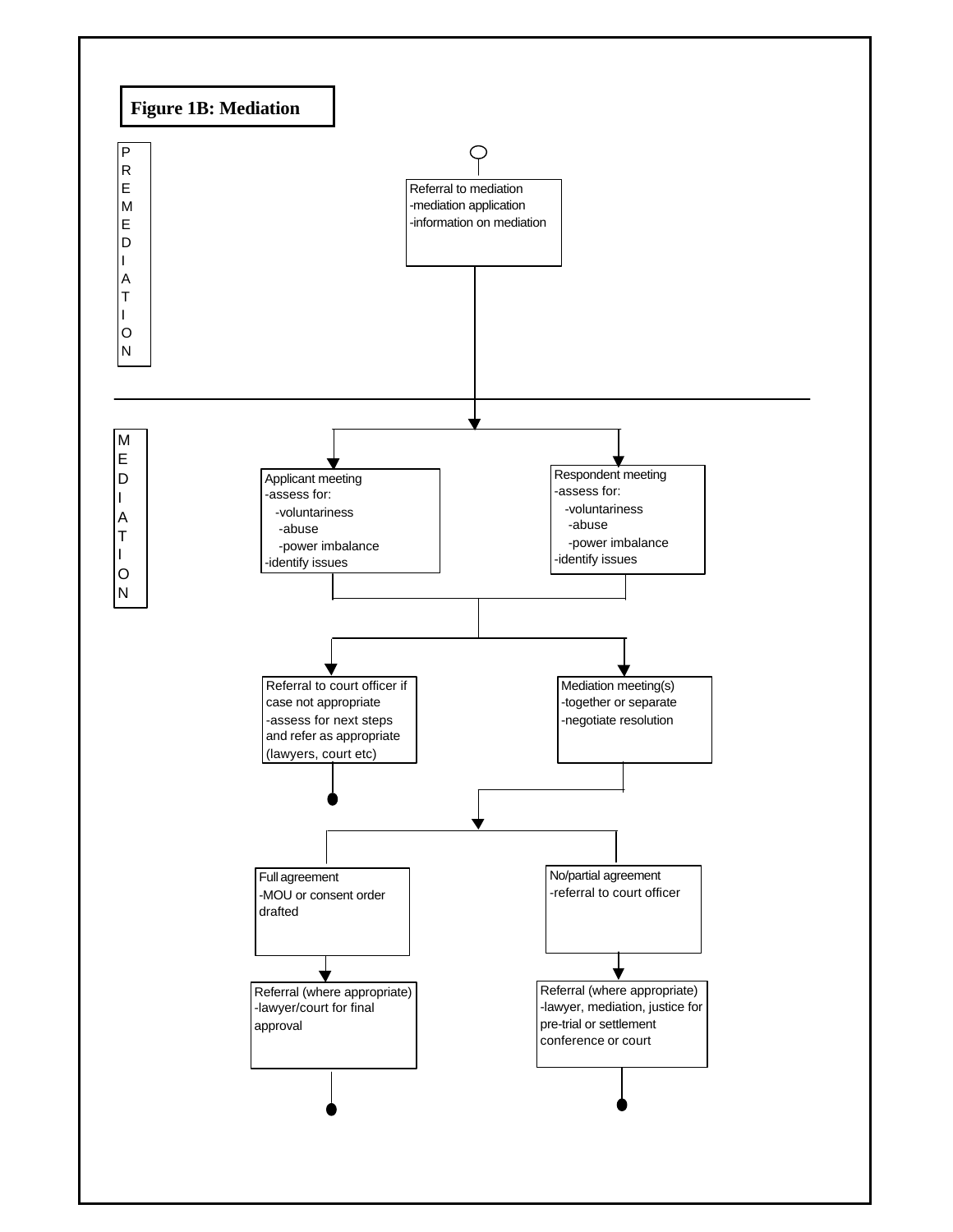# **APPENDIX B: CURRENT STAFF COMPLEMENT AND DUTIES**

| <b>STAFFING AT FAMILY DIVISION SITES</b><br>AS OF NOVEMBER 1, 2001                                |                                                                                                                                                                                                        |                                                                                                                                                             |                                                                                                        |                                                                                                                                                                                                                                                   |
|---------------------------------------------------------------------------------------------------|--------------------------------------------------------------------------------------------------------------------------------------------------------------------------------------------------------|-------------------------------------------------------------------------------------------------------------------------------------------------------------|--------------------------------------------------------------------------------------------------------|---------------------------------------------------------------------------------------------------------------------------------------------------------------------------------------------------------------------------------------------------|
| <b>Positions</b>                                                                                  | <b>Halifax</b>                                                                                                                                                                                         | <b>Sydney</b>                                                                                                                                               | Port<br><b>Hawkesbur</b><br>y                                                                          | <b>Main Duties</b>                                                                                                                                                                                                                                |
| Court<br><b>Administrator</b>                                                                     | 1<br>permanent                                                                                                                                                                                         |                                                                                                                                                             | 1<br>permanent<br>(also<br>responsible<br>for<br>Antigonish)                                           | <b>Responsible for the</b><br>administration of the court,<br>budget management and<br>staffing.                                                                                                                                                  |
| Supervisor,<br><b>Court</b><br><b>Administration -</b><br><b>Family Services</b><br><b>Centre</b> | $\mathbf{1}$<br>permanent                                                                                                                                                                              | 1<br>permanent<br>(responsible<br>for 3 courts)                                                                                                             |                                                                                                        | Supervisor for conciliation,<br>client services, programming<br>In Sydney also Justice of the<br>Peace, Administration of 3<br>court levels.                                                                                                      |
| Supervisor,<br><b>Judicial Support</b>                                                            | 1<br>permanent                                                                                                                                                                                         | 1<br>permanent<br>(responsible<br>for 3 courts)                                                                                                             |                                                                                                        | <b>Assignment of Judicial</b><br><b>Assistants to the Justices of</b><br>the court, training, delegating<br>workload, and performance<br>management                                                                                               |
| J04 (Court<br>Officer)                                                                            | 5<br>permanent<br>(1 doing<br>50%med.,<br>50% concil.)<br>$\mathbf{2}$<br>permanent<br>vacant (will<br>be filled by<br>casuals end<br>of Nov. $(01)$<br>1 casual<br>(expiry<br><b>March</b><br>31/2002 | $\boldsymbol{4}$<br>permanent<br>(1 doing<br>part-time<br>mediation<br>and 1 doing<br>parent ed<br>program)<br>1 term<br>(expiry date<br><b>June 28/02)</b> | $\mathbf{1}$<br>permanent<br>(conciliation<br>&<br>mediation)<br>1 term<br>(expiry date<br>Sept. 2001) | <b>Intake, Conciliation, Case</b><br><b>Management, Community</b><br><b>Education, Information, and</b><br>Programming (parent ed,<br>coordination of mediation)<br><b>Program Development (has</b><br>provincial, as well as,<br>regional focus) |
| JO3 (Ct Admin.)                                                                                   | $\overline{2}$<br>permanent<br>1<br>permanent<br>(vacant -<br>posting<br>Nov.(01)                                                                                                                      | 1<br>permanent<br>(for 3 courts)<br>for all<br>matters)                                                                                                     |                                                                                                        | Scheduling, meeting with<br>clients/counsel, judges, rota,<br>monitoring docket                                                                                                                                                                   |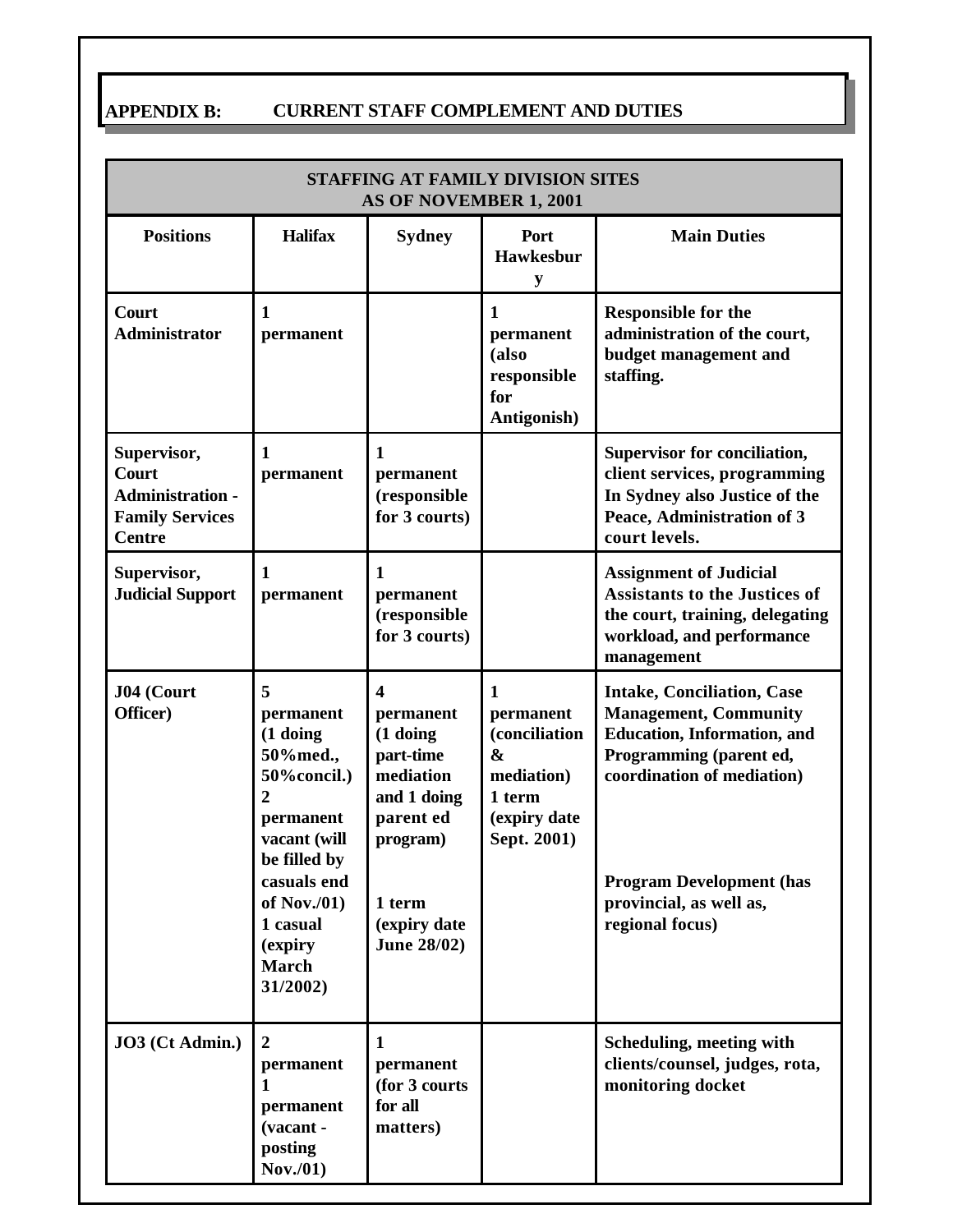| JO2 (Ct Admin.)                                                                                             | 5<br>permanent<br>1<br>permanent<br>(LTD)<br>$\mathbf{1}$<br>permanent<br>(maternity<br>leave -<br>posting to<br>fill with<br>term) | $\overline{2}$<br>permanent<br>1 casual<br>(expiry date<br>Dec. 31/01) | 1 casual<br>$50 - 60\%$<br>time clerical<br>for Family<br>Div.) | Divorce, accounts, document<br>filing, reception, filing,<br>packages, collecting fees,<br>scheduling for mediation, etc. |
|-------------------------------------------------------------------------------------------------------------|-------------------------------------------------------------------------------------------------------------------------------------|------------------------------------------------------------------------|-----------------------------------------------------------------|---------------------------------------------------------------------------------------------------------------------------|
| JO3 (Judicial<br>Support)                                                                                   | 10<br>permanent                                                                                                                     | 6<br>permanent                                                         | 1 acting<br>court<br>reporter                                   | Judicial support to judges<br>and court                                                                                   |
| <b>Chief's Judicial</b><br><b>Assistant</b>                                                                 | 1<br>permanent<br>(also judicial<br>support)                                                                                        |                                                                        |                                                                 | <b>Administrative support to</b><br>A.C.J. and judicial support.                                                          |
| J02 (Child<br><b>Support</b><br><b>Guidelines</b><br><b>Intake</b><br>Assistant, Fed.<br>$\boldsymbol{\$})$ | 1 term<br>(expiry<br>2002)<br>1 casual (to<br>begin Nov.<br>15 until<br><b>March</b><br>31/02)                                      | 1 term<br>(expiry date<br>Mar. 2002)<br>1 term<br>(vacant)             |                                                                 | <b>Child Support Guidelines</b><br><b>Recalculation</b>                                                                   |
| Total #<br><b>Positions</b>                                                                                 | 3418                                                                                                                                | 1919                                                                   | $5^{20}$                                                        |                                                                                                                           |
| <b>Total # Staff</b>                                                                                        | 27                                                                                                                                  | 18                                                                     | 5                                                               |                                                                                                                           |

<sup>&</sup>lt;sup>18</sup>The J04 position of Program Development Coordinator is only partially dedicated to the Family Division of the Halifax Region.

<sup>&</sup>lt;sup>19</sup>In Sydney, the supervisor, judicial support and the J03 court administrator are only partially dedicated to the Family Division.

 $^{20}$ In Port Hawkesbury the court administrator and the J02 court administrator are only partially dedicated to the Family Division.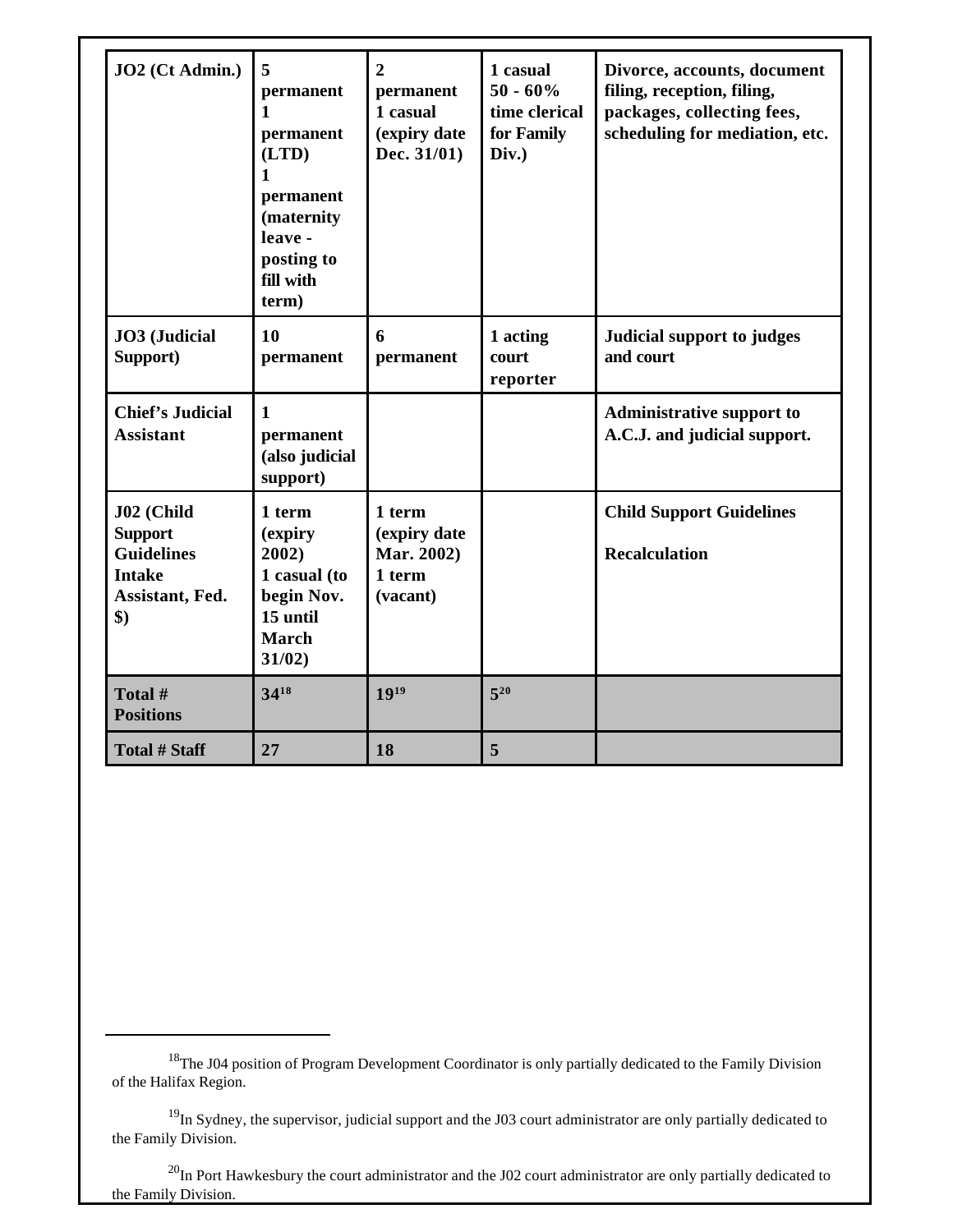## **APPENDIX C: METHODOLOGY**

This section will briefly describe the different strategies used to gather the information which appears in this report. The strategies employed will be described in relation to each of the major projects undertaken. Data collection forms and questionnaires/interview guides are contained in the original reports associated with each of these projects.

#### **Conciliation Case Processing Profile**

This section of the report outlines the methodology used in selecting the cases for the case processing profile and client survey for the Conciliation services of the Family Division. There were a number of issues which arose during the data collection and analysis process(es) which will be commented upon.

#### **Case Selection**

The first stage of the sampling process involved obtaining a download/extract of cases from the Family Division Information System. This download provided the initial population of cases on which sampling was based. Cases selected for the population were those that were initiated for the period January to June, 2000. This time period was selected as the Family Division had been operational for a period of approximately 10 months. At this point, the cases for both the Metro Halifax and Sydney court locations were entered on the system; however, the system was not yet operational for Port Hawkesbury necessitating a different process than the one currently described for Metro Halifax and Sydney.<sup>21</sup>

In total, there were 2214 cases initiated at the Metro Halifax and Sydney Family Division locations during the specified time period. A breakdown by location indicated that there were 1530 cases from Metro and 684 from Sydney. Of the 2214 cases, there were 98 cases eliminated as they were not *Divorce Act* cases or *Family Maintenance Act* cases (i.e., the cases involved *Children and Family Services Act* cases) leaving 2116 eligible cases for inclusion in the sample.

Of the 2116 cases, there were 47% that were *Family Maintenance Act* cases and 39% that were *Divorce Act* cases with the remaining 14% being 'other' types of cases (e.g., Maintenance Enforcement Act, peace bond, change of name etc). It was noted that there were marked variations between Cape Breton and Halifax Metro in terms of the percentages of the cases that were Family Maintenance Act (Halifax Metro 42% vs. Cape Breton 59%) and *Divorce Act* (Halifax Metro 47% vs. Cape Breton 21%).

#### Case Processing Profile

Subsequent to obtaining the download/extract, a systematic random sample of cases was performed to create a list for review by the conciliators to determine whether a specific case had gone through the conciliation alternative dispute resolution (ADR) process. The review of the data provided by the conciliators ,indicated that 38% of the cases had received such a service while 62% had not. This would

 $^{21}$ In Port Hawkesbury a staff member manually reviewed the files and coded data sheets for all of the cases, that he could identify, that proceeded through conciliation. Consequently, the data for Port Hawkesbury is the population of conciliation cases rather than a sample of conciliation cases. The total number of cases was 27.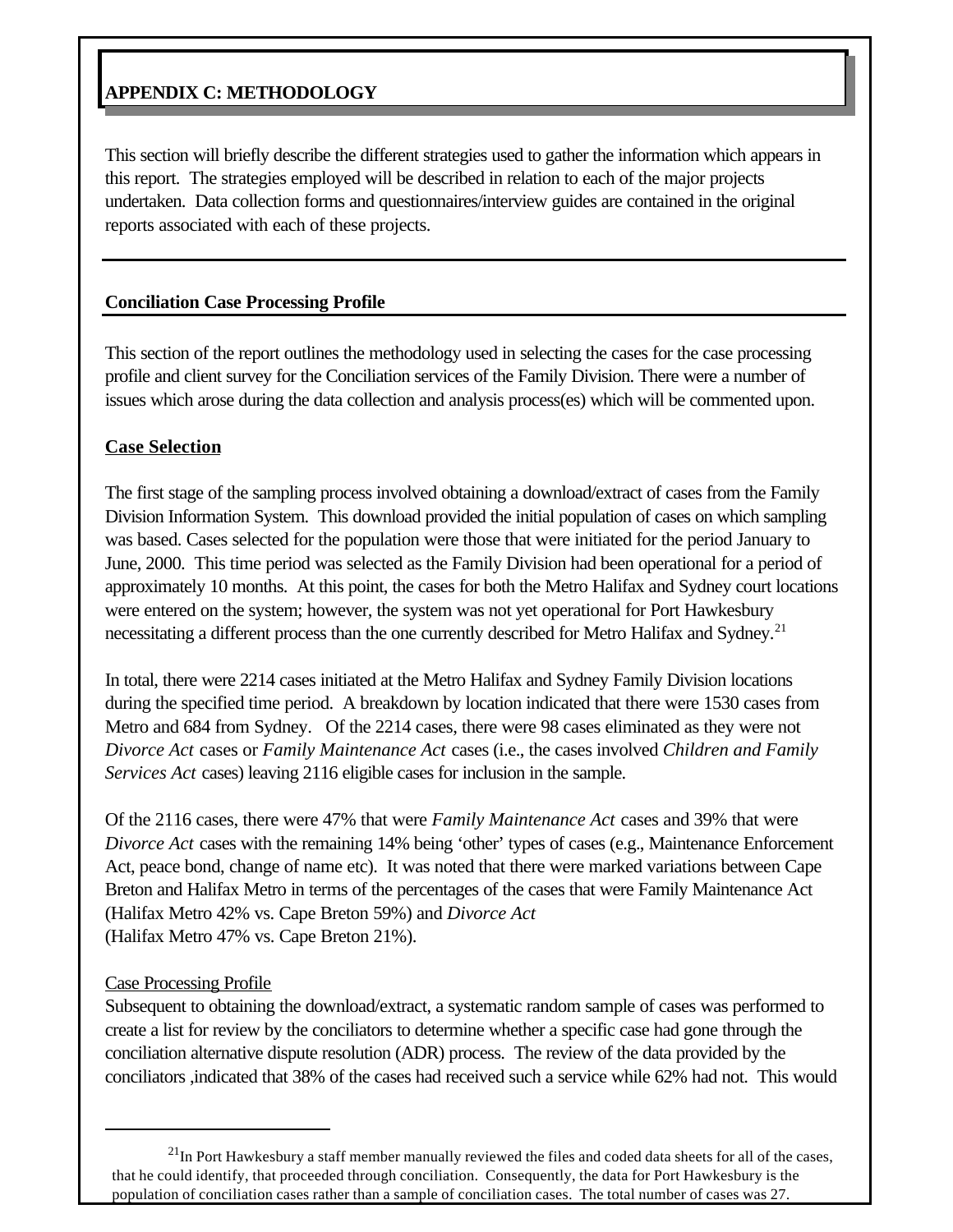suggest that the overall population of conciliation ADR cases during the time period January to June, 2000, was 804 (i.e., 2116 multiplied by 38%). Consequently, the overall sample size appropriate for a population of this size would be approximately 260 cases at a 95% ( +/-5%) confidence level/interval.

The conciliation staff, assisted by administrative staff of the Court Services Division and a staff member of the Policy, Planning and Research Division, coded data sheets for conciliation cases based on a random sample of cases initiated in the Family Division and selecting only those that had gone through an ADR process. The coding of cases continued until a sample of 256 cases was generated.<sup>22</sup> Data was collected in a number of key areas including:

- Case number:
- Court location:
- Date initiated and completed;
- Legal representation on case;
- Outcome of the conciliation process;
- Referrals associated with the case;
- Information pertaining to the sessions (i.e., type, parties attending, number of meetings); and,
- Conciliation issues.

In addition to capturing the above information at the time of initial case processing, there was also data captured if the case was returned to the conciliator for any subsequent processing. This additional data provided information on whether the case had gone through more than one cycle of conciliation, what triggered the return to conciliation and what the outcome was associated with each additional stage of processing. Finally, a breakdown of the data by region was provided to allow for a comparison of Cape Breton and Halifax/Metro.

# **Conciliation Client Survey(s)**

**A. Telephone survey -**The cases selected for the case processing profile were subsequently used to create a list of clients for a short telephone survey conducted during the period April to July, 2001. A survey instrument was developed, piloted, revised and finalized based upon the initial interviews conducted.<sup>23</sup> Male clients were predominantly interviewed by a male interviewer ( $> 95\%$ ) and female clients were predominantly interviewed by a female interviewer (>95%). This strategy was adopted to help reduce any response biases by interviewees in relation to them reporting any issues encountered which related to gender (i.e., men or women being treated less fairly by the courts, personal safety/domestic violence etc).

In total, there were 250 court cases for which data had been collected in the case processing profile. Typically associated with each of these cases were two parties - an applicant and a respondent.<sup>24</sup> This

 $^{22}$ It should be noted that this is just slightly below the required sample size of 260.

 $^{23}$  A copy of the survey instrument appears at the end of this appendix.

 $24$  In a small number of cases, there were more than two parties associated with the case. For example, in some cases grandparents of a child might be associated with the case as a party.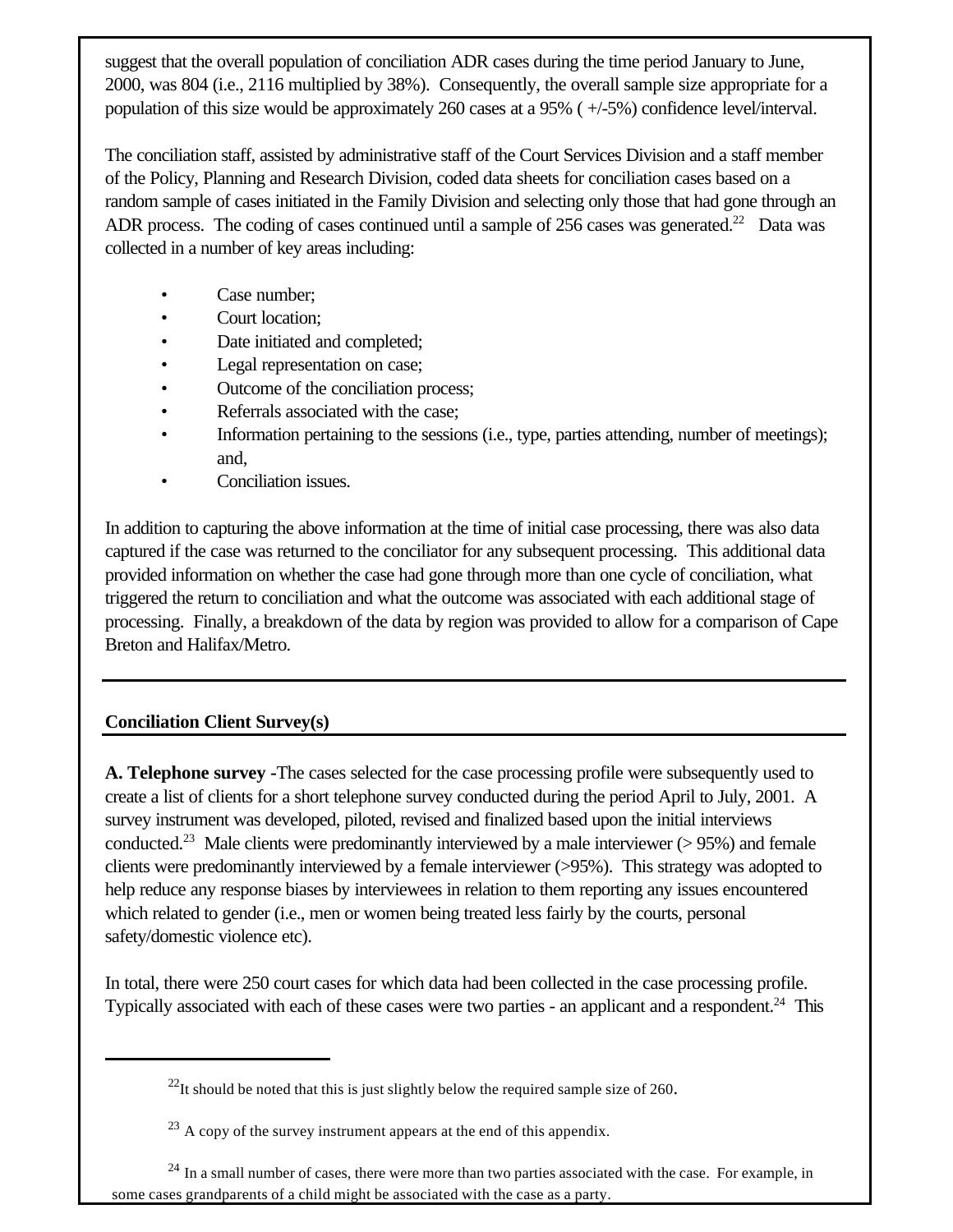would mean that there were a total of 512 potential interviewees (i.e., 256 cases with 2 interviewees each) to be surveyed. A total of 215 clients were contacted and agreed to be interviewed, totaling 42% of the original sample drawn. Of those clients who did not participate in the survey there were three primary reasons:

- contact couldn't be made as there was no telephone number in the court file, the client had moved, the client's number had been disconnected or changed to an unlisted number;
- the client refused to participate; or,
- some other reason (e.g., the client indicated that they couldn't remember the details associated with receiving the service, the client hadn't finished the conciliation process etc).

Of the reasons for no contact occurring, the most usual reason (76%) was that no contact was made while the percentage of clients refusing (4%) occurred least frequently. The 'other' category accounted for the remaining 20% of the respondents.

As the percentage of clients on the original survey list who were contacted and agreed to be interviewed was below 50%, a weighting procedure was used to adjust the overall percentages for any biases detected in the survey sample. Two specific variables were chosen - gender and region as it was possible to estimate the overall percentage of the population for the different categories of these variables and then compare them to the percentages found in the survey sample.<sup>25</sup> When comparing the sample to the population it was noted that there was a higher percentage of females in the sample and a greater number of clients from Cape Breton compared to their percentage in the population. To adjust for bias in the overall percentages reported, a weighting procedure was employed. It was found that after using the weighting procedure that the overall percentages changed only marginally. As substantial change did not occur between the weighted scores and the original scores, the original scores are presented in this report.

**B. Exit survey -** During the period January to March, 2000 conciliators at the different court locations provided clients with a copy of an exit survey for them to fill out at the completion of the conciliation process.<sup>26</sup> A total of 162 exit surveys were completed and analyzed. It was estimated that this corresponded to approximately 20% of the clients proceeding through conciliation during that time frame.

#### **Conciliator Time Use Profile**

 $^{25}$ In the case of gender, the approximate distribution would be 50% males and 50% females. For region, the weighting was based on the percentage of cases initiated in the Family Division at the Metro and Sydney locations. Unfortunately, there were no population statistics for case outcome so that it was not possible to check for biases in the sample overall on this factor.

<sup>&</sup>lt;sup>26</sup> It should be noted that it is the results of the telephone survey which appear in this report rather than the results of the exit survey. This decision was made as the telephone survey had a more rigorous process of data collection associated with it. The results of the exit survey tended to be quite similar to those obtained through the telephone survey, with the only notable difference being a lower level of client satisfaction found among those who were surveyed by telephone.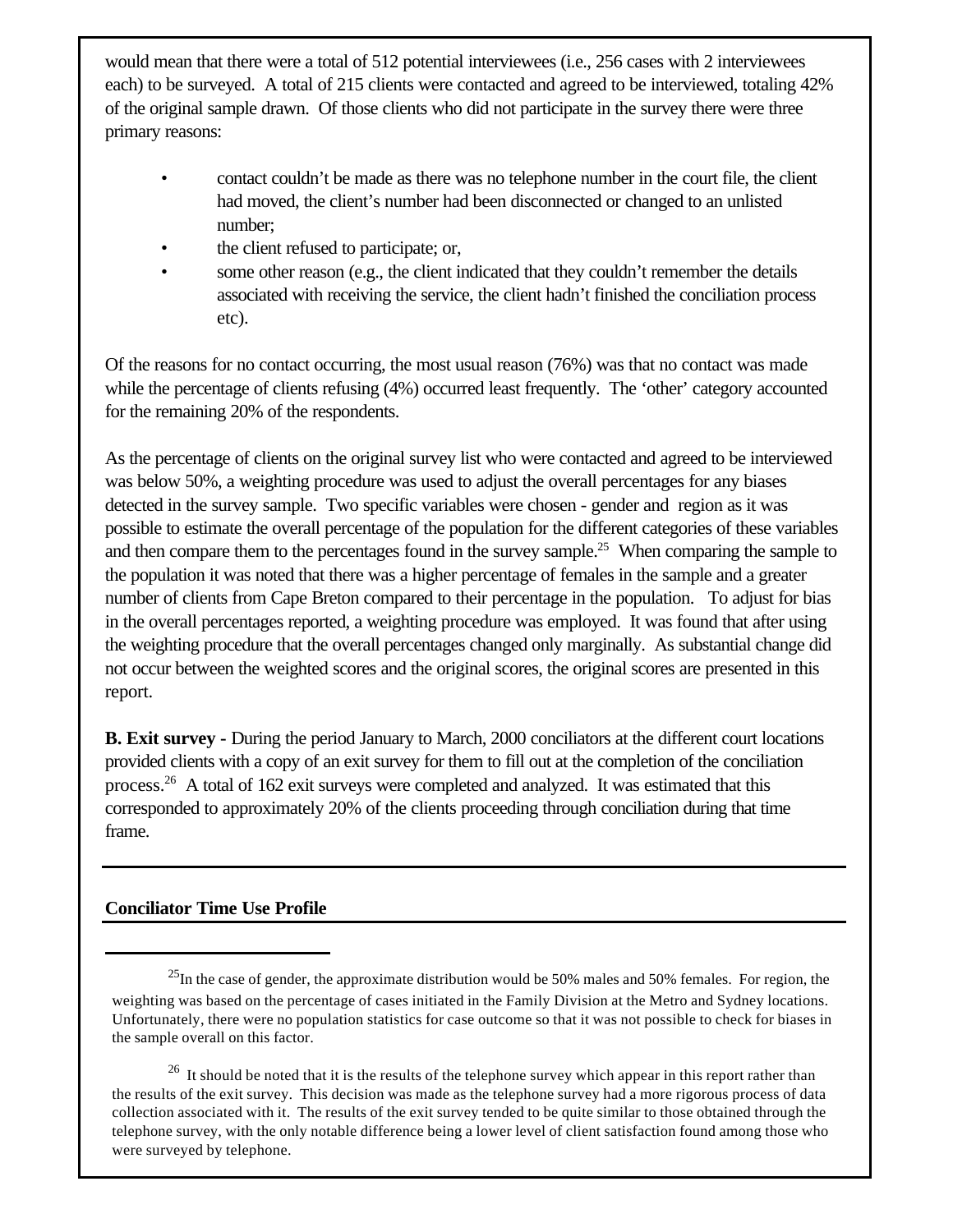During the period October 30 to December 1, 2000 conciliators in Metro Halifax and in Cape Breton recorded the amount of time spent in several key areas including: direct client contact, case/client preparation work, administrative work, professional development and travel. This data was summarized to create a time use profile for the conciliators.

#### **Mediation Case Processing Profile**

This section of the report outlines the methodology used in selecting the cases for the case processing profile and client survey for the Mediation services of the Family Division.

#### **Case Selection**

All mediation cases completed during the period April, 1999 and ending May, 2000 were selected for inclusion in the study.<sup>27</sup> There was a total of 166 cases of which 46% were from Metro and 54% were from Cape Breton. Of the 166 cases that started the mediation process, 94 (57%) proceeded to a full alternative dispute resolution (ADR) process.

#### **Case Processing Profile**

Subsequent to identifying all cases for inclusion in the study, court staff assisted by administrative staff of the Court Services Division coded data sheets for the mediation cases to profile the cases on a select group of characteristics including:

- Case number:
- Court location:
- Date initiated and completed;
- Legal representation on case;
- Outcome of the mediation process;
- Referrals associated with the case;
- Information pertaining to the sessions (i.e., type, parties attending, number of meetings, length of time per session); and,
- Mediation issues.

## **Mediation Client Survey**

During the period August to November, 2000 a telephone survey of mediation clients was conducted to obtain feedback in relation to the mediation service. The clients selected for participation were those whose case had been selected for the mediation case processing profile project.

A copy of the mediation questionnaire was piloted and revised based on issues identified during the pilot

 $^{27}$ As all cases completed by mediators were included in the data profile, this was a census rather than a sample of the population so no sampling error is associated with the statistics presented.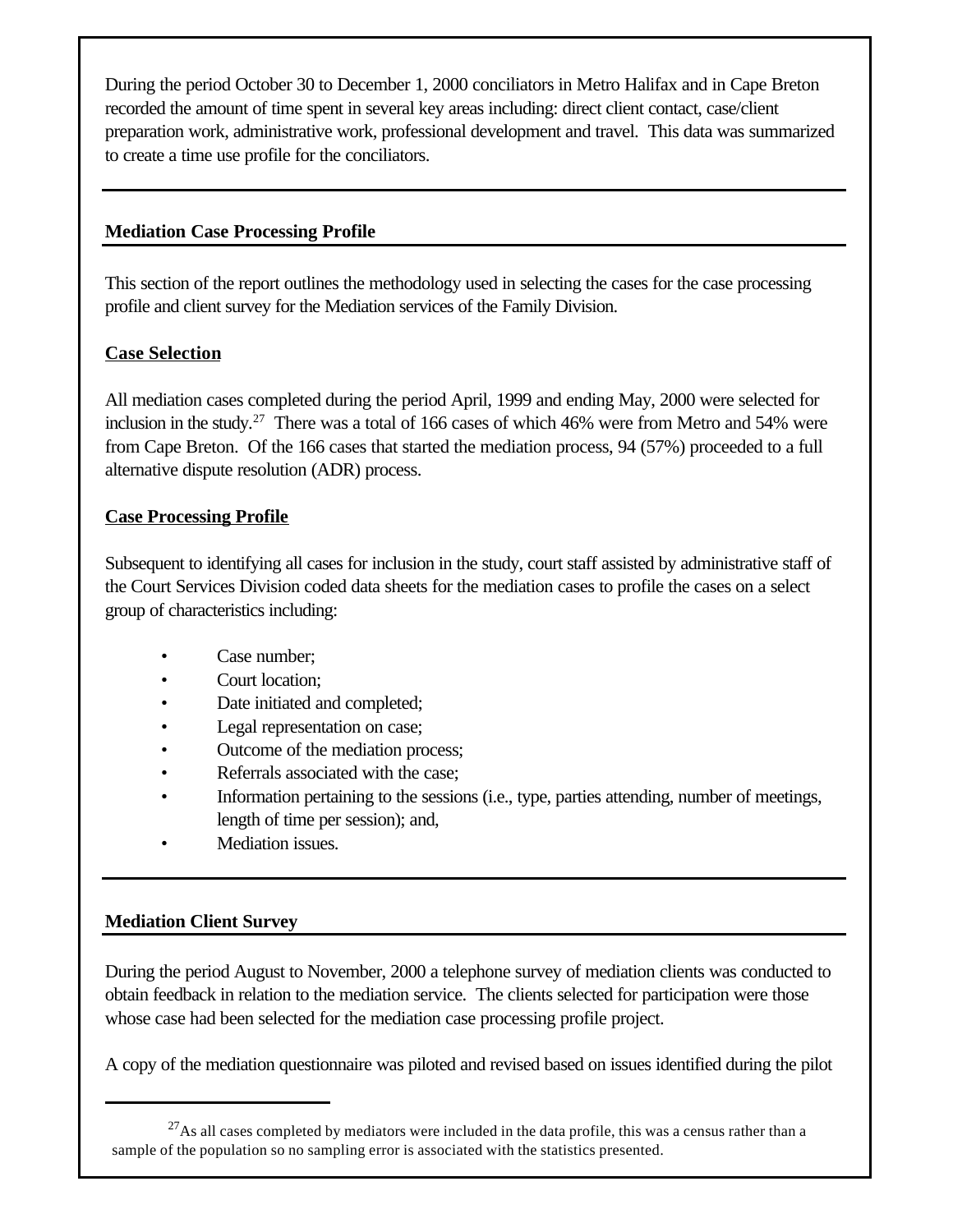process. Male clients were predominantly interviewed by a male interviewer (> 95%) and female clients were predominantly interviewed by a female interviewer (>95%). This strategy was adopted to help reduce any response biases by interviewees in relation to them reporting any issues encountered which related to gender (i.e., men or women being treated less fairly by the courts, personal safety/domestic violence etc.).

There were a total of 94 cases selected with two participants per case resulting in a population of 188 clients.<sup>28</sup> Of the 188 clients that potentially could have been interviewed, there were 93 surveys completed or 50% of the research population. For those clients who did not participate the most frequent reason was no contact could be made due to a change in the telephone number or the telephone being disconnected.<sup>29</sup>

To check for biases in response among those who participated in the mediation telephone survey, the clients were profiled on three different characteristics - location, gender and type of agreement reached. The profiling of the sample on the three characteristics versus the profile of the population on the three characteristics indicated that there was no marked difference between the sample and the population suggesting that the sample was representative on these dimensions.

#### **Parent Education Surveys**

**A. Client exit survey -** During the period September, 1999 to March, 2001 clients of the Parent Education program were provided with exit surveys to provide feedback on the program. In total, there were 1802 exit surveys received from clients who received the service. There were a series of six reports generated on a quarterly basis during the first two years of operation of the Family Division. Administrative staff with the Court Services Division estimated that the overall number of clients was approximately 2000 indicating that 90% of those receiving the service provided feedback.

**B. Program facilitator survey -** Two separate surveys were run of program facilitators, one for Metro facilitators and one for non-Metro facilitators. The first survey conducted was for Halifax Metro facilitators and occurred between July to September, 2000 and to which 38 of the 56 facilitators responded (68%). The second survey was for non-Metro facilitators during the period January to February, 2001 and to which 79 of the 129 facilitators responded (61%).

**C. Telephone survey -** The telephone survey of Parent Education participants was an add-on to the conciliation client telephone survey described earlier. In total, feedback was received from 93 program clients. The questions on the survey instrument dealt with issues such as whether clients in the program faced any barriers in attending and if the program had improved the cooperation/communication between the parties. It should be noted that as the original purpose of the survey was to gain information from Conciliation clients rather than Parent Education clients, there may be issues of representativeness associated with the sample as it was not a random sample of Parent Education clients.

<sup>&</sup>lt;sup>28</sup>There is a simplifying assumption used that there are only 2 parties per case in the large majority of cases.

<sup>&</sup>lt;sup>29</sup>Unlike the conciliation telephone survey, there was no formal analysis of no responses conducted for the mediation telephone survey.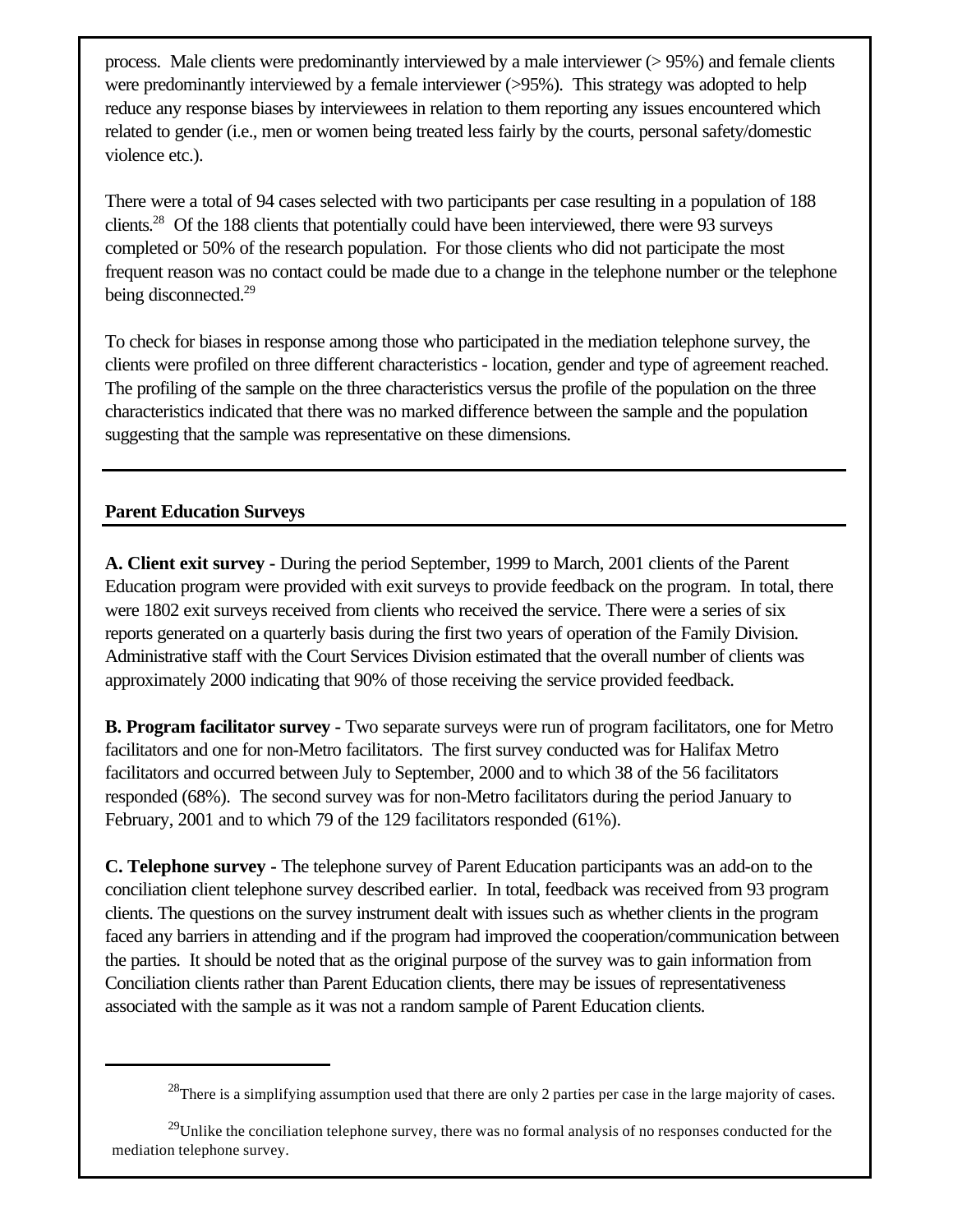#### **Stakeholder Focus Groups**

A series of focus groups with internal and external stakeholders was conducted during the period November - December, 2000 and included participation from the following:

- community representatives in the Halifax Regional Municipality and Cape Breton;
- lawyers from the Halifax Regional Municipality and Cape Breton; and,
- court staff including Justice Officers 2 (court support staff), Justice Officers 3 (court reporters) and Justice Officers 4 (conciliators).

In total, there were 13 focus group sessions conducted in the locations of Halifax, Dartmouth, Port Hawkesbury and Sydney. Approximately 96 people in total participated in the sessions. A complete list of the stakeholder groups and the interview guide employed can be found in the report "Preliminary Summary Report on Focus Groups for Stakeholders".

The results of the focus groups do not necessarily reflect a consensus view as there was a divergence of opinion on some issues. As well, some issues raised were only of concern to a few participants in one location and others were recurring themes raised by several people in more than one location.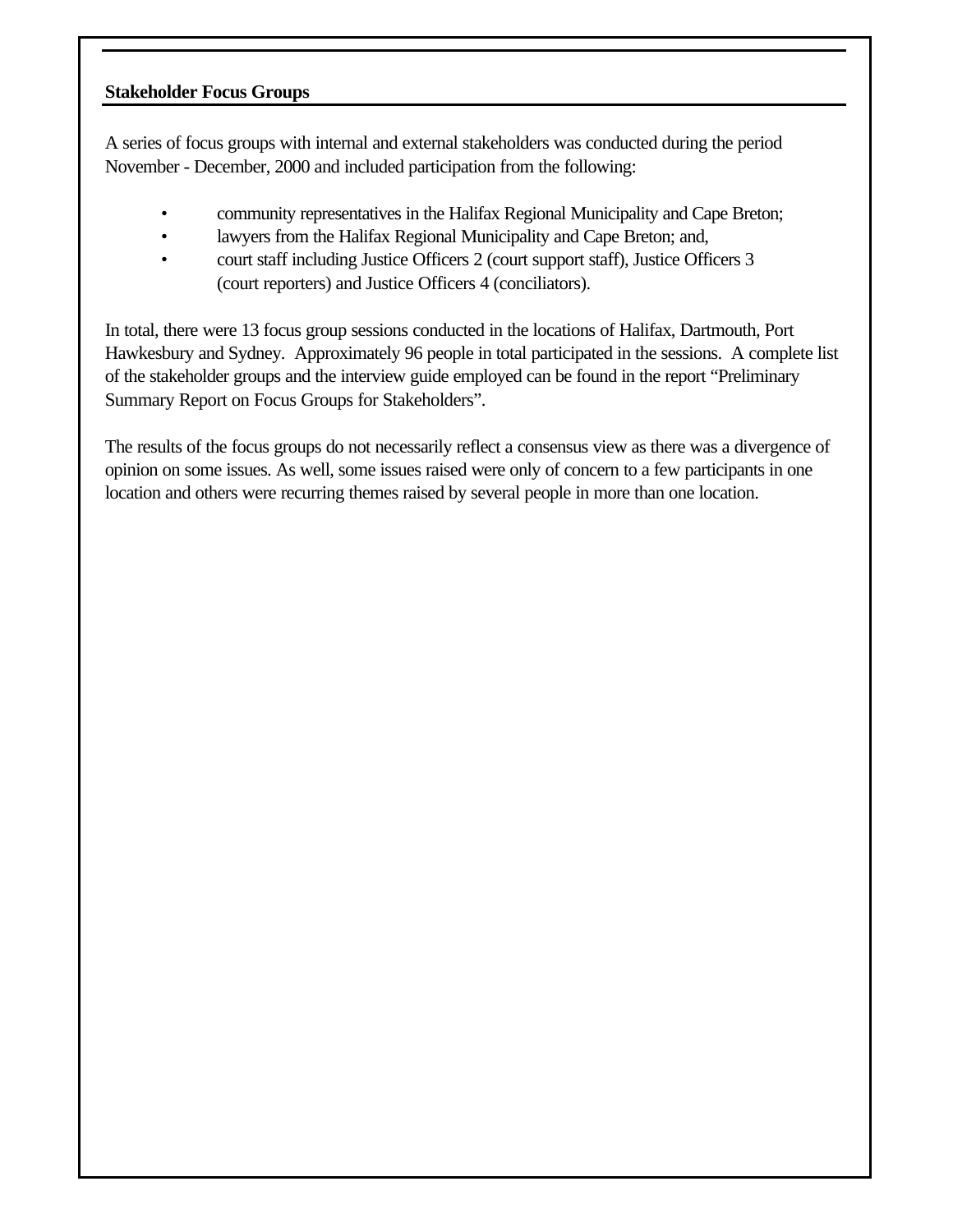## **APPENDIX D: FAMILY DIVISION CASELOAD - FMA & DIVORCE MATTERS APRIL 1, 2000 - MARCH 31, 2001<sup>30</sup>**

| <b>New Cases</b>                                                                                  | <b>Halifax</b> | <b>Sydney</b> | <b>Port Hawkesbury</b> |
|---------------------------------------------------------------------------------------------------|----------------|---------------|------------------------|
| <b>FMA</b>                                                                                        | 956            | 769           | 68                     |
| <b>FMA Variations</b>                                                                             | 406            | 354           | 28                     |
| <b>Divorce Petitions</b>                                                                          | 959            | 185           | 46                     |
| <b>Divorce Variations</b>                                                                         | 337            | 134           | 15                     |
| <b>Total Cases</b>                                                                                | 2658           | 1442          | 156                    |
| <b>Estimated</b><br>Intake/Conciliation <sup>31</sup>                                             | 1891           | 1294          | 120                    |
| <b>Estimated Cases No</b><br>Further Action <sup>32</sup>                                         | 454            | 311           | 29                     |
| <b>Estimated Cases</b><br>Direct to Chambers <sup>33</sup>                                        | 321            | 220           | 20                     |
| <b>Estimate Cases -</b><br>Other $34$                                                             | 239            | 116           | 11                     |
| <b>Estimated Cases</b><br><b>Proceeding to</b><br><b>Conciliation</b><br>Settlement <sup>35</sup> | 832            | 569           | 53                     |

<sup>30</sup>Statistics taken from civil index on November 16, 2001.

<sup>31</sup>Total number of FMA's, FMA Variations, Contested Divorces (approx. 20% of divorces), and Divorce Variations

 $32$ Based on 24% of cases going through intake/conciliation where there is no action due to address of respondent unknown, proper documentation not filed, notice of discontinuance filed, no show by either party, referred to lawyer, application dismissed.

 $33$ Based on 17% of cases going from intake directly to Chambers for emergency application, interim order, provisional, did not respond to execution order to enforce Corollary Relief, change of child's name.

 $34B$ ased on 9% of cases going elsewhere such as, file transferred, division of property, etc.

 ${}^{35}$ Based on 44% of cases proceeding from intake to settlement option - 2% of those would be mediation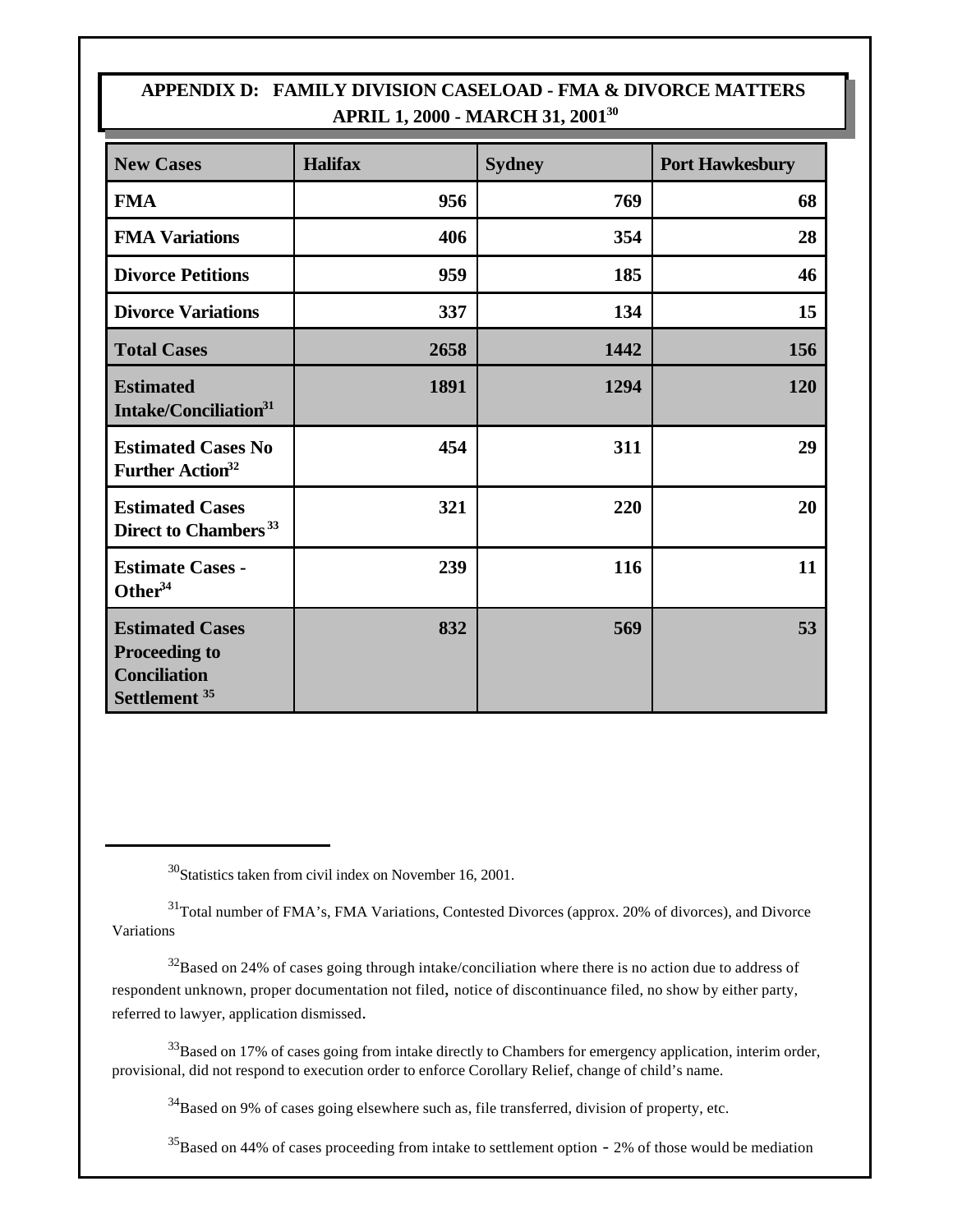## **APPENDIX E: TERMS AND DEFINITIONS<sup>36</sup>**

#### **Alternative Dispute Resolution**

Alternative dispute resolution (or ADR) refers to ways to settle disputes or differences without a court trial.

#### **Child Support**

Money paid by one parent to the other parent to contribute to the children's living expenses. The amount is based on the non-custodial/non-residential parent's gross annual income and is usually paid every month. (See also Child Support Guidelines.)

#### **Child Support Guidelines**

The Child Support Guidelines are rules for calculating how much child support the non-custodial parent will have to pay. The guidelines include support tables for each province and territory. There are also rules for calculating special or extraordinary expenses, claims of undue hardship and child support amounts in cases of split or shared custody. The federal Child Support Guidelines are used when parents are divorcing or already divorced. The provincial Child Maintenance Guidelines are used in all other situations such as when parents were not married to each other, lived together in a common-law relationship, or are married and separated, but not divorcing.

#### **Conciliator**

A court officer who is responsible for managing each case and will meet with the parties, either separately or together, to help them with the court process. Conciliators make sure that each party provides all the necessary documents and other information to the court. Conciliators also help to identify the legal issues and help the parties reach agreements if possible and appropriate.

#### **Custody**

The term custody includes where the children live and also to the person who is responsible for making the decisions involving the children. Different types of custody are sole custody, joint custody, shared custody and split custody.

#### **Fees**

Fees are required by the court to file certain legal documents. For example, a fee must be paid to the court to file a petition for divorce commencing divorce proceedings. Fees may also be charged for certain services provided by the court.

#### **Home Study Assessment**

An assessment conducted by a person who has the professional skill to investigate, assess and report to the court on the needs of the children and the ability of the parties to meet those needs of the children. A judge can order an assessment in cases involving custody or access.

#### **Interim Order**

A temporary order dealing with some matters until the final decision of the court.

#### **Maintenance**

Money paid by a person toward the living expenses of a spouse, child, or dependent parent. (See also child support and spousal support).

<sup>36</sup>These are selected from the Family Division of the Supreme Court *Terms and Definitions* handout.